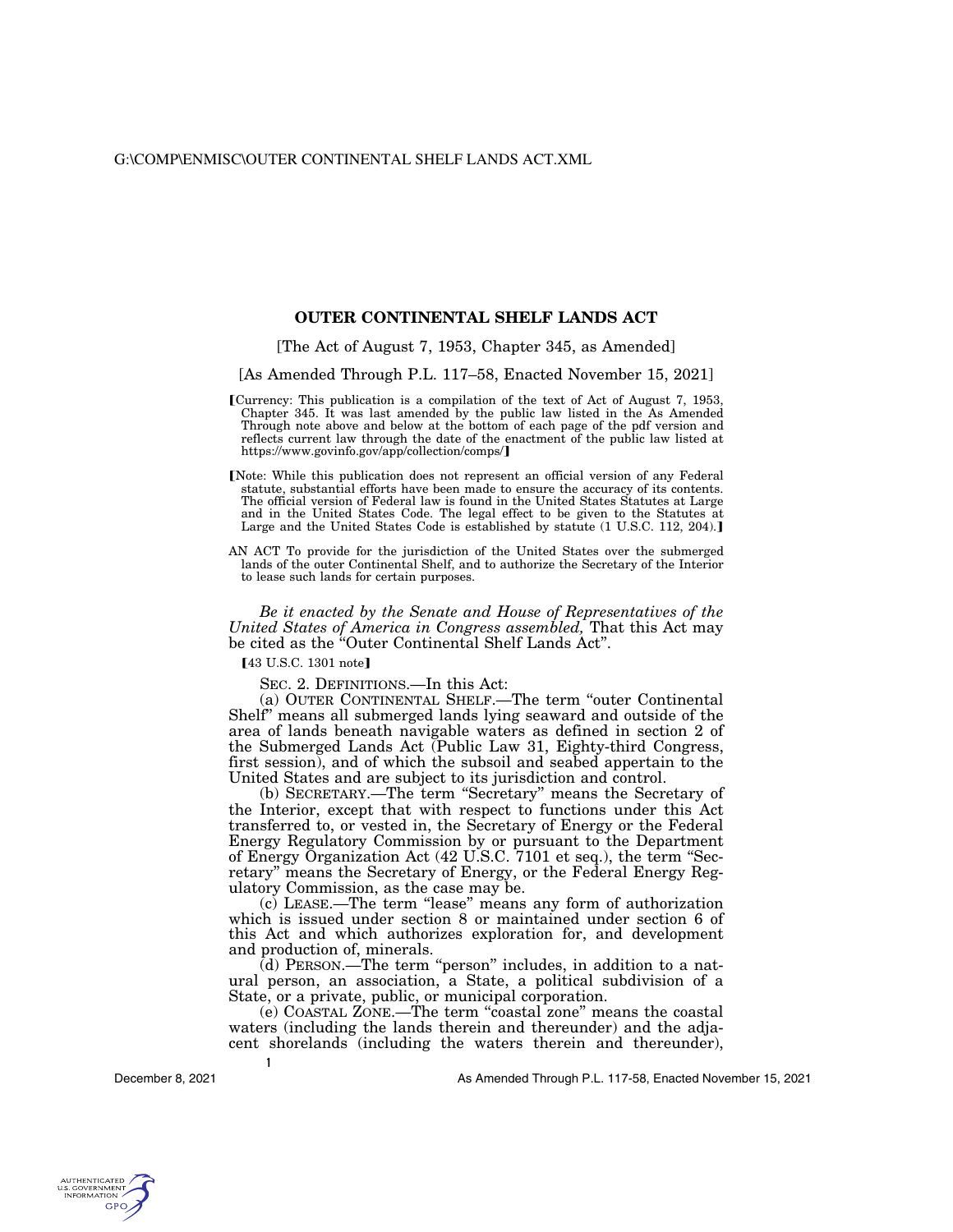### **Sec. 2 OUTER CONTINENTAL SHELF LANDS ACT 2**

strongly influenced by each other and in proximity to the shorelines of the several coastal States, and includes islands, transition and intertidal areas, salt marshes, wetlands, and beaches, which zone extends seaward to the outer limit of the United States territorial sea and extends inland from the shorelines to the extent necessary to control shorelands, the uses of which have a direct and significant impact on the coastal waters, and the inward boundaries of which may be identified by the several coastal States, pursuant to the authority of section 305(b)(1) of the Coastal Zone Management Act of  $1972$  (16 U.S.C. 1454(b)(1)).

(f) AFFECTED STATE.—The term ''affected State'' means, with respect to any program, plan, lease sale, or other activity, proposed, conducted, or approved pursuant to the provisions of this Act, any State—

(1) the laws of which are declared, pursuant to section 4(a)(2) of this Act, to be the law of the United States for the portion of the outer Continental Shelf on which such activity is, or is proposed to be, conducted;

(2) which is, or is proposed to be, directly connected by transportation facilities to any artificial island or structure referred to in section  $4(a)(1)$  of this Act;

(3) which is receiving, or in accordance with the proposed activity will receive, oil for processing, refining, or transshipment which was extracted from the outer Continental Shelf and transported directly to such State by means of vessels or by a combination of means including vessels;

(4) which is designated by the Secretary as a State in which there is a substantial probability of significant impact on or damage to the coastal, marine, or human environment, or a State in which there will be significant changes in the social, governmental, or economic infrastructure, resulting from the exploration, development, and production of oil and gas anywhere on the Outer Continental Shelf; or

(5) in which the Secretary finds that because of such activity there is, or will be, a significant risk of serious damage, due to factors such as prevailing winds and currents, to the marine or coastal environment in the event of any oilspill, blowout, or release of oil or gas from vessels, pipelines, or other transshipment facilities.

(g) MARINE ENVIRONMENT.—The term ''marine environment'' means the physical, atmospheric, and biological components, conditions, and factors which interactively determine the productivity, state, condition, and quality of the marine ecosystem, including the waters of the high seas, the contiguous zone, transitional and intertidal areas, salt marshes, and wetlands within the coastal zone and on the outer Continental Shelf.

(h) COASTAL ENVIRONMENT.—The term ''coastal environment'' means the physical atmospheric, and biological components, conditions, and factors which interactively determine the productivity, state, condition, and quality of the terrestrial ecosystem from the shoreline inward to the boundaries of the coastal zone.

(i) HUMAN ENVIRONMENT.—The term ''human environment'' means the physical, social, and economic components, conditions,

and factors which interactively determine the state, condition, and

As Amended Through P.L. 117-58, Enacted November 15, 2021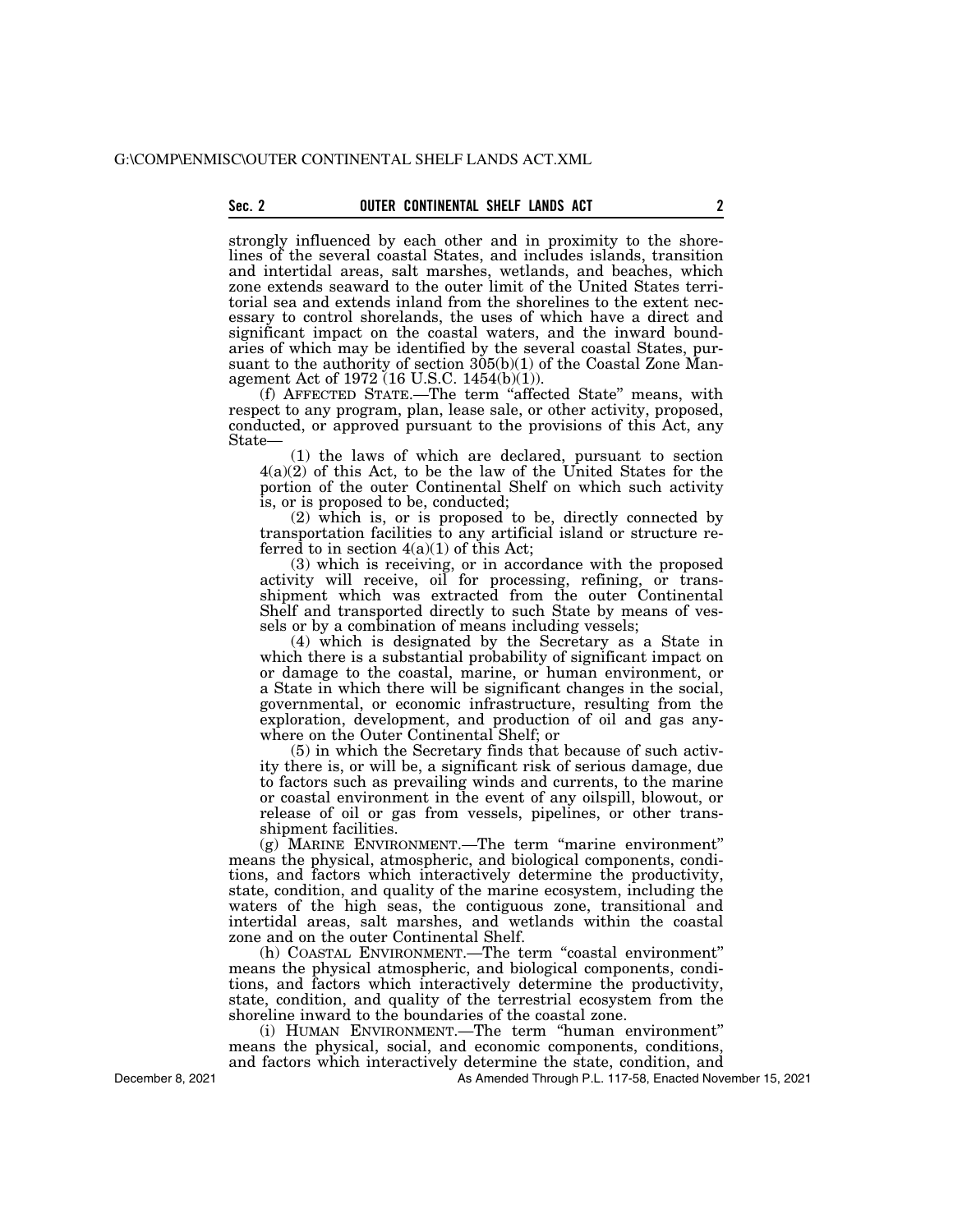quality of living conditions, employment, and health of those affected, directly or indirectly, by activities occurring on the outer Continental Shelf.

(j) GOVERNOR.—The term ''Governor'' means the Governor of a State, or the person or entity designated by, or pursuant to, State law to exercise the powers granted to such Governor pursuant to this Act.

(k) EXPLORATION.—The term "exploration" means the process of searching for minerals, including (1) geophysical surveys where magnetic, gravity, seismic, or other systems are used to detect or imply the presence of such minerals, and (2) any drilling, whether on or off known geological structures, including the drilling of a well in which a discovery of oil or natural gas in paying quantities is made and the drilling of any additional delineation well after such discovery which is needed to delineate any reservoir and to enable the lessee to determine whether to proceed with development and production.

(I) DEVELOPMENT.—The term "development" means those activities which take place following discovery of minerals in paying quantities, including geophysical activity, drilling, platform construction, and operation of all onshore support facilities, and which are for the purpose of ultimately producing the minerals discovered.

(m) PRODUCTION.—The term ''production'' means those activities which take place after the successful completion of any means for the removal of minerals, including such removal, field operations, transfer of minerals to shore, operation monitoring, maintenance, and work-over drilling.

(n) ANTITRUST LAW.—The term "antitrust law" means—

(1) the Sherman Act (15 U.S.C. 1 et seq.);

 $(2)$  the Clayton Act  $(15 \text{ U.S.C. } 12 \text{ et seq.});$ 

(3) the Federal Trade Commission Act (15 U.S.C. 41 et seq.);

(4) the Wilson Tariff Act (15 U.S.C. 8 et seq.); or

(5) the Act of June 19, 1936, chapter 592 (15 U.S.C. 13, 13a, 13b, and 21a).

(o) FAIR MARKET VALUE.—The term ''fair market value'' means the value of any mineral (1) computed at a unit price equivalent to the average unit price at which such mineral was sold pursuant to a lease during the period for which any royalty or net profit share is accrued or reserved to the United States pursuant to such lease, or (2) if there were no such sales, or if the Secretary finds that there were an insufficient number of such sales to equitably determine such value, computed at the average unit price at which such mineral was sold pursuant to other leases in the same region of the outer Continental Shelf during such period, or (3) if there were no sales of such mineral from such region during such period, or if the Secretary finds that there are an insufficient number of such sales to equitably determine such value, at an appropriate price determined by the Secretary.

(p) MAJOR FEDERAL ACTION.—The term ''major Federal action'' means any action or proposal by the Secretary which is subject to the provisions of section  $102(2)$ (C) of the National Environmental Policy Act of 1969 (42 U.S.C. 4332(2)(C)).

December 8, 2021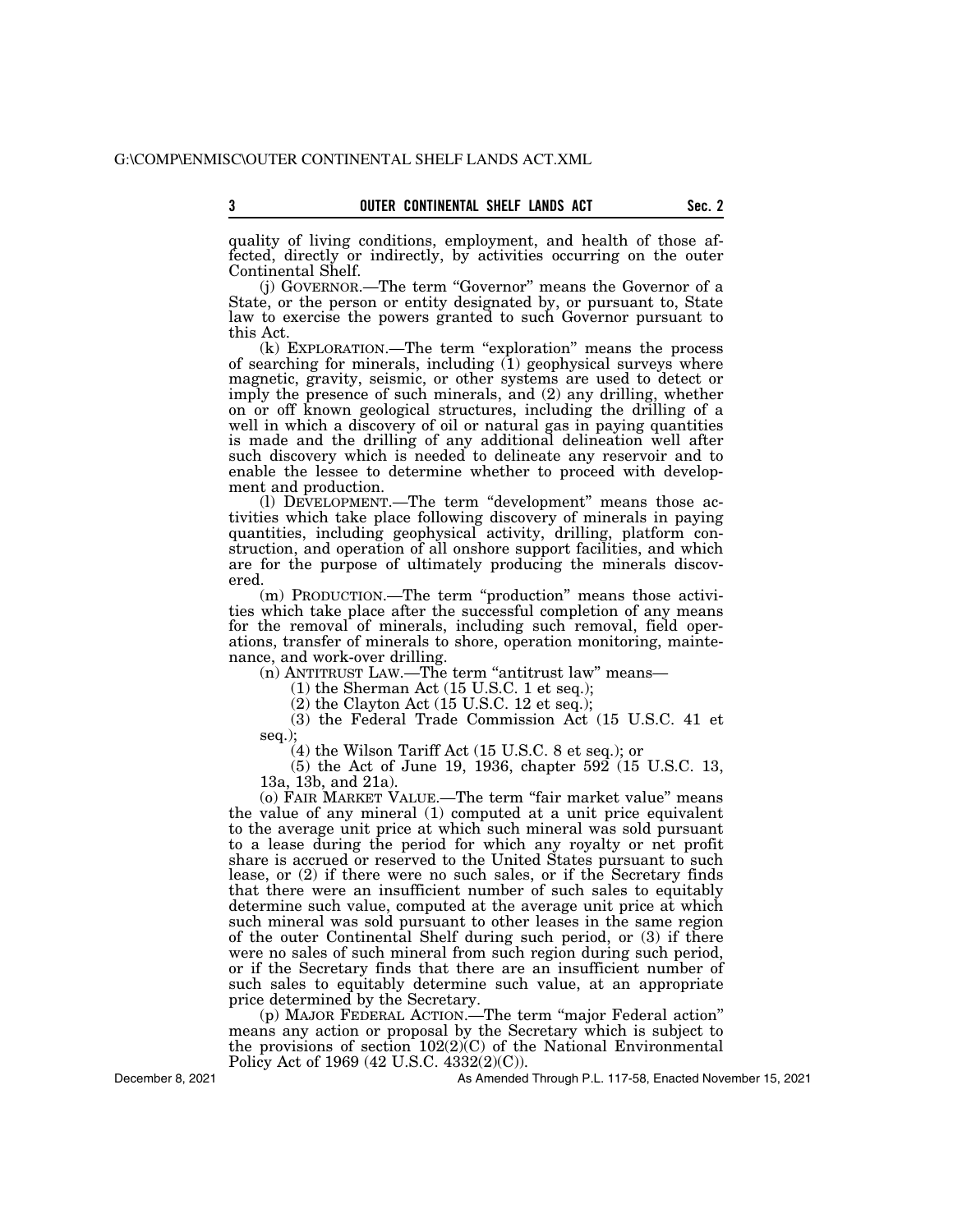### **Sec. 3 OUTER CONTINENTAL SHELF LANDS ACT 4**

(q) MINERALS.—The term ''minerals'' includes oil, gas, sulphur, geopressured-geothermal and associated resources, and all other minerals which are authorized by an Act of Congress to be produced from "public lands" as defined in section 103 of the Federal Land Policy and Management Act of 1976.

(r) CARBON DIOXIDE STREAM.—

(1) IN GENERAL.—The term ''carbon dioxide stream'' means carbon dioxide that—

(A) has been captured; and

(B) consists overwhelmingly of—

(i) carbon dioxide plus incidental associated substances derived from the source material or capture process; and

(ii) any substances added to the stream for the purpose of enabling or improving the injection process.

(2) EXCLUSIONS.—The term "carbon dioxide stream" does not include additional waste or other matter added to the carbon dioxide stream for the purpose of disposal.

(s) CARBON SEQUESTRATION.—The term ''carbon sequestration'' means the act of storing carbon dioxide that has been removed from the atmosphere or captured through physical, chemical, or biological processes that can prevent the carbon dioxide from reaching the atmosphere.

[43 U.S.C. 1331]

SEC. 3. NATIONAL POLICY FOR THE OUTER CONTINENTAL SHELF.—It is hereby declared to be the policy of the United States that—

(1) the subsoil and seabed of the outer Continental Shelf appertain to the United States and are subject to its jurisdiction, control, and power of disposition as provided in this Act;

(2) this Act shall be construed in such a manner that the character of the waters above the outer Continental Shelf as high seas and the right to navigation and fishing therein shall not be affected;

(3) the outer Continental Shelf is a vital national resource reserve held by the Federal Government for the public, which should be made available for expeditious and orderly development, subject to environmental safeguards, in a manner which is consistent with the maintainence of competition and other national needs;

(4) since exploration, development, and production of the minerals of the outer Continental Shelf will have significant impacts on coastal and non-coastal areas of the coastal States, and on other affected States, and, in recognition of the national interest in the effective management of the marine, coastal, and human environments—

(A) such States and their affected local governments may require assistance in protecting their coastal zones and other affected areas from any temporary or permanent adverse effects of such impacts;

(B) the distribution of a portion of the receipts from the leasing of mineral resources of the outer Continental Shelf adjacent to State lands, as provided under section

As Amended Through P.L. 117-58, Enacted November 15, 2021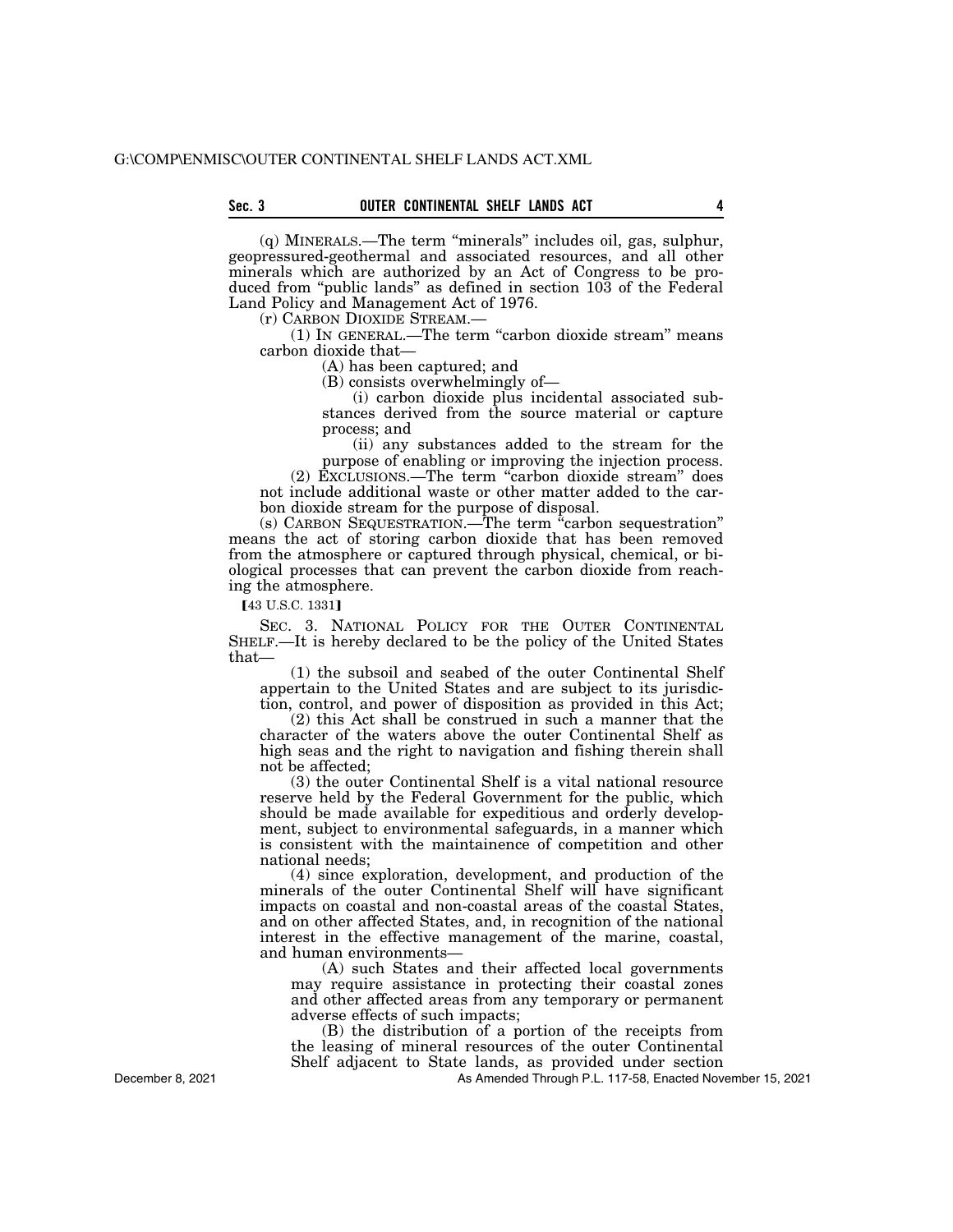8(g), will provide affected coastal States and localities with funds which may be used for the mitigation of adverse economic and environmental effects related to the development of such resources; and

(C) such States, and through such States, affected local governments, are entitled to an opportunity to participate, to the extent consistent with the national interest, in the policy and planning decisions made by the Federal Government relating to exploration for, and development and production of, minerals of the outer Continental Shelf.<sup>1</sup>

(5) the rights and responsibilities of all States and, where appropriate, local governments, to preserve and protect their marine, human, and coastal environments through such means as regulation of land, air, and water uses, of safety, and of related development and activity should be considered and recognized; and

(6) operations in the outer Continental Shelf should be conducted in a safe manner by well-trained personnel using technology, precautions, and techniques sufficient to prevent or minimize the likelihood of blowouts, loss of well control, fires, spillage, physical obstruction to other users of the waters or subsoil and seabed, or other occurrences which may cause damage to the environment or to property, or endanger life or health.

[43 U.S.C. 1332]

SEC. 4. LAWS APPLICABLE TO OUTER CONTINENTAL SHELF.—(a) (1) JURISDICTION OF THE UNITED STATES ON THE OUTER CONTINENTAL SHELF.—

(A) IN GENERAL.—The Constitution and laws and civil and political jurisdiction of the United States are extended, to the same extent as if the outer Continental Shelf were an area of exclusive Federal jurisdiction located within a State, to—

(i) the subsoil and seabed of the outer Continental Shelf;

(ii) all artificial islands on the outer Continental Shelf;

(iii) installations and other devices permanently or temporarily attached to the seabed, which may be erected thereon for the purpose of exploring for, developing, or producing resources, including non-mineral energy resources; or

(iv) any such installation or other device (other than a ship or vessel) for the purpose of transporting or transmitting such resources.

(B) LEASES ISSUED EXCLUSIVELY UNDER THIS ACT.— Mineral or energy leases on the outer Continental Shelf shall be maintained or issued only under the provisions of this Act.

December 8, 2021

<sup>1</sup>So in law. The period probably should be a semicolon.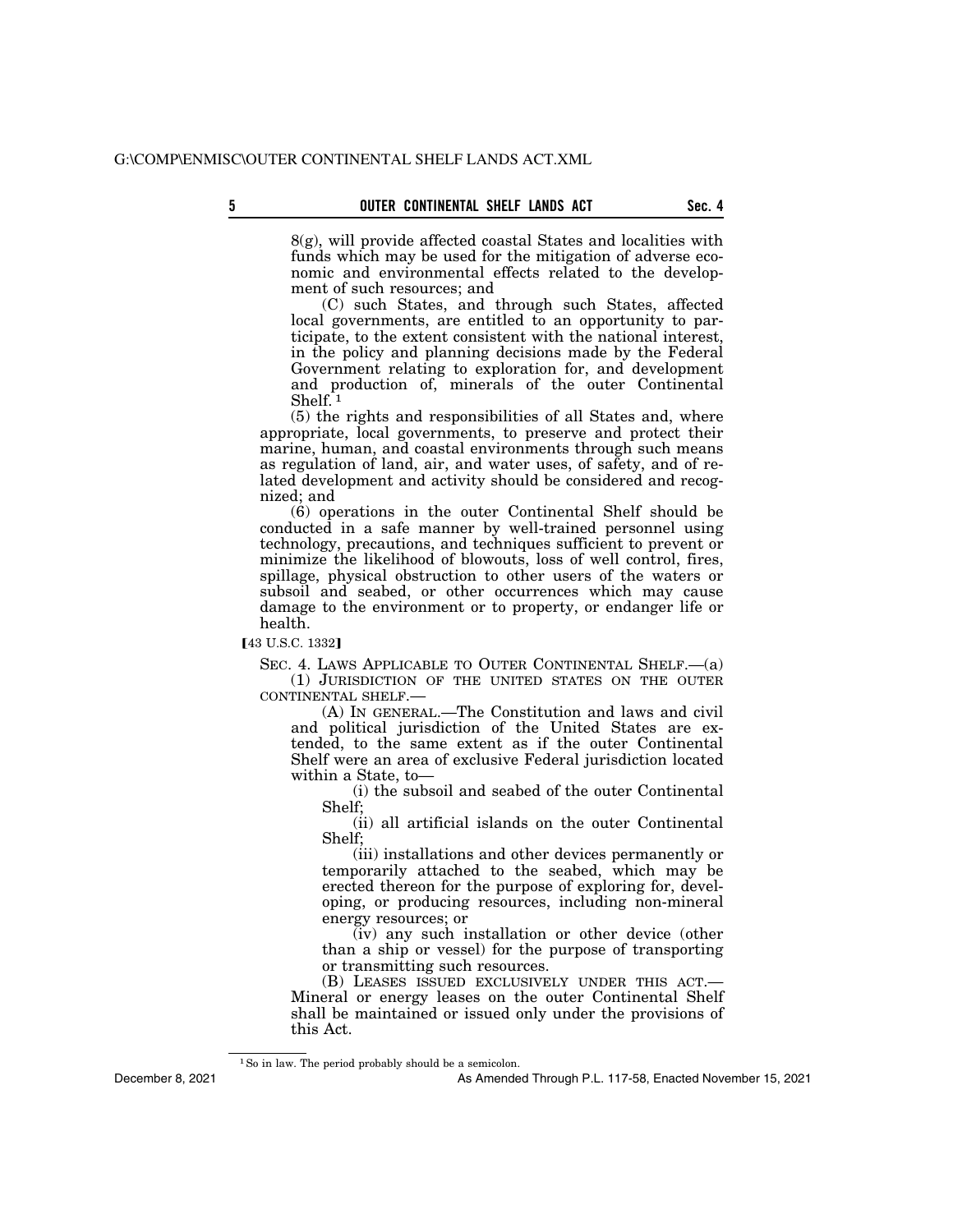### **Sec. 4 OUTER CONTINENTAL SHELF LANDS ACT 6**

(2)(A) To the extent that they are applicable and not inconsistent with this Act or with other Federal laws and regulations of the Secretary now in effect or hereafter adopted, the civil and criminal laws of each adjacent State, now in effect or hereafter adopted, amended, or repealed are hereby declared to be the law of the United States for that portion of the subsoil and seabed of the outer Continental Shelf, and artificial islands and fixed structures erected thereon, which would be within the area of the State if its boundaries were extended seaward to the outer margin of the outer Continental Shelf, and the President shall determine and publish in the Federal Register such projected lines extending seaward and defining each such area. All of such applicable laws shall be administered and enforced by the appropriate officers and courts of the United States. State taxation laws shall not apply to the outer Continental Shelf.

(B) Within one year after the date of enactment of this subparagraph, the President shall establish procedures for setting any outstanding international boundary dispute respecting the outer Continental Shelf.

(3) The provisions of this section for adoption of State law as the law of the United States shall never be interpreted as a basis for claiming any interest in or jurisdiction on behalf of any State for any purpose over the seabed and subsoil of the Outer Continental Shelf, or the property and natural resources thereof or the revenues therefrom.

(b) With respect to disability or death of an employee resulting from any injury occurring as the result of operations conducted on the outer Continental Shelf for the purpose of exploring for, developing, removing, or transporting by pipeline the natural resources, or involving rights to the natural resources, of the subsoil and seabed of the outer Continental Shelf, compensation shall be payable under the provisions of the Longshoremen's and Harbor Workers' Compensation Act. For the purposes of the extension of the provisions of the Longshoremen's and Harbor Workers' Compensation Act under this section—

(1) the term ''employee'' does not include a master or member of a crew of any vessel, or an officer or employee of the United States or any agency thereof or of any State or foreign government, or of any political subdivision thereof;

(2) the term "employer" means an employer any of whose employees are employed in such operations; and

 $(3)$  the term  $\text{"United States" when used in a geographical}$ sense includes the outer Continental Shelf and artificial islands and fixed structures thereon.

(c) For the purposes of the National Labor Relations Act, as amended, any unfair labor practice, as defined in such Act, occurring upon any artificial island, installation, or other device referred to in subsection (a) of this section shall be deemed to have occurred within the judicial district of the State, the laws of which apply to such artificial island, installation, or other device pursuant to such subsection, except that until the President determines the areas within which such State laws are applicable, the judicial district shall be that of the State nearest the place of location of such artifical island, installation, or other device.

December 8, 2021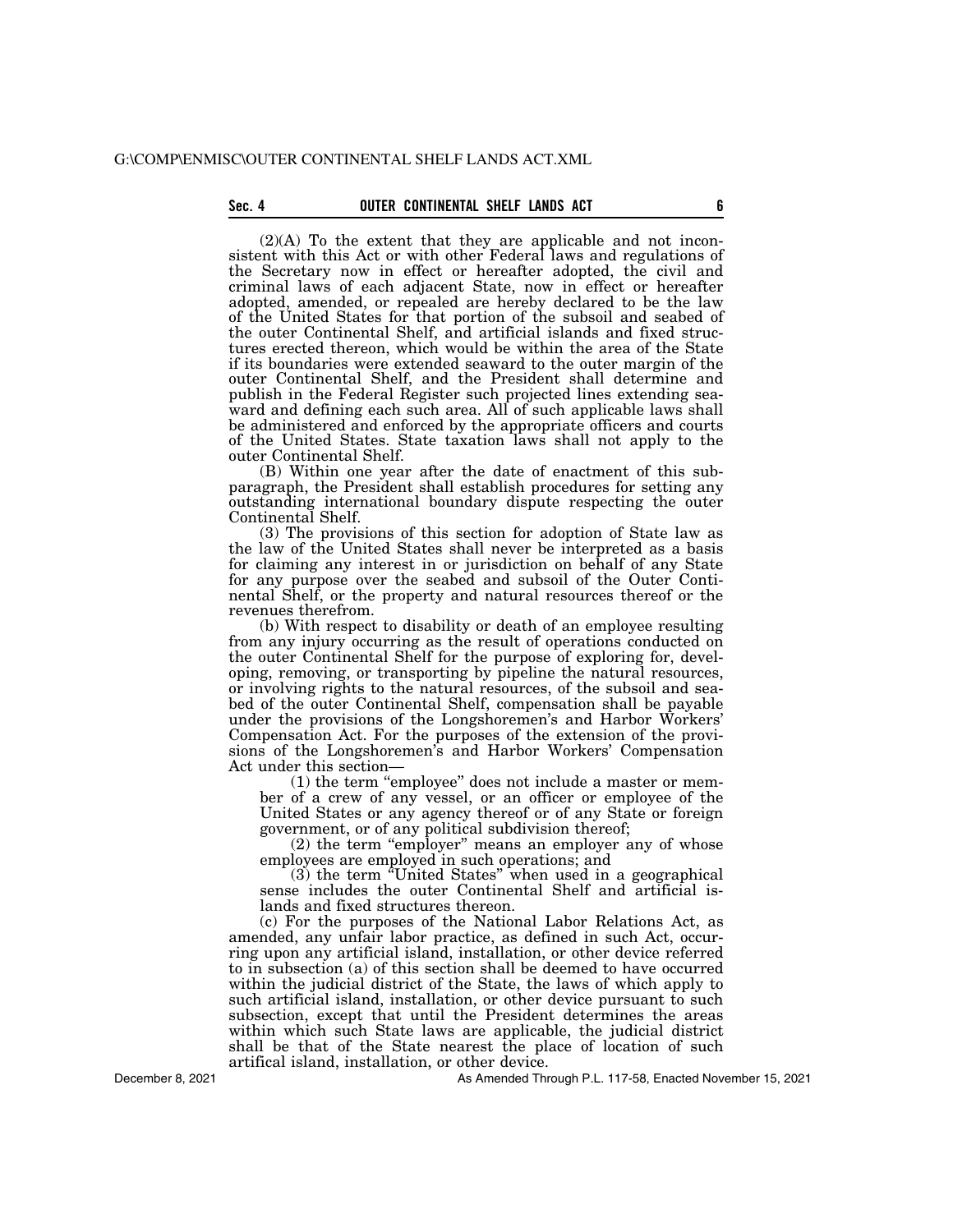(d)(1) The Secretary of the Department in which the Coast Guard is operating shall have authority to promulgate and enforce such reasonable regulations with respect to lights and other warning devices, safety equipment, and other matters relating to the promotion of safety of life and property on the artificial islands, installations, and other devices referred to in subsection (a) or on the waters adjacent thereto, as he may deem necessary.

(2) The Secretary of the Department in which the Coast Guard is operating may mark for the protection of navigation any artificial island, installation, or other device referred to in subsection (a) whenever the owner has failed suitably to mark such island, installation, or other device in accordance with regulation issued under this Act, and the owner shall pay the cost of such marking.

(e) The authority of the Secretary of the Army to prevent obstruction to navigation in the navigable waters of the United States is hereby extended to the artificial islands, installations, and other devices referred to in subsection (a).

(f) The specific application by this section of certain provisions of law to the subsoil and seabed of the outer Continental Shelf and the artificial islands, installations, and other devices referred to in subsection (a) or to acts or offenses occurring or committed thereon shall not give rise to any inference that the application to such islands and structures, acts, or offenses of any other provision of law is not intended.

**[43 U.S.C. 1333]** 

SEC. 5. ADMINISTRATION OF LEASING OF THE OUTER CONTI-NENTAL SHELF.—(a) The Secretary shall administer the provisions of this Act relating to the leasing of the outer Continental Shelf, and shall prescribe such rules and regulations as may be necessary to carry out such provisions. The Secretary may at any time prescribe and amend such rules and regulations as he determines to be necessary and proper in order to provide for the prevention of waste and conservation of the natural resources of the outer Continental Shelf, and the protection of correlative rights therein, and, not withstanding any other provisions herein, such rules and regulations shall, as of their effective date, apply to all operations conducted under a lease issued or maintained under the provisions of this Act. In the enforcement of safety, environmental, and conservation laws and regulations, the Secretary shall cooperate with the relevant departments and agencies of the Federal Government and of the affected States. In the formulation and promulgation of regulations, the Secretary shall request and give due consideration to the views of the Attorney General with respect to matters which may affect competition. In considering any regulations and in preparing any such views the Attorney General shall consult with the Federal Trade Commission. The regulations prescribed by the Secretary under this subsection shall include, but not be limited to, provisions—

(1) for the suspension or temporary prohibition of any operation or activity, including production, pursuant to any lease or permit (A) at the request of a lessee, in the national interest, to facilitate proper development of a lease or to allow for the construction or negotiation for use of transportation facili-

As Amended Through P.L. 117-58, Enacted November 15, 2021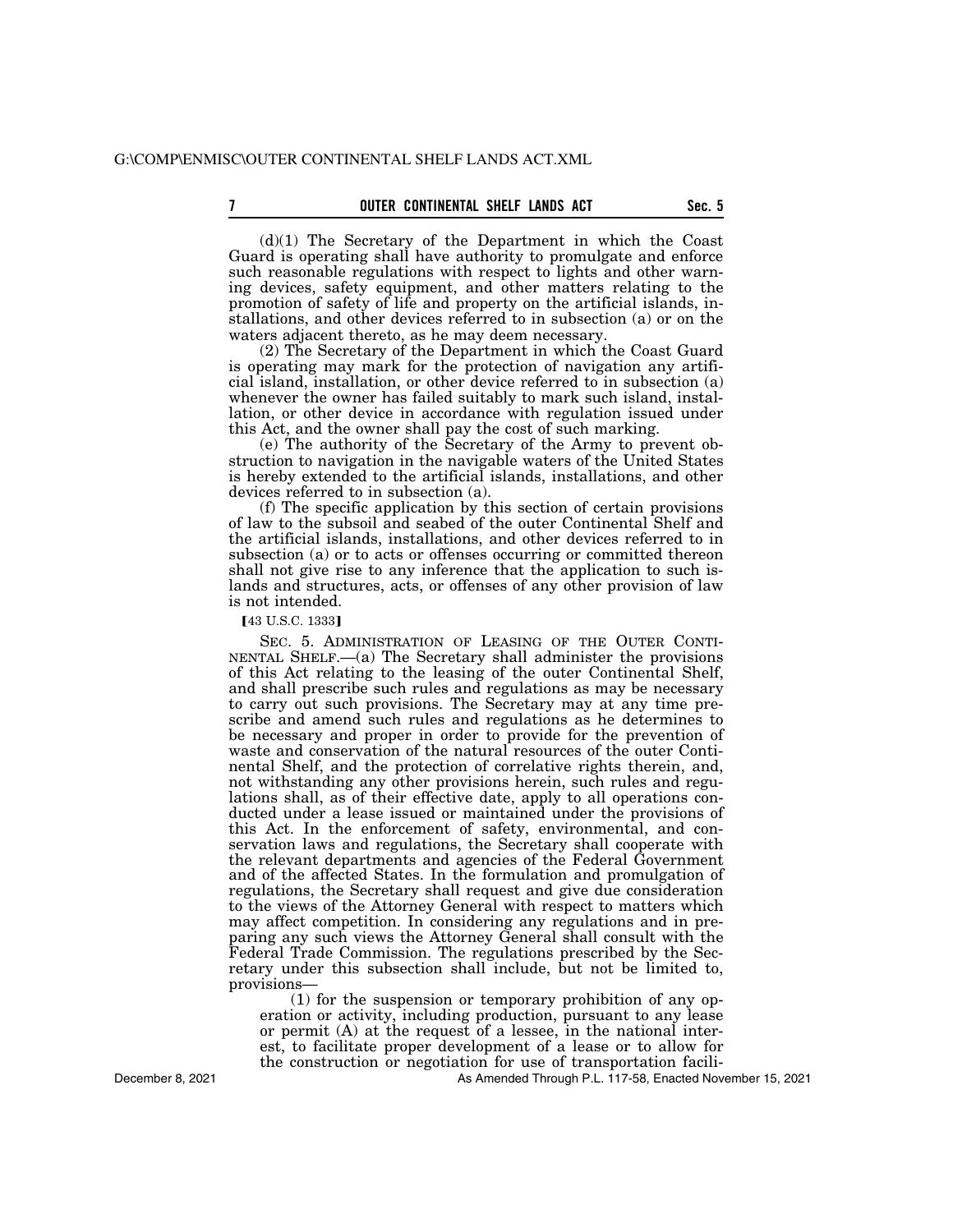ties, or (B) if there is a threat of serious, irreparable, or immediate harm or damage to life (including fish and other aquatic life), to property, to any mineral deposits (in areas leased or not leased), or to the marine, coastal, or human environment, and for the extension of any permit or lease affected by suspension or prohibition under clause  $(A)$  or  $(B)$  by a period equivalent to the period of such suspension or prohibition, except that no permit or lease shall be so extended when such suspension or prohibition is the result of gross negligence or willful violation of such lease or permit, or of regulations issued with respect to such lease or permit;

(2) with respect to cancellation of any lease or permit—

(A) that such cancellation may occur at any time, if the Secretary determines, after a hearing, that—

(i) continued activity pursuant to such lease or permit would probably cause serious harm or damage to life (including fish and other aquatic life), to property, to any mineral (in areas leased or not leased), to the national security or defense, or to the marine, coastal, or human environment;

(ii) the threat of harm or damage will not disappear or decrease to an acceptable extent within a reasonable period of time; and

(iii) the advantages of cancellation outweigh the advantages of continuing such lease or permit in force;

(B) that such cancellation shall not occur unless and until operations under such lease or permit shall have been under suspension, or temporary prohibition, by the Secretary, with due extension of any lease or permit term continuously for a period of five years, or for a lesser period upon request of the lessee; 2

(C) that such cancellation shall entitle the lessee to receive such compensation as he shows to the Secretary as being equal to the lesser of (i) the fair value of the canceled rights as of the date of cancellation, taking account of both anticipated revenues from the lease and anticipated costs, including costs of compliance with all applicable regulations and operating orders, liability for cleanup costs or damages, or both, in the case of an oilspill, and all other costs reasonably anticipated on the lease, or (ii) the excess, if any, over the lessee's revenues, from the lease (plus interest thereon from the date of receipt to date of reimbursement) of all consideration paid for the lease and all direct expenditures made by the lessee after the date of issuance of such lease and in connection with exploration or development, or both, pursuant to the lease (plus interest on such consideration and such expenditures from date of payment to date of reimbursement), except that (I) with respect to leases issued before the date of enactment of this subparagraph, such compensation shall be equal to the amount specified in clause (i) of this subparagraph; and (II) in the case of joint leases which are canceled due

<sup>&</sup>lt;sup>2</sup>Probably should end with "and".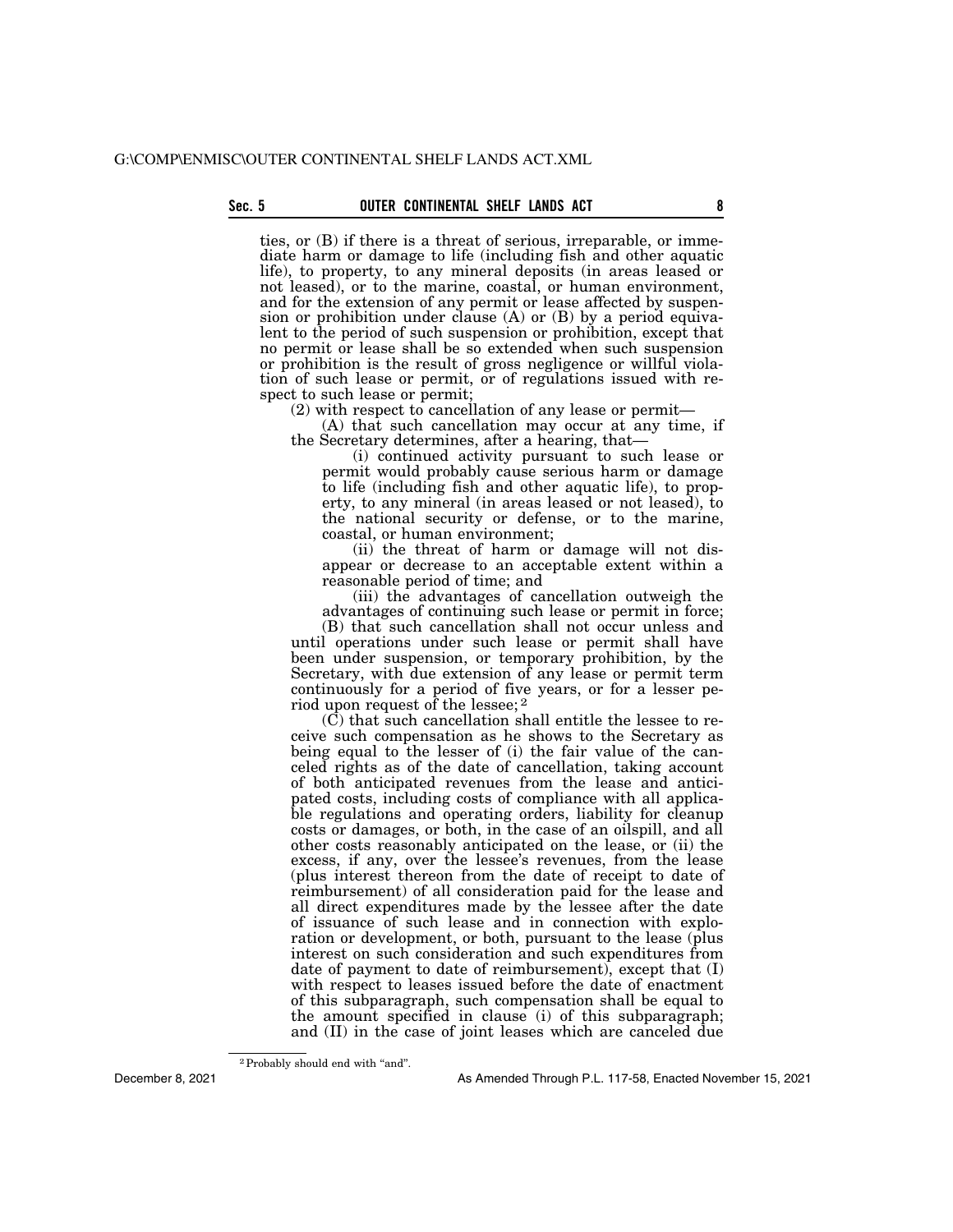to the failure of one or more partners to exercise due diligence, the innocent parties shall have the right to seek damages for such loss from the responsible party or parties and the right to acquire the interests of the negligent party or parties and be issued the lease in question;

(3) for the assignment or relinquishment of a lease;

(4) for unitization, pooling, and drilling agreements;

(5) for the subsurface storage of oil and gas from any source other than by the Federal Government;

(6) for drilling or easements necessary for exploration, development, and production;

(7) for the prompt and efficient exploration and development of a lease area; and

(8) for compliance with the national ambient air quality standards pursuant to the Clean Air Act (42 U.S.C. 7401 et seq.), to the extent that activities authorized under this Act significantly affect the air quality of any State.

(b) The issuance and continuance in effect of any lease, or of any assignment or other transfer of any lease, under the provisions of this Act shall be conditioned upon compliance with regulations issued under this Act.

(c) Whenever the owner of a nonproducing lease fails to comply with any of the provisions of this Act, or of the lease, or of the regulations issued under this Act, such lease may be canceled by the Secretary, subject to the right of judicial review as provided in this Act, if such default continues for the period of thirty days after mailing of notice by registered letter to the lease owner at his record post office address.

(d) Whenever the owner of any producing lease fails to comply with any of the provisions of this Act, of the lease, or of the regulations issued under this Act, such lease may be forfeited and canceled by a appropriate proceeding in any United States district court having jurisdiction under the provisions of this Act.

(e) Rights-of-way through the submerged lands of the outer Continental Shelf, whether or not such lands are included in a lease maintained or issued pursuant to this Act, may be granted by the Secretary for pipeline purposes for the transportation of oil, natural gas, sulphur, or other minerals, or under such regulations and upon such conditions as may be prescribed by the Secretary, or where appropriate the Secretary of Transportation, including (as provided in section 21(b) of this Act) assuring maximum environmental protection by utilization of the best available and safest technologies, including the safest practices for pipeline burial and upon the express condition that oil or gas pipelines shall transport or purchase without discrimination, oil or natural gas produced from submerged lands or outer Continental Shelf lands in the vicinity of the pipelines in such proportionate amounts as the Federal Energy Regulatory Commission, in consultation with the Secretary of Energy, may, after a full hearing with due notice thereof to the interested parties, determine to be reasonable, taking into account, among other things, conservation and the prevention of waste. Failure to comply with the provisions of this section or the regulations and conditions prescribed under this section shall be ground for forfeiture of the grant in an appropriate judicial pro-

December 8, 2021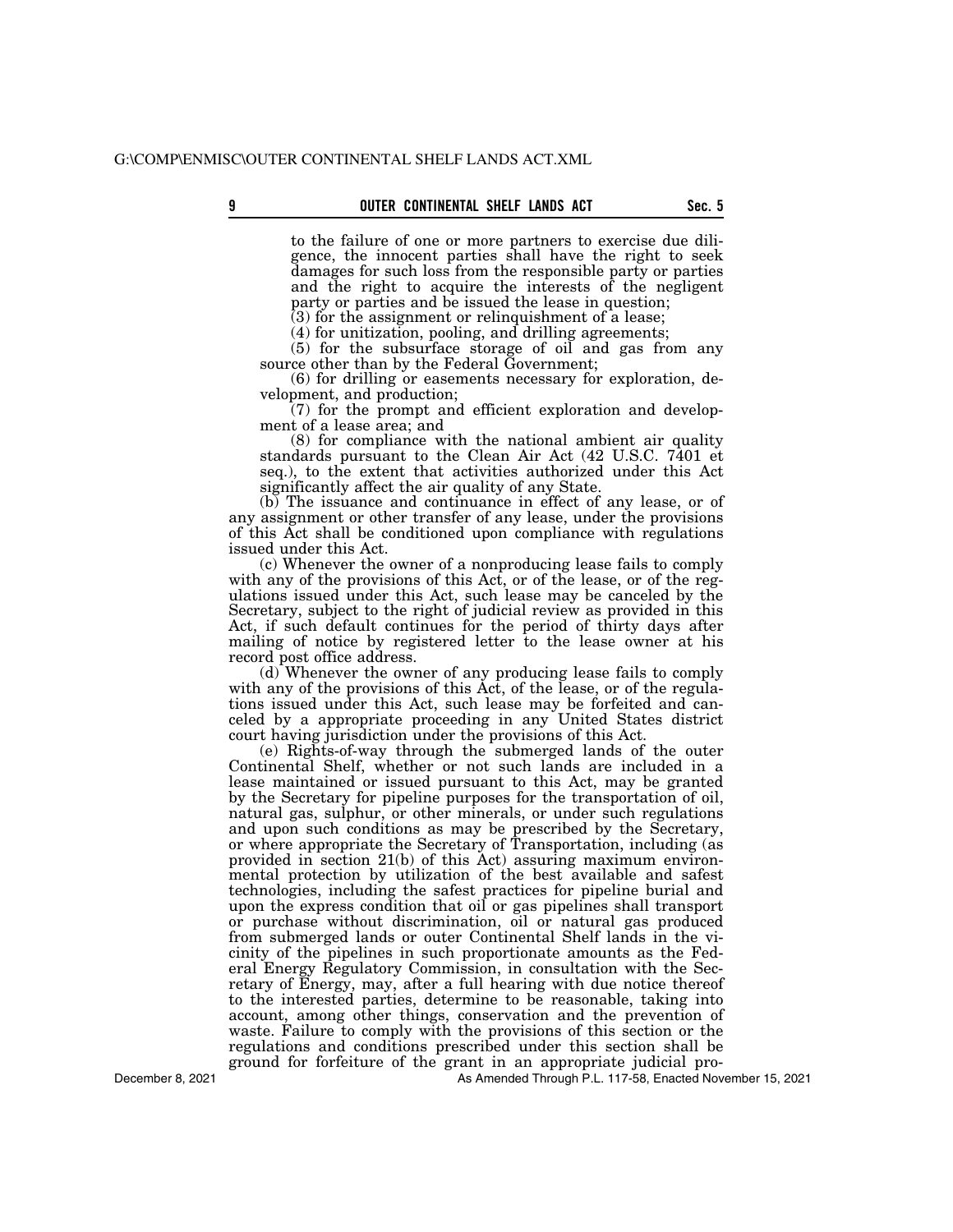ceeding instituted by the United States in any United States district court having jurisdiction under the provisions of this Act.

(f)(1) Except as provided in paragraph (2), every permit, license, easement, right-of-way, or other grant of authority for the transportation by pipeline on or across the outer Continental Shelf of oil or gas shall require that the pipeline be operated in accordance with the following competitive principles:

(A) The pipeline must provide open and nondiscriminatory access to both owner and nonowner shippers.

(B) Upon the specific request of one or more owner or nonowner shippers able to provide a guaranteed level of throughput, and on the condition that the shipper or shippers requesting such expansion shall be responsible for bearing their proportionate share of the costs and risks related thereto, the Federal Energy Regulatory Commission may, upon finding, after a full hearing with due notice thereof to the interested parties, that such expansion is within technological limits and economic feasibility, order a subsequent expansion of throughput capacity of any pipeline for which the permit, license, easement, right-of-way, or other grant of authority is approved or issued after the date of enactment of this subparagraph. This subparagraph shall not apply to any such grant of authority approved or issued for the Gulf of Mexico or the Santa Barbara Channel.

(2) The Federal Energy Regulatory Commission may, by order or regulation, exempt from any or all of the requirements of paragraph (1) of this subsection any pipeline or class of pipelines which feeds into a facility where oil and gas are first collected or a facility where oil and gas are first separated, dehydrated, or otherwise processed.

(3) The Secretary of Energy and the Federal Energy Regulatory Commission shall consult with and give due consideration to the views of the Attorney General on specific conditions to be included in any permit, license, easement, right-of-way, or grant of authority in order to ensure that pipelines are operated in accordance with the competitive principles set forth in paragraph (1) of this subsection. In preparing any such views, the Attorney General shall consult with the Federal Trade Commission.

(4) Nothing in this subsection shall be deemed to limit, abridge, or modify any authority of the United States under any other provision of law with respect to pipelines on or across the outer Continental Shelf.

 $(g)(1)$  The lessee shall produce any oil or gas, or both, obtained pursuant to an approved development and production plan, at rates consistent with any rule or order issued by the President in accordance with any provision of law.

(2) If no rule or order referred to in paragraph (1) has been issued, the lessee shall produce such oil or gas, or both, at rates consistent with any regulation promulgated by the Secretary of Energy which is to assure the maximum rate of production which may be sustained without loss of ultimate recovery of oil or gas, or both, under sound engineering and economic principles, and which is safe for the duration of the activity covered by the approved plan.

As Amended Through P.L. 117-58, Enacted November 15, 2021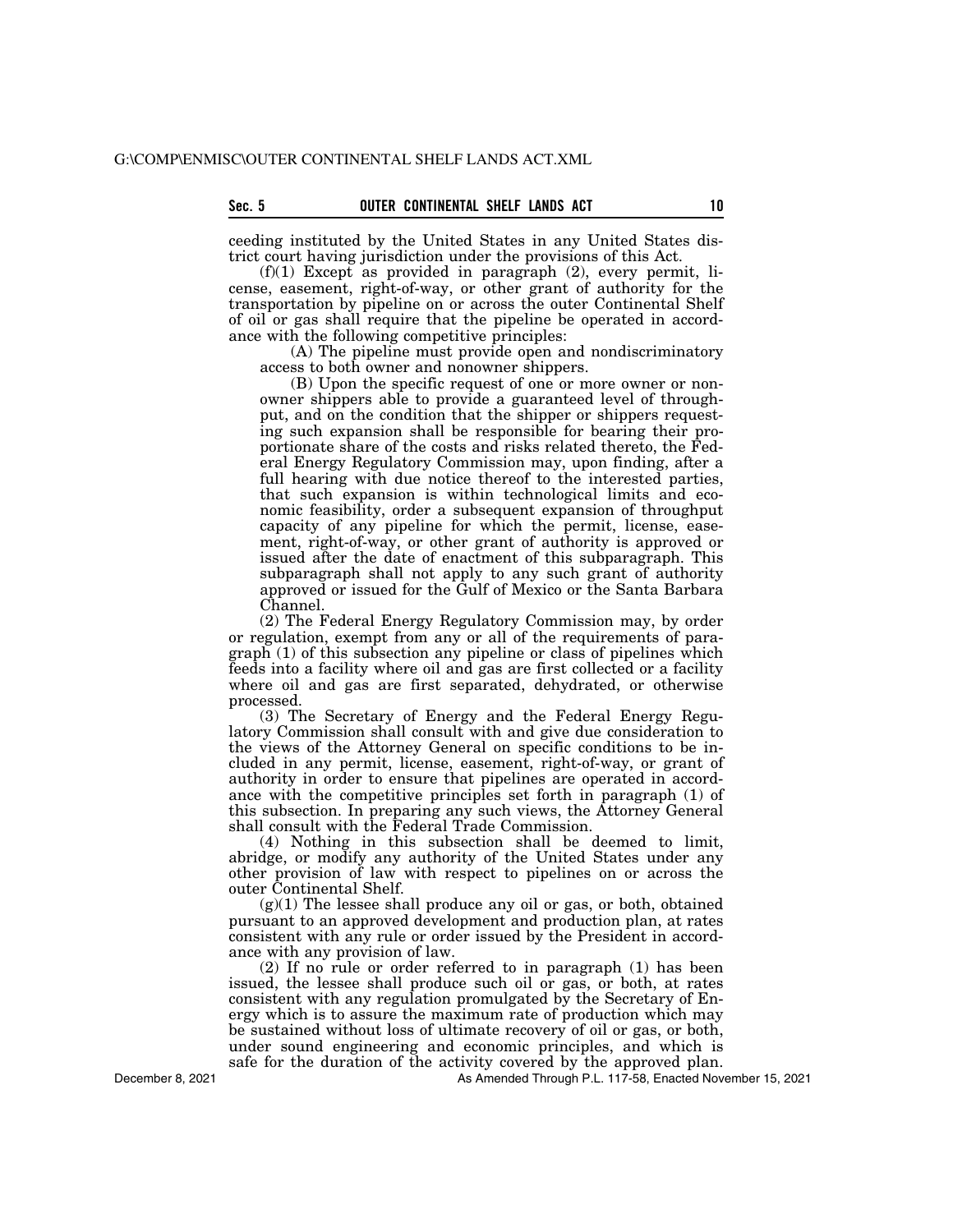The Secretary may permit the lessee to vary such rates if he finds that such variance is necessary.

(h) The head of any Federal department or agency who takes any action which has a direct and significant effect on the outer Continental Shelf or its development shall promptly notify the Secretary of such action and the Secretary shall thereafter notify the Governor of any affected State and the Secretary may thereafter recommend such changes in such action as are considered appropriate.

(i) After the date of enactment of this section, no holder of any oil and gas lease issued or maintained pursuant to this Act shall be permitted to flare natural gas from any well unless the Secretary finds that there is no practicable way to complete production of such gas, or that such flaring is necessary to alleviate a temporary emergency situation or to conduct testing or work-over operations.

(j) COOPERATIVE DEVELOPMENT OF COMMON HYDROCARBON-BEARING AREAS.—

(1) FINDINGS.—

(A) The Congress of the United States finds that the unrestrained competitive production of hydrocarbons from a common hydrocarbon-bearing geological area underlying the Federal and State boundary may result in a number of harmful national effects, including—

(i) the drilling of unnecessary wells, the installation of unnecessary facilities and other imprudent operating practices that result in economic waste, environmental damage, and damage to life and property;

(ii) the physical waste of hydrocarbons and an unnecessary reduction in the amounts of hydrocarbons that can be produced from certain hydrocarbon-bearing areas; and

(iii) the loss of correlative rights which can result in the reduced value of national hydrocarbon resources and disorders in the leasing of Federal and State resources.

(2) PREVENTION OF HARMFUL EFFECTS.—The Secretary shall prevent, through the cooperative development of an area, the harmful effects of unrestrained competitive production of hydrocarbons from a common hydrocarbon-bearing area underlying the Federal and State boundary.

 $[43 \text{ U.S.C. } 1334]$ 

SEC. 6. MAINTENANCE OF LEASES ON OUTER CONTINENTAL  $SHELF.$ —(a) The provisions of this section shall apply to any mineral lease covering submerged lands of the outer Continental Shelf issued by any State (including any extension, renewal, or replacement thereof heretofore granted pursuant to such lease or under the laws of such State) if—

(1) such lease, or a true copy thereof, is filed with the Secretary by the lessee or his duly authorized agent within ninety days from the effective date of this Act, or within such further period or periods as provided in section 7 hereof or as may be fixed from time to time by the Secretary;

December 8, 2021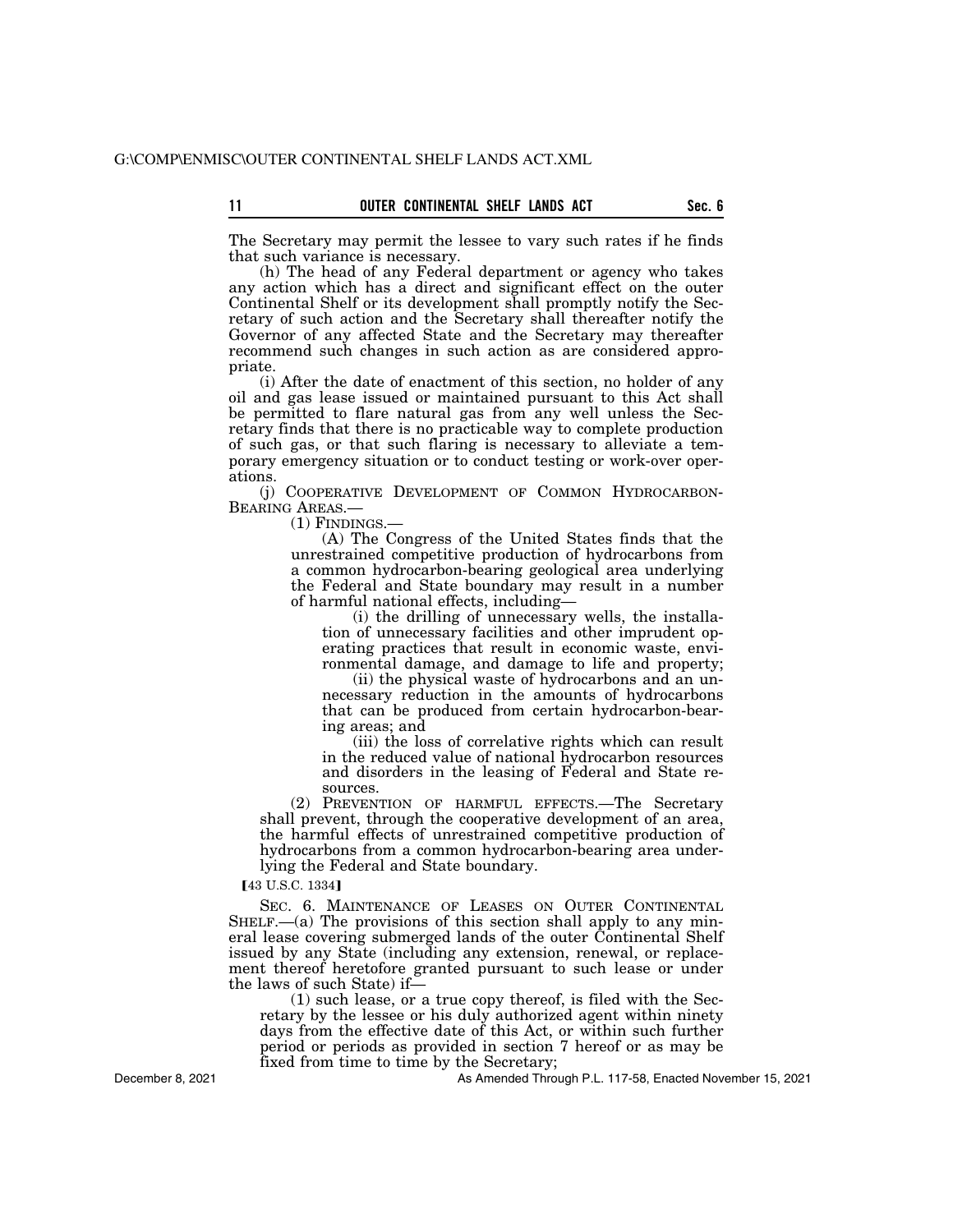(2) such lease was issued prior to December 21, 1948, and would have been on June 5, 1950, in force and effect in accordance with its terms and provisions and the law of the State issuing it had the State had authority to issue such lease;

(3) there is filed with the Secretary, within the period or periods specified in paragraph (1) of this subsection, (A) a certificate issued by the State official or agency having jurisdiction over such lease stating that it would have been in force and effect as required by the provisions of paragraph (2) of this subsection, or  $(\hat{B})$  in the absence of such certificate, evidence in the form of affidavits, receipts, canceled checks, or other documents that may be required by the Secretary, sufficient to prove that such lease would have been so in force and effect;

(4) except as otherwise provided in section 7 hereof, all rents, royalties, and other sums payable under such lease between June 5, 1950, and the effective date of this Act, which have not been paid in accordance with the provisions thereof, or to the Secretary or to the Secretary of the Navy, are paid to the Secretary within the period or periods specified in paragraph (1) of this subsection, and all rents, royalties, and other sums payable under such lease after the effective date of this Act, are paid to the Secretary, who shall deposit such payments in the Treasury in accordance with section 9 of this Act;

(5) the holder of such lease certifies that such lease shall continue to be subject to the overriding royalty obligations existing on the effective date of this Act;

(6) such lease was not obtained by fraud or misrepresentation;

(7) such lease, if issued on or after June 23, 1947, was issued upon the basis of competitive bidding;

 $(8)$  such lease provides for a royalty to the lessor on oil and gas of not less than 121⁄2 per centum and on sulphur of not less than 5 per centum in amount or value of the production saved, removed, or sold from the lease, or, in any case in which the lease provides for a lesser royalty, the holder thereof consents in writing, filed with the Secretary, to the increase of the royalty to the minimum herein specified;

(9) the holder thereof pays to the Secretary within the period or periods specified in paragraph (1) of this subsection an amount equivalent to any severance, gross production, or occupation taxes imposed by the State issuing the lease on the production from the lease, less the State's royalty interest in such production, between June 5, 1950, and the effective date of this Act and not heretofore paid to the State, and thereafter pays to the Secretary as an additional royalty on the production from the lease, less the United States' royalty interest in such production, a sum of money equal to the amount of the severance, gross production, or occupation taxes which would have been payable on such production to the State issuing the lease under its laws as they existed on the effective date of this Act;

(10) such lease will terminate within a period of not more than five years from the effective date of this Act in the absence of production or operations for drilling, or, in any case in which the lease provides for a longer period, the holder

As Amended Through P.L. 117-58, Enacted November 15, 2021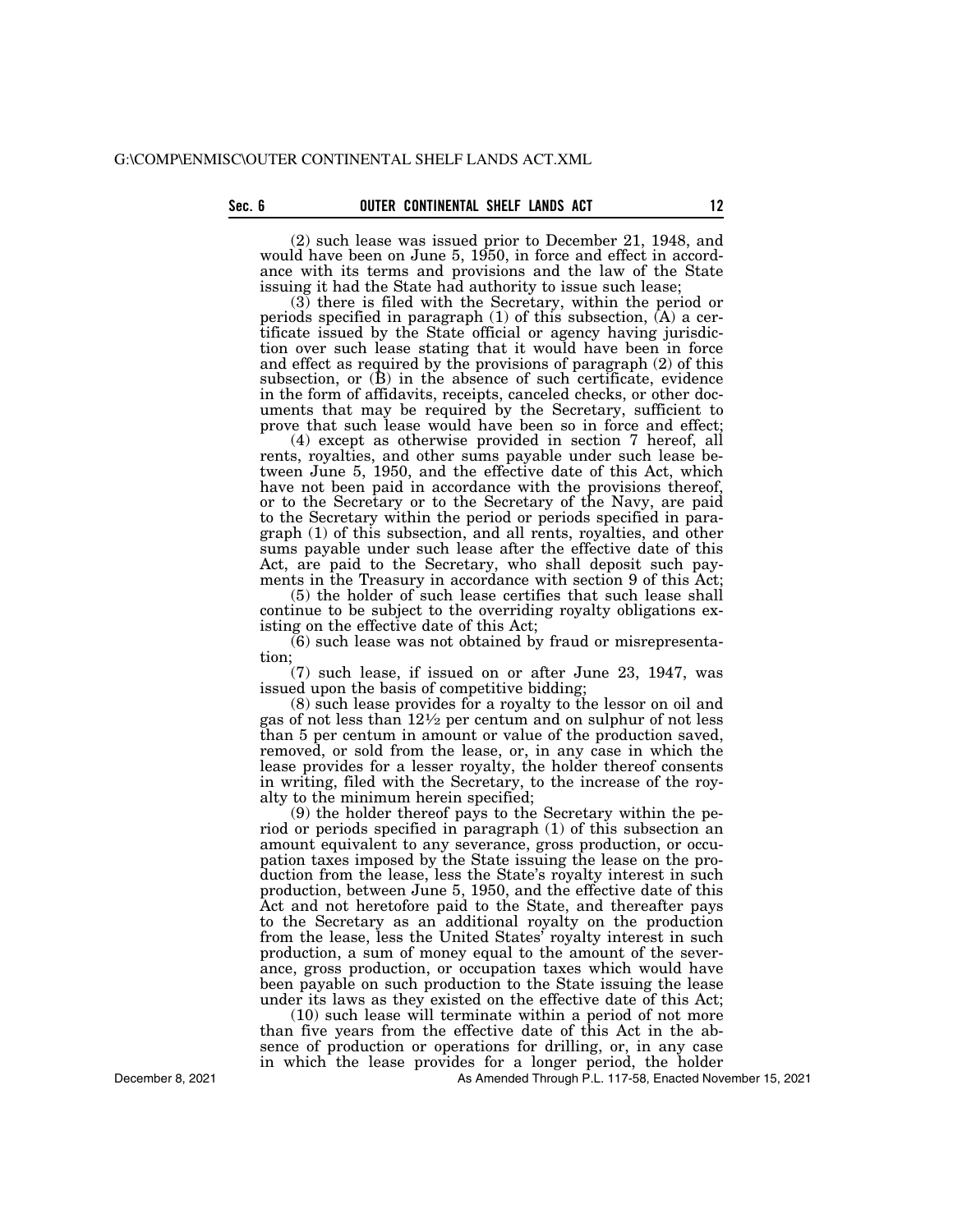thereof consents in writing, filed with the Secretary, to the reduction of such period so that it will not exceed the maximum period herein specified; and

(11) the holder of such lease furnishes such surety bond, if any, as the Secretary may require and complies with such other reasonable requirements as the Secretary may deem necessary to protect the interests of the United States.

(b) Any person holding a mineral lease, which as determined by the Secretary meets the requirements of subsection (a) of this section, may continue to maintain such lease, and may conduct operations thereunder, in accordance with (1) its provisions as to the area, the minerals covered, rentals and, subject to the provisions of paragraphs  $(8)$ ,  $(9)$  and  $(10)$  of subsection  $(a)$  of this section, as to royalties and as to the term thereof and of any extensions, renewals, or replacements authorized therein or heretofore authorized by the laws of the State issuing such lease, or, if oil or gas was not being produced in paying quantities from such lease or or before December 11, 1950, or if production in paying quantities has ceased since June 5, 1950, or if the primary term of such lease has expired since December 11, 1950, then for a term from the effective date hereof equal to the term remaining unexpired on December 11, 1950, under the provisions of such lease or any extensions, renewals, or replacements authorized therein, or heretofore authorized by the laws of such State, and (2) such regulations as the Secretary may under section 5 of this Act prescribe within ninety days after making his determination that such lease meets the requirements of subsection (a) of this section: *Provided, however,* That any rights to sulphur under any lease maintained under the provisions of this subsection shall not extend beyond the primary term of such lease or any extension thereof under the provisions of such subsection (b) unless sulphur is being produced in paying quantities or drilling, well reworking, plant construction, or other operations for the production of sulphur, as approved by the Secretary, are being conducted on the area covered by such lease on the date of expiration of such primary term or extension: *Provided further,* That if sulphur is being produced in paying quantities on such date, then such rights shall continue to be maintained in accordance with such lease and the provisions of this Act: *Provided further,* That, if the primary term of a lease being maintained under subsection (b) hereof has expired prior to the effective date of this Act and oil or gas is being produced in paying quantities on such date, then such rights to sulphur as the lessee may have under such lease shall continue for twenty-four months from the effective date of this Act and as long thereafter as sulphur is produced in paying quantities, or drilling, well working, plant construction, or other operations for the production of sulphur, as approved by the Secretary, are being conducted on the area covered by the lease.

 $(c)$  The permission granted in subsection  $(b)$  of this section shall not be construed to be a waiver of such claims, if any, as the United States may have against the lessor or the lessee or any other person respecting sums payable or paid for or under the lease, or respecting activities conducted under the lease, prior to the effective date of this Act.

December 8, 2021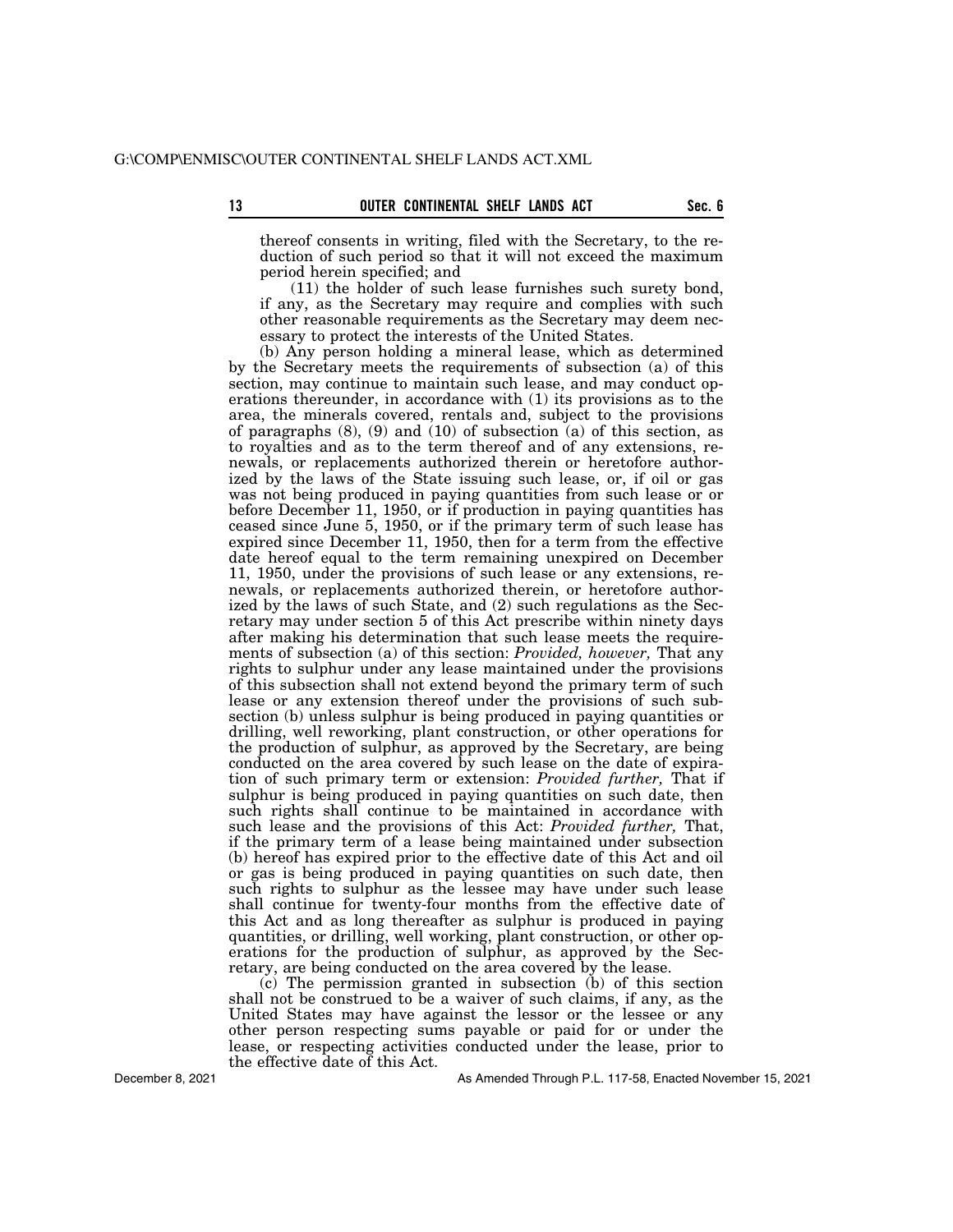## Sec. 7 **OUTER CONTINENTAL SHELF LANDS ACT** 14

(d) Any person complaining of a negative determination by the Secretary of the Interior under this section may have such determination reviewed by the United States District Court for the District of Columbia by filing a petition for review within sixty days after receiving notice of such action by the Secretary.

(e) In the event any lease maintained under this section covers lands beneath navigable waters, as that term is used in the Submerged Lands Act, as well as lands of the outer Continental Shelf, the provisions of this section shall apply to such lease only insofar as it covers lands of the outer Continental Shelf.

#### **[43 U.S.C. 1335]**

SEC. 7. CONTROVERSY OVER JURISDICTION.—In the event of a controversy between the United States and a State as to whether or not lands are subject to the provisions of this Act, the Secretary is authorized, notwithstanding the provisions of subsections (a) and (b) of section 6 of this Act, and with the concurrence of the Attorney General of the United States, to negotiate and enter into agreements with the State, its political subdivision or grantee or a lessee thereof, respecting operations under existing mineral leases and payment and impounding of rents, royalties, and other sums payable thereunder, or with the State, its political subdivision or grantee, respecting the issuance or nonissuance of new mineral leases pending the settlement or adjudication of the controversy. The authorization contained in the preceding sentence of this section shall not be construed to be a limitation upon the authority conferred on the Secretary in other sections of this Act. Payments made pursuant to such agreement, or pursuant to any stipulation between the United States and a State, shall be considered as compliance with section 6(a)(4) hereof. Upon the termination of such agreement or stipulation by reason of the final settlement or adjudication of such controversy, if the lands subject to any mineral lease are determined to be in whole or in part lands subject to the provisions of this Act, the lessee, if he has not already done so, shall comply with the requirements of section 6(a), and thereupon the provisions of section 6(b) shall govern such lease. The notice concerning ''Oil and Gas Operations in the Submerged Coastal Lands of the Gulf of Mexico'' issued by the Secretary on December 11, 1950 (15 F. R. 8835), as amended by the notice dated January 26, 1951 (16 F. R. 953), and as supplemented by the notices dated February 2, 1951 (16 F. R. 1203), March 5, 1951 (16 F. R. 2195), April 23, 1951 (16 F. R. 3623), June 25, 1951 (16 F. R. 6404), August 22, 1951 (16 F. R. 8720), October 24, 1951 (16 F. R. 10998), December 21, 1951 (17 F. R. 43), March 25, 1952 (17 F. R. 2821), June 26, 1952 (17 F. R. 5833), and December 24, 1952 (18 F. R. 48), respectively, is hereby approved and confirmed.

[43 U.S.C. 1336]

SEC. 8. LEASES, EASEMENTS, AND RIGHTS-OF-WAY ON THE OUTER CONTINENTAL SHELF.—(a)(1) The Secretary is authorized to grant to the highest responsible qualified bidder or bidders by competitive bidding, under regulations promulgated in advance, any oil and gas lease on submerged lands of the outer Continental Shelf which are not covered by leases meeting the requirements of subsection (a) of section 6 of this Act. Such regulations may provide

As Amended Through P.L. 117-58, Enacted November 15, 2021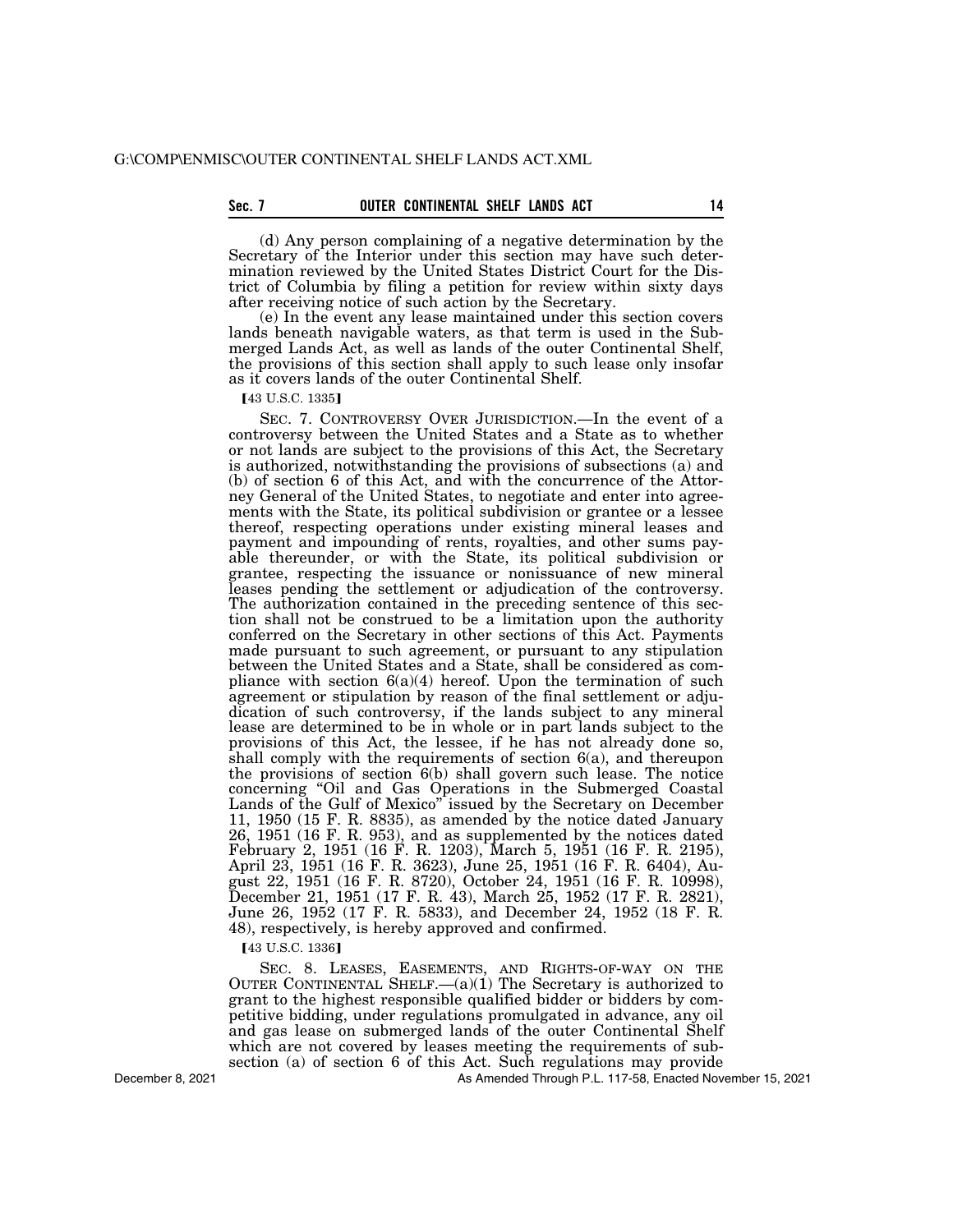for the deposit of cash bids in an interest-bearing account until the Secretary announces his decision on whether to accept the bids, with the interest earned thereon to be paid to the Treasury as to bids that are accepted and to the unsuccessful bidders as to bids that are rejected. The bidding shall be by sealed bid and, at the discretion of the Secretary, on the basis of—

(A) cash bonus bid with a royalty at not less than  $12\frac{1}{2}$  per centum fixed by the Secretary in amount or value of the production saved, removed, or sold;

(B) variable royalty bid based on a per centum in amount or value of the production saved, removed, or sold, with either a fixed work commitment based on dollar amount for exploration or a fixed cash bonus as determined by the Secretary, or both;

(C) cash bonus bid, or work commitment bid based on a dollar amount for exploration with a fixed cash bonus, and a diminishing or sliding royalty based on such formulae as the Secretary shall determine as equitable to encourage continued production from the lease area as resources diminish, but not less than  $12\frac{1}{2}$  per centum at the beginning of the lease period in amount or value of the production saved, removed, or sold;

(D) cash bonus bid with a fixed share of the net profits of no less than 30 per centum to be derived from the production of oil and gas from the lease area;

(E) fixed cash bonus with the net profit share reserved as the bid variable;

 $(F)$  cash bonus bid with a royalty at no less than  $12\frac{1}{2}$  per centum fixed by the Secretary in amount or value of the production saved, removed, or sold and a fixed per centum share of net profits of no less than 30 per centum to be derived from the production of oil and gas from the lease area;

(G) work commitment bid based on a dollar amount for exploration with a fixed cash bonus and a fixed royalty in amount or value of the production saved, removed, or sold;

(H) cash bonus bid with royalty at no less than 12 and  $\frac{1}{2}$ per centum fixed by the Secretary in amount or value of production saved, removed, or sold, and with suspension of royalties for a period, volume, or value of production determined by the Secretary, which suspensions may vary based on the price of production from the lease; or

(I) subject to the requirements of paragraph (4) of this subsection, any modification of bidding systems authorized in subparagraphs (A) through (G), or any other systems of bid variables, terms, and conditions which the Secretary determines to be useful to accomplish the purposes and policies of this Act, except that no such bidding system or modification shall have more than one bid variable.

(2) The Secretary may, in his discretion, defer any part of the payment of the cash bonus, as authorized in paragraph (1) of this subsection, according to a schedule announced at the time of the announcement of the lease sale, but such payment shall be made in total no later than five years after the date of the lease sale.

(3)(A) The Secretary may, in order to promote increased production on the lease area, through direct, secondary, or tertiary re-

As Amended Through P.L. 117-58, Enacted November 15, 2021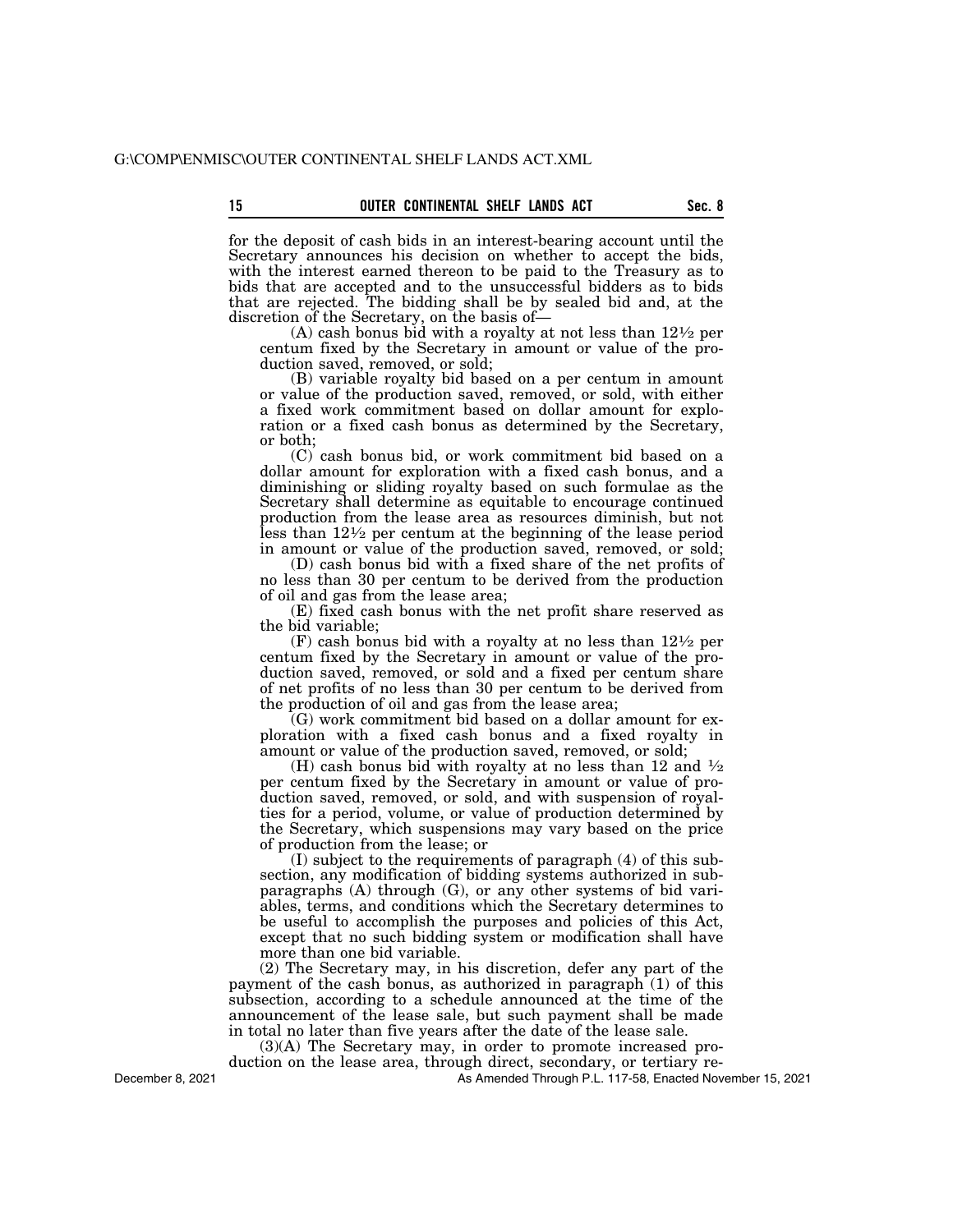covery means, reduce or eliminate any royalty or net profit share set forth in the lease for such area.

(B) In the Western and Central Planning Areas of the Gulf of Mexico and the portion of the Eastern Planning Area of the Gulf of Mexico encompassing whole lease blocks lying west of 87 degrees, 30 minutes West longitude and in the Planning Areas offshore Alaska, the Secretary may, in order to—

(i) promote development or increased production on producing or non-producing leases; or

(ii) encourage production of marginal resources on producing or non-producing leases;

through<sup>3</sup> primary, secondary, or tertiary recovery means, reduce or eliminate any royalty or net profit share set forth in the lease(s). With the lessee's consent, the Secretary may make other modifications to the royalty or net profit share terms of the lease in order to achieve these purposes.

(C)(i) Notwithstanding the provisions of this Act other than this subparagraph, with respect to any lease or unit in existence on the date of enactment of the Outer Continental Shelf Deep Water Royalty Relief Act meeting the requirements of this subparagraph, no royalty payments shall be due on new production, as defined in clause (iv) of this subparagraph, from any lease or unit located in water depths of 200 meters or greater in the Western and Central Planning Areas of the Gulf of Mexico, including that portion of the Eastern Planning Area of the Gulf of Mexico encompassing whole lease blocks lying west of 87 degrees, 30 minutes West longitude, until such volume of production as determined pursuant to clause (ii) has been produced by the lessee.

(ii) Upon submission of a complete application by the lessee, the Secretary shall determine within 180 days of such application whether new production from such lease or unit would be economic in the absence of the relief from the requirement to pay royalties provided for by clause (i) of this subparagraph. In making such determination, the Secretary shall consider the increased technological and financial risk of deep water development and all costs associated with exploring, developing, and producing from the lease. The lessee shall provide information required for a complete application to the Secretary prior to such determination. The Secretary shall clearly define the information required for a complete application under this section. Such application may be made on the basis of an individual lease or unit. If the Secretary determines that such new production would be economic in the absence of the relief from the requirement to pay royalties provided for by clause (i) of this subparagraph, the provisions of clause (i) shall not apply to such production. If the Secretary determines that such new production would not be economic in the absence of the relief from the requirement to pay royalties provided for by clause (i), the Secretary must determine the volume of production from the lease or unit on which no royalties would be due in order to make such new production economically viable; except that for new production as defined in clause  $(iv)(I)$ , in no case will that volume be less than 17.5 million barrels of oil equivalent in water depths of 200 to 400

<sup>3</sup> Indentation so in original. Probably should be flush.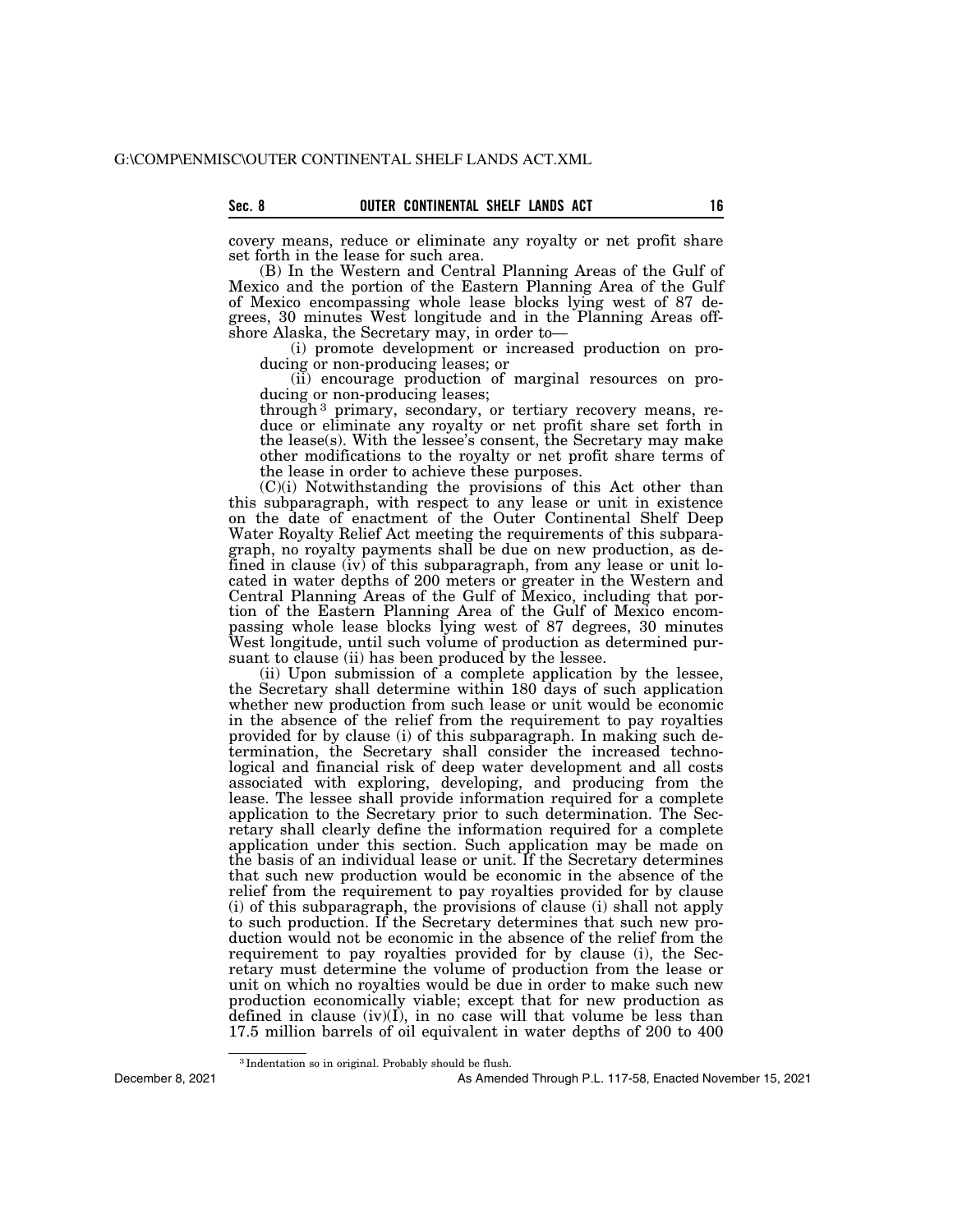## **17** OUTER CONTINENTAL SHELF LANDS ACT Sec. 8

meters, 52.5 million barrels of oil equivalent in 400–800 meters of water, and 87.5 million barrels of oil equivalent in water depths greater than 800 meters. Redetermination of the applicability of clause (i) shall be undertaken by the Secretary when requested by the lessee prior to the commencement of the new production and upon significant change in the factors upon which the original determination was made. The Secretary shall make such redetermination within 120 days of submission of a complete application. The Secretary may extend the time period for making any determination or redetermination under this clause for 30 days, or longer if agreed to by the applicant, if circumstances so warrant. The lessee shall be notified in writing of any determination or redetermination and the reasons for and assumptions used for such determination. Any determination or redetermination under this clause shall be a final agency action. The Secretary's determination or redetermination shall be judicially reviewable under section 10(a) of the Administrative Procedures Act (5 U.S.C. 702), only for actions filed within 30 days of the Secretary's determination or redetermination.

(iii) In the event that the Secretary fails to make the determination or redetermination called for in clause (ii) upon application by the lessee within the time period, together with any extension thereof, provided for by clause (ii), no royalty payments shall be due on new production as follows:

(I) For new production, as defined in clause (iv)(I) of this subparagraph, no royalty shall be due on such production according to the schedule of minimum volumes specified in clause (ii) of this subparagraph.

(II) For new production, as defined in clause  $(iv)(II)$  of this subparagraph, no royalty shall be due on such production for one year following the start of such production.

(iv) For purposes of this subparagraph, the term ''new production'' is—

(I) any production from a lease from which no royalties are due on production, other than test production, prior to the date of enactment of the Outer Continental Shelf Deep Water Royalty Relief Act; or

(II) any production resulting from lease development activities pursuant to a Development Operations Coordination Document, or supplement thereto that would expand production significantly beyond the level anticipated in the Development Operations Coordination Document, approved by the Secretary after the date of enactment of the Outer Continental Shelf Deep Water Royalty Relief Act.

(v) During the production of volumes determined pursuant to clauses (ii) or (iii) of this subparagraph, in any year during which the arithmetic average of the closing prices on the New York Mercantile Exchange for light sweet crude oil exceeds \$28.00 per barrel, any production of oil will be subject to royalties at the lease stipulated royalty rate. Any production subject to this clause shall be counted toward the production volume determined pursuant to clause (ii) or (iii). Estimated royalty payments will be made if such average of the closing prices for the previous year exceeds \$28.00. After the end of the calendar year, when the new average price can

As Amended Through P.L. 117-58, Enacted November 15, 2021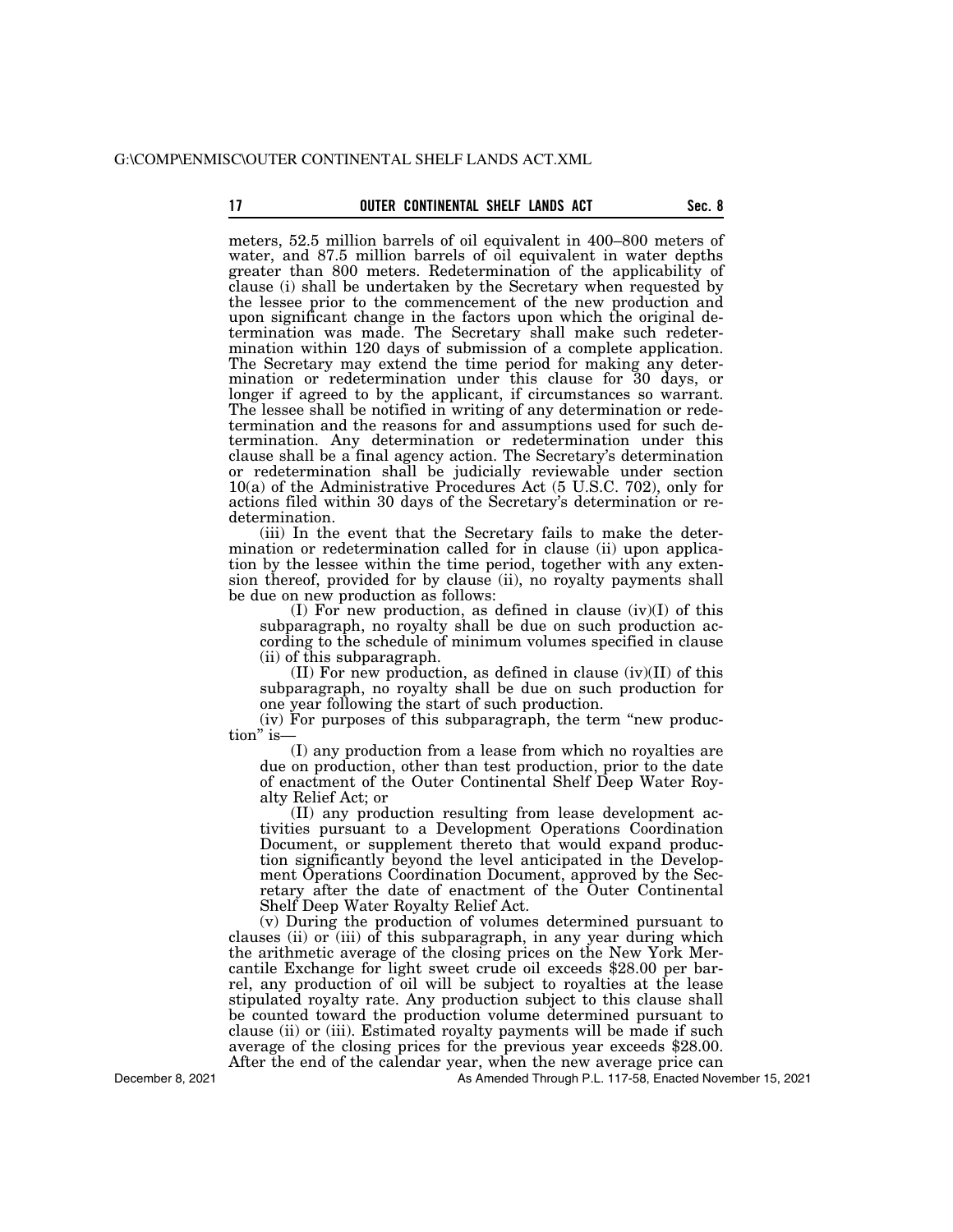be calculated, lessees will pay any royalties due, with interest but without penalty, or can apply for a refund, with interest, of any overpayment.

(vi) During the production of volumes determined pursuant to clause (ii) or (iii) of this subparagraph, in any year during which the arithmetic average of the closing prices on the New York Mercantile Exchange for natural gas exceeds \$3.50 per million British thermal units, any production of natural gas will be subject to royalties at the lease stipulated royalty rate. Any production subject to this clause shall be counted toward the production volume determined pursuant to clauses (ii) or (iii). Estimated royalty payments will be made if such average of the closing prices for the previous year exceeds \$3.50. After the end of the calendar year, when the new average price can be calculated, lessees will pay any royalties due, with interest but without penalty, or can apply for a refund, with interest, of any overpayment.

(vii) The prices referred to in clauses (v) and (vi) of this subparagraph shall be changed during any calendar year after 1994 by the percentage, if any, by which the implicit price deflator for the gross domestic product changed during the preceding calendar year.

(4)(A) The Secretary of Energy shall submit any bidding system authorized in subparagraph  $(H)$  of paragraph  $(1)$  to the Senate and House of Representatives. The Secretary may institute such bidding system unless either the Senate or the House of Representatives passes a resolution of disapproval within thirty days after receipt of the bidding system.

(B) Subparagraphs (C) through (J) of this paragraph are enacted by Congress—

(i) as an exercise of the rulemaking power of the Senate and the House of Representatives, respectively, and as such they are deemed a part of the rules of each House, respectively, but they are applicable only with respect to the procedures to be followed in that House in the case of resolutions described by this paragraph, and they supersede other rules only to the extent that they are inconsistent therewith; and

(ii) with full recognition of the constitutional right of either House to change the rules (so far as relating to the procedure of that House) at any time, in the same manner, and to the same extent as in the case of any other rule of that House.

(C) A resolution disapproving a bidding system submitted pursuant to this paragraph shall immediately be referred to a committee (and all resolutions with respect to the same request shall be referred to the same committee) by the President of the Senate or the Speaker of the House of Representative, as the case may be.

(D) If the committee to which has been referred any resolution disapproving the bidding system of the Secretary has not reported the resolution at the end of ten calendar days after its referral, it shall be in order to move either to discharge the committee from further consideration of the resolution or to discharge the committee from further consideration of any other resolution with respect to the same bidding system which has been referred to the committee.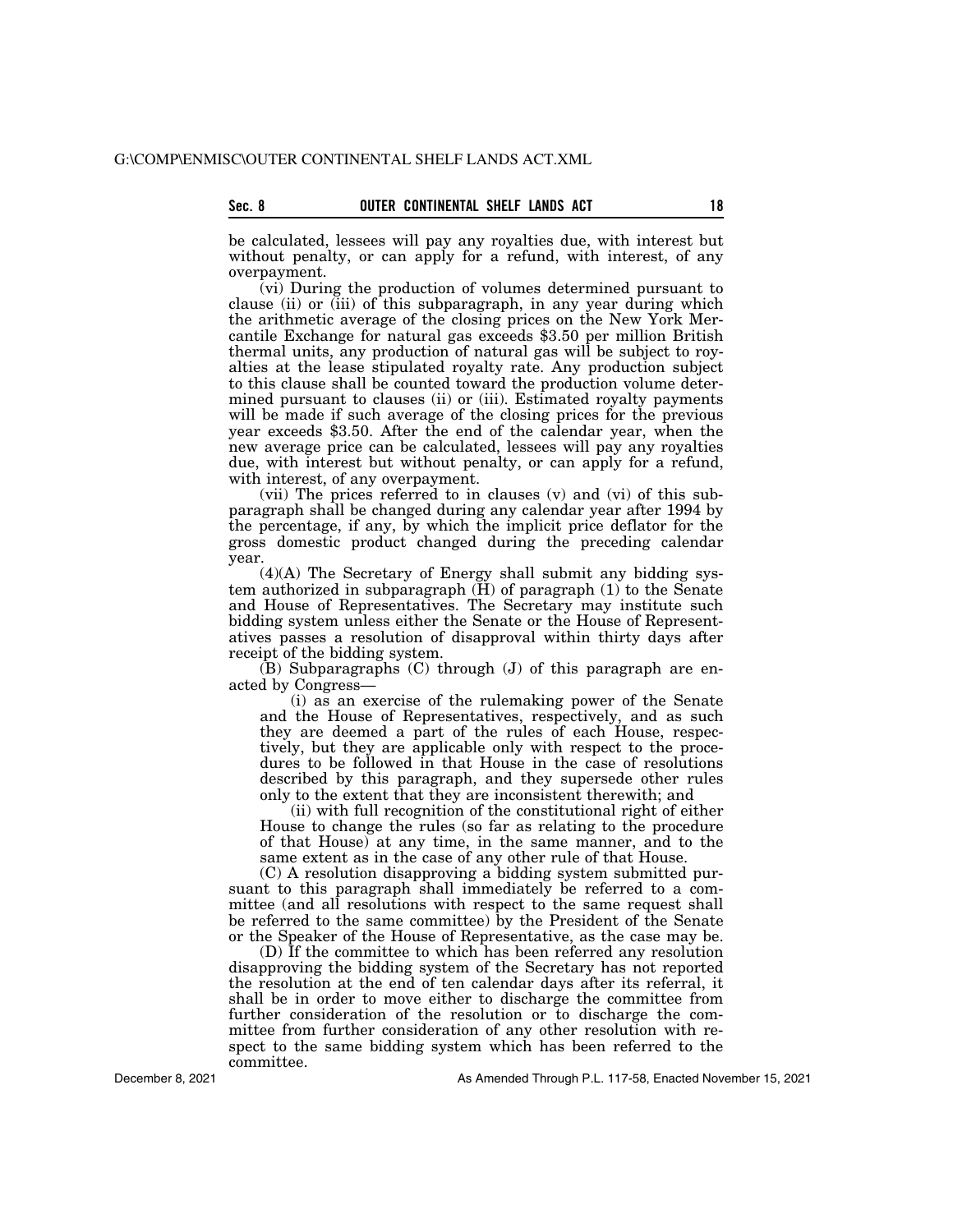(E) A motion to discharge may be made only by an individual favoring the resolution, shall be highly privileged (except that it may not be made after the committee has reported a resolution with respect to the same recommendation), and debate thereon shall be limited to not more than one hour, to be divided equally between those favoring and those opposing the resolution. An amendment to the motion shall not be in order, and it shall not be in order to move to reconsider the vote by which the motion is agreed to or disagreed to.

(F) If the motion to discharge is agreed to or disagreed to, the motion may not be renewed, nor may another motion to discharge the committee be made with respect to any other resolution with respect to the same bidding system.

(G) When the committee has reported, or has been discharged from further consideration of, a resolution as provided in this paragraph, it shall be at any time thereafter in order (even though a previous motion to the same effect has been disagreed to) to move to proceed to the consideration of the resolution. The motion shall be highly privileged and shall not be debatable. An amendment to the motion shall not be in order, and it shall not be in order to move to reconsider the vote by which the motion is agreed to or disagreed to.

(H) Debate on the resolution is limited to not more than two hours, to be divided equally between those favoring and those opposing the resolution. A motion further to limit debate is not debatable. An amendment to, or motion to recommit, the resolution is not in order, and it is not in order to move to reconsider the vote by which the resolution is agreed to or disagreed to.

(I) Motions to postpone, made with respect to the discharge from the committee, or the consideration of a resolution with respect to a bidding system, and motions to proceed to the consideration of other business, shall be decided without debate.

(J) Appeals from the decisions of the Chair relating to the application of the rules of the Senate or the House of Representatives, as the case may be, to the procedure relating to a resolution with respect to a bidding system shall be decided without debate.

(5)(A) During the five-year period commencing on the date of enactment of this subsection, the Secretary may, in order to obtain statistical information to determine which bidding alternatives will best accomplish the purposes and policies of this Act, require, as to no more than 10 per centum of the tracts offered each year, each bidder to submit bids for any area of the outer Continental Shelf in accordance with more than one of the bidding systems set forth in paragraph (1) of this subsection. For such statistical purposes, leases may be awarded using a bidding alternative selected at random for the acquisition of valid statistical data if such bidding alternative is otherwise consistent with the provisions of this Act.

(B) The bidding systems authorized by paragraph (1) of this subsection, other than the system authorized by subparagraph (A), shall be applied to not less than 20 per centum and not more than 60 per centum of the total area offered for leasing each year during the five-year period beginning on the date of enactment of this subsection, unless the Secretary determines that the requirements set

As Amended Through P.L. 117-58, Enacted November 15, 2021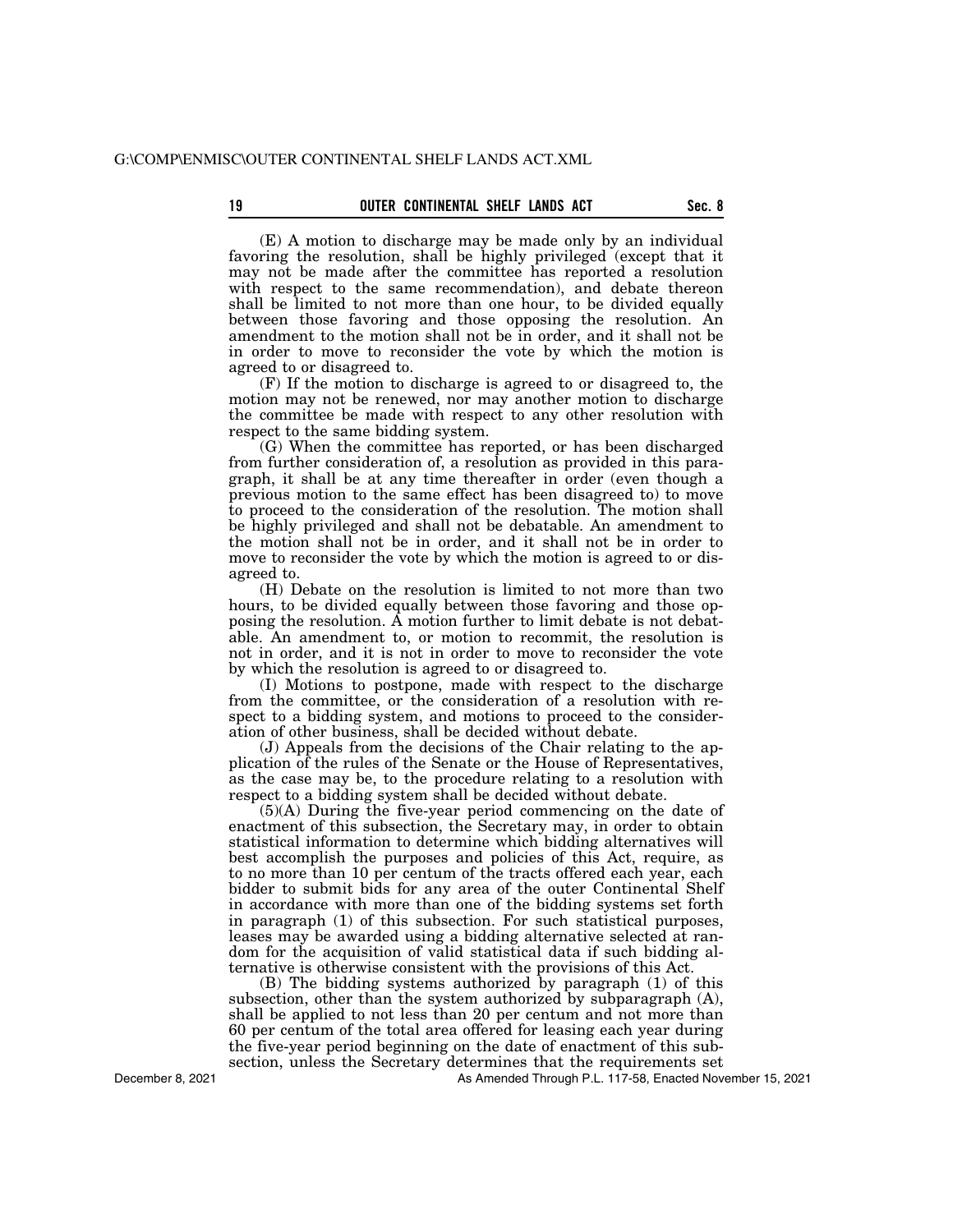forth in this subparagraph are inconsistent with the purposes and policies of this Act.

(6) At least ninety days prior to notice of any lease sale under subparagraph  $(D)$ ,  $(E)$ ,  $(F)$ , or, if appropriate,  $(H)$  of paragraph  $(1)$ , the Secretary shall by regulation establish rules to govern the calculation of net profits. In the event of any dispute between the United States and a lessee concerning the calculation of the net profits under the regulation issued pursuant to this paragraph, the burden of proof shall be on the lessee.

(7) After an oil and gas lease is granted pursuant to any of the work commitment options of paragraph (1) of this subsection—

(A) the lessee, at its option, shall deliver to the Secretary upon issuance of the lease either (i) a cash deposit for the full amount of the exploration work commitment, or (ii) a performance bond in form and substance and with a surety satisfactory to the Secretary, in the principal amount of such exploration work commitment assuring the Secretary that such commitment shall be faithfully discharged in accordance with this section, regulations, and the lease; and for purposes of this subparagraph, the principal amount of such cash deposit or bond may, in accordance with regulations, be periodically reduced upon proof, satisfactory to the Secretary, that a portion of the exploration work commitment has been satisfied;

(B) 50 per centum of all exploration expenditures on, or directly related to, the lease, including, but not limited to (i) geological investigations and related activities, (ii) geophysical investigations including seismic, geomagnetic, and gravity surveys, data processing and interpretation, and (iii) exploratory drilling, core drilling, redrilling, and well completion or abandonment, including the drilling of wells sufficient to determine the size and area extent of any newly discovered field, and including the cost of mobilization and demobilization of drilling equipment, shall be included in satisfaction of the commitment, except that the lessee's general overhead cost shall not be so included against the work commitment, but its cost (including employee benefits) of employees directly assigned to such exploration work shall be so included; and

(C) if at the end of the primary term of the lease, including any extension thereof, the full dollar amount of the exploration work commitment has not been satisfied, the balance shall then be paid in cash to the Secretary.

(8) Not later than thirty days before any lease sale, the Secretary shall submit to the Congress and publish in the Federal Register a notice—

(A) identifying any bidding system which will be utilized for such lease sale and the reasons for the utilization of such bidding system; and

(B) designating the lease tracts selected which are to be offered in such sale under the bidding system authorized by subparagraph (A) of paragraph (1) and the lease tracts selected which are to be offered under any one or more of the bidding systems authorized by subparagraphs (B) through (H) of paragraph (1), and the reasons such lease tracts are to be offered under a particular bidding system.

As Amended Through P.L. 117-58, Enacted November 15, 2021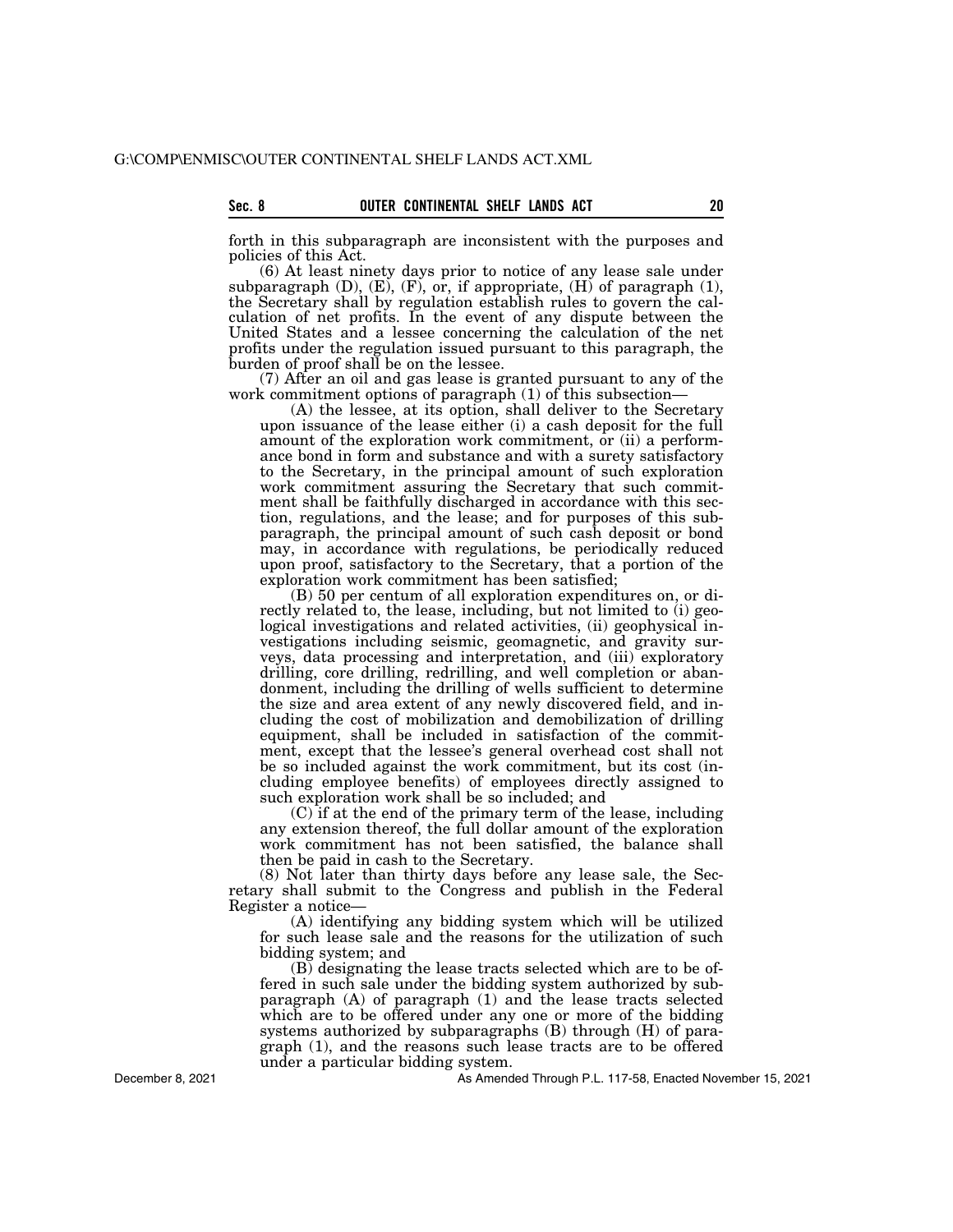(b) An oil and gas lease issued pursuant to this section shall— (1) be for a tract consisting of a compact area not exceeding five thousand seven hundred and sixty acres, as the Secretary may determine, unless the Secretary finds that a larger area is necessary to comprise a reasonable economic production unit;

(2) be for an initial period of—

(A) five years; or

(B) not to exceed ten years where the Secretary finds that such longer period is necessary to encourage exploration and development in areas because of unusually deep water or other unusually adverse conditions,

and as long after such initial period as oil or gas is produced from the area in paying quantities, or drilling or well reworking operations as approved by the Secretary are conducted thereon;

(3) require the payment of amount or value as determined by one of the bidding systems set forth in subsection (a) of this section;

(4) entitle the lessee to explore, develop, and produce the oil and gas contained within the lease area, conditioned upon due diligence requirements and the approval of the development and production plan required by this Act;

(5) provide for suspension or cancellation of the lease during the initial lease term or thereafter pursuant to section 5 of this Act;

(6) contain such rental and other provisions as the Secretary may prescribe at the time of offering the area for lease; and

(7) provide a requirement that the lessee offer 20 per centum of the crude oil, condensate, and natural gas liquids produced on such lease, at the market value and point of delivery applicable to Federal royalty oil, to small or independent refiners as defined in the Emergency Petroleum Allocation Act of 1973.

(c)(1) Following each notice of a proposed lease sale and before the acceptance of bids and the issuance of leases based on such bids, the Secretary shall allow the Attorney General, in consultation with the Federal Trade Commission, thirty days to review the results of such lease sale, except that the Attorney General, after consultation with the Federal Trade Commission, may agree to a shorter review period.

(2) The Attorney General may, in consultation with the Federal Trade Commission, conduct such antitrust review on the likely effects the issuance of such leases would have on competition as the Attorney General, after consultation with the Federal Trade Commission, deems appropriate and shall advise the Secretary with respect to such review. The Secretary shall provide such information as the Attorney General, after consultation with the Federal Trade Commission, may require in order to conduct any antitrust review pursuant to this paragraph and to make recommendations pursuant to paragraph  $(3)$  of this subsection.

(3) The Attorney General, after consultation with the Federal Trade Commission, may make such recommendations to the Sec-

As Amended Through P.L. 117-58, Enacted November 15, 2021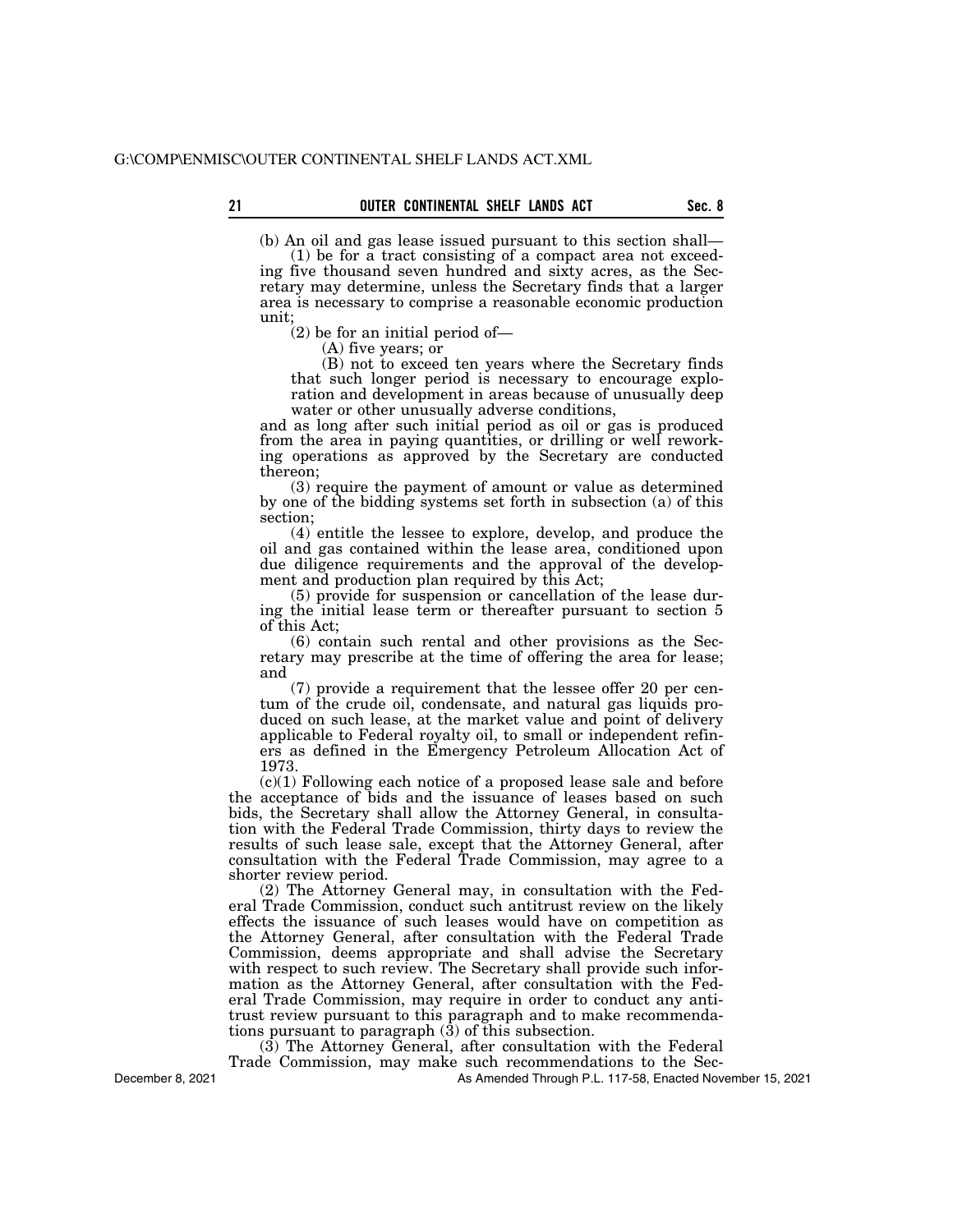retary, including the nonacceptance of any bid, as may be appropriate to prevent any situation inconsistent with the antitrust laws. If the Secretary determines, or if the Attorney General advises the Secretary, after consultation with the Federal Trade Commission and prior to the issuance of any lease, that such lease may create or maintain a situation inconsistent with the antitrust laws, the Secretary may—

(A) refuse (i) to accept an otherwise qualified bid for such lease, or (ii) to issue such lease, notwithstanding subsection (a) of this section; or

(B) issue such lease, and notify the lessee and the Attorney General of the reason for such decision.

(4)(A) Nothing in this subsection shall restrict the power under any other Act or the common law of the Attorney General, the Federal Trade Commission, or any other Federal department or agency to secure information, conduct reviews, make recommendations, or seek appropriate relief.

(B) Neither the issuance of a lease nor anything in this subsection shall modify or abridge any private right of action under the antitrust laws.

(d) No bid for a lease may be submitted if the Secretary finds, after notice and hearing, that the bidder is not meeting due diligence requirements on other leases.

(e) No lease issued under this Act may be sold, exchanged, assigned, or otherwise transferred except with the approval of the Secretary. Prior to any such approval, the Secretary shall consult with and give due consideration to the views of the Attorney General.

(f) Nothing in this Act shall be deemed to convey to any person, association, corporation, or other business organization immunity from civil or criminal liability, or to create defenses to actions, under any antitrust law.

 $(g)(1)$  At the time of soliciting nominations for the leasing of lands containing tracts wholly or partially within three nautical miles of the seaward boundary of any coastal State, and subsequently as new information is obtained or developed by the Secretary, the Secretary, in addition to the information required by section 26 of this Act, shall provide the Governor of such State—

(A) an identification and schedule of the areas and regions proposed to be offered for leasing;

(B) at the request of the Governor of such State, all information from all sources concerning the geographical, geological, and ecological characteristics of such tracts;

(C) an estimate of the oil and gas reserves in the areas proposed for leasing; and

(D) at the request of the Governor of such State, an identification of any field, geological structure, or trap located wholly or partially within three nautical miles of the seaward boundary of such coastal State, including all information relating to the entire field, geological structure, or trap.

The provisions of the first sentence of subsection (c) and the provisions of subsections  $(e)$ –(h) of section 26 of this Act shall be applicable to the release by the Secretary of any information to any coastal State under this paragraph. In addition, the provisions of sub-

As Amended Through P.L. 117-58, Enacted November 15, 2021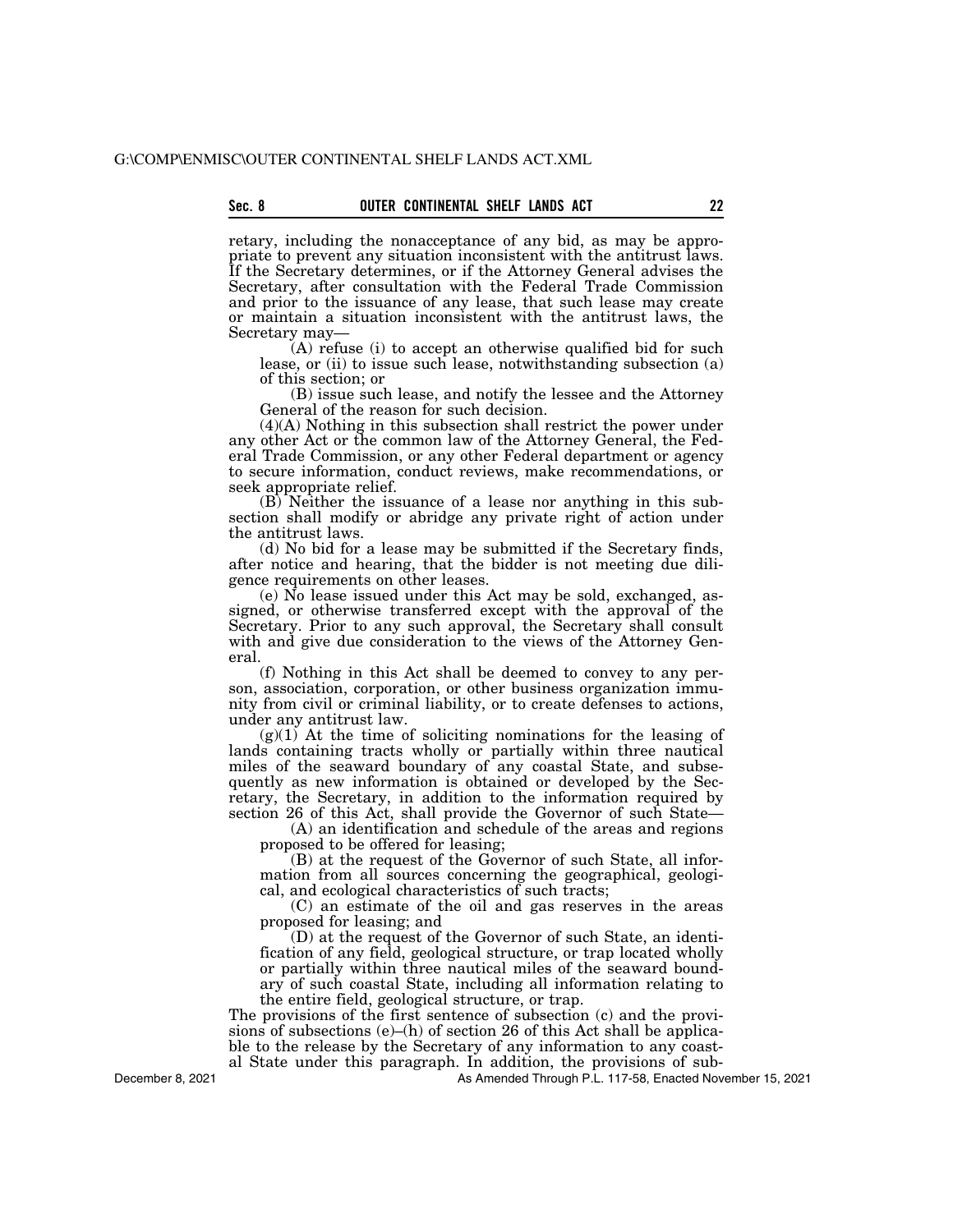sections (c) and (e)–(h) of section 26 of this Act shall apply in their entirety to the release by the Secretary to any coastal State of any information relating to Federal lands beyond three nautical miles of the seaward boundary of such coastal State.

(2) Notwithstanding any other provision of this Act, the Secretary shall deposit into a separate account in the Treasury of the United States all bonuses, rents, and royalties, and other revenues (derived from any bidding system authorized under subsection  $(a)(1)$ , excluding Federal income and windfall profits taxes, and derived from any lease issued after September 18, 1978 of any Federal tract which lies wholly (or, in the case of Alaska, partially until seven years from the date of settlement of any boundary dispute that is the subject of an agreement under section 7 of this Act entered into prior to January 1, 1986 or until April 15, 1993 with respect to any other tract) within three nautical miles of the seaward boundary of any coastal State, or, (except as provided above for Alaska) in the case where a Federal tract lies partially within three nautical miles of the seaward boundary, a percentage of bonuses, rents, royalties, and other revenues (derived from any bidding system authorized under subsection (a)(1), excluding Federal income and windfall profits taxes, and derived from any lease issued after September 18, 1978 of such tract equal to the percentage of surface acreage of the tract that lies within such three nautical miles. Except as provided in paragraph (5) of this subsection, not later than the last business day of the month following the month in which those revenues are deposited in the Treasury, the Secretary shall transmit to such coastal State 27 percent of those revenues, together with all accrued interest thereon. The remaining balance of such revenues shall be transmitted simultaneously to the miscellaneous receipts account of the Treasury of the United States.

(3) Whenever the Secretary or the Governor of a coastal State determines that a common potentially hydrocarbon-bearing area may underlie the Federal and State boundary, the Secretary or the Governor shall notify the other party in writing of his determination and the Secretary shall provide to the Governor notice of the current and projected status of the tract or tracts containing the common potentially hydrocarbon-bearing area. If the Secretary has leased or intends to lease such tract or tracts, the Secretary and the Governor of the coastal State may enter into an agreement to divide the revenues from production of any common potentially hydrocarbon-bearing area, by unitization or other royalty sharing agreement, pursuant to existing law. If the Secretary and the Governor do not enter into an agreement, the Secretary may nevertheless proceed with the leasing of the tract or tracts. Any revenue received by the United States under such an agreement shall be subject to the requirements of paragraph (2).

(4) The deposits in the Treasury account described in this section shall be invested by the Secretary of the Treasury in securities backed by the full faith and credit of the United States having maturities suitable to the needs of the account and yielding the highest reasonably available interest rates as determined by the Secretary of the Treasury.

December 8, 2021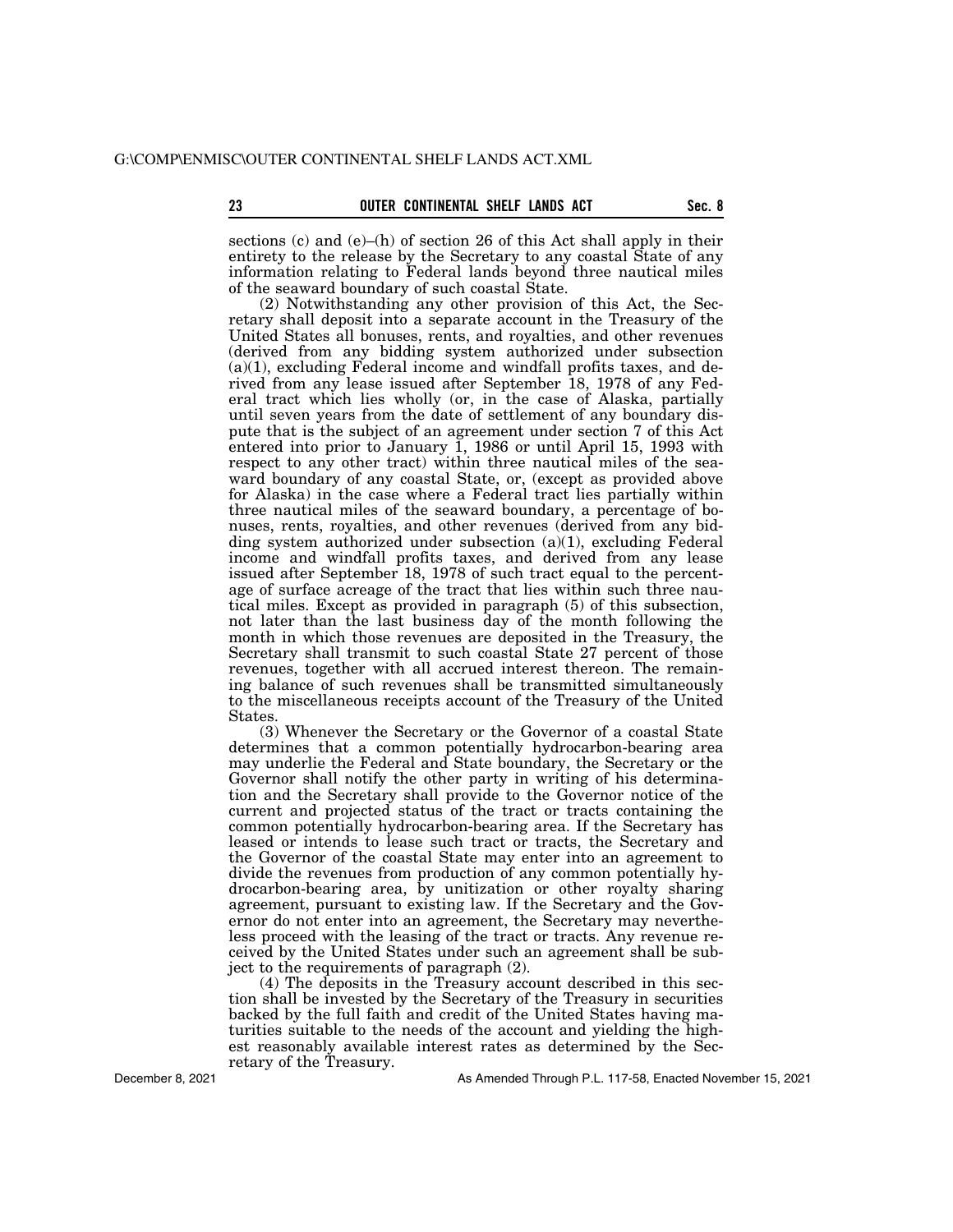### **Sec. 8 OUTER CONTINENTAL SHELF LANDS ACT 24**

(5)(A) When there is a boundary dispute between the United States and a State which is subject to an agreement under section 7 of this Act, the Secretary shall credit to the account established pursuant to such agreement all bonuses, rents, and royalties, and other revenues (derived from any bidding system authorized under subsection (a)(1)), excluding Federal income and windfall profits taxes, and derived from any lease issued after September 18, 1978 of any Federal tract which lies wholly or partially within three nautical miles of the seaward boundary asserted by the State, if that money has not otherwise been deposited in such account. Proceeds of an escrow account established pursuant to an agreement under section 7 shall be distributed as follows:

(i) Twenty-seven percent of all bonuses, rents, and royalties, and other revenues (derived from any bidding system authorized under subsection  $(a)(1)$ , excluding Federal income and windfall profits taxes, and derived from any lease issued after September 18, 1978, of any tract which lies wholly within three nautical miles of the seaward boundary asserted by the Federal Government in the boundary dispute, together with all accrued interest thereon, shall be paid to the State either—

(I) within thirty days of December 1, 1987, or

(II) by the last business day of the month following the month in which those revenues are deposited in the Treasury, whichever date is later.

(ii) Upon the settlement of a boundary dispute which is subject to a section 7 agreement between the United States and a State, the Secretary shall pay to such State any additional moneys due such State from amounts deposited in or credited to the escrow account. If there is insufficient money deposited in the escrow account, the Secretary shall transmit, from any revenues derived from any lease of Federal lands under this Act, the remaining balance due such State in accordance with the formula set forth in section  $8004(b)(1)(B)$  of the Outer Continental Shelf Lands Act Amendments of 1985.

(B) This paragraph applies to all Federal oil and gas lease sales, under this Act, including joint lease sales, occurring after September 18, 1978.

(6) This section shall be deemed to take effect on October 1, 1985, for purposes of determining the amounts to be deposited in the separate account and the States' shares described in paragraph (2).

(7) When the Secretary leases any tract which lies wholly or partially within three miles of the seaward boundary of two or more States, the revenues from such tract shall be distributed as otherwise provided by this section, except that the State's share of such revenues that would otherwise result under this section shall be divided equally among such States.

(h) Nothing contained in this section shall be construed to alter, limit, or modify any claim of any State to any jurisdiction over, or any right, title or interest in, any submerged lands.

(i) In order to meet the urgent need for further exploration and development of the sulphur deposits in the submerged lands of the outer Continental Shelf, the Secretary is authorized to grant to the qualified persons offering the highest cash bonuses on a basis of

As Amended Through P.L. 117-58, Enacted November 15, 2021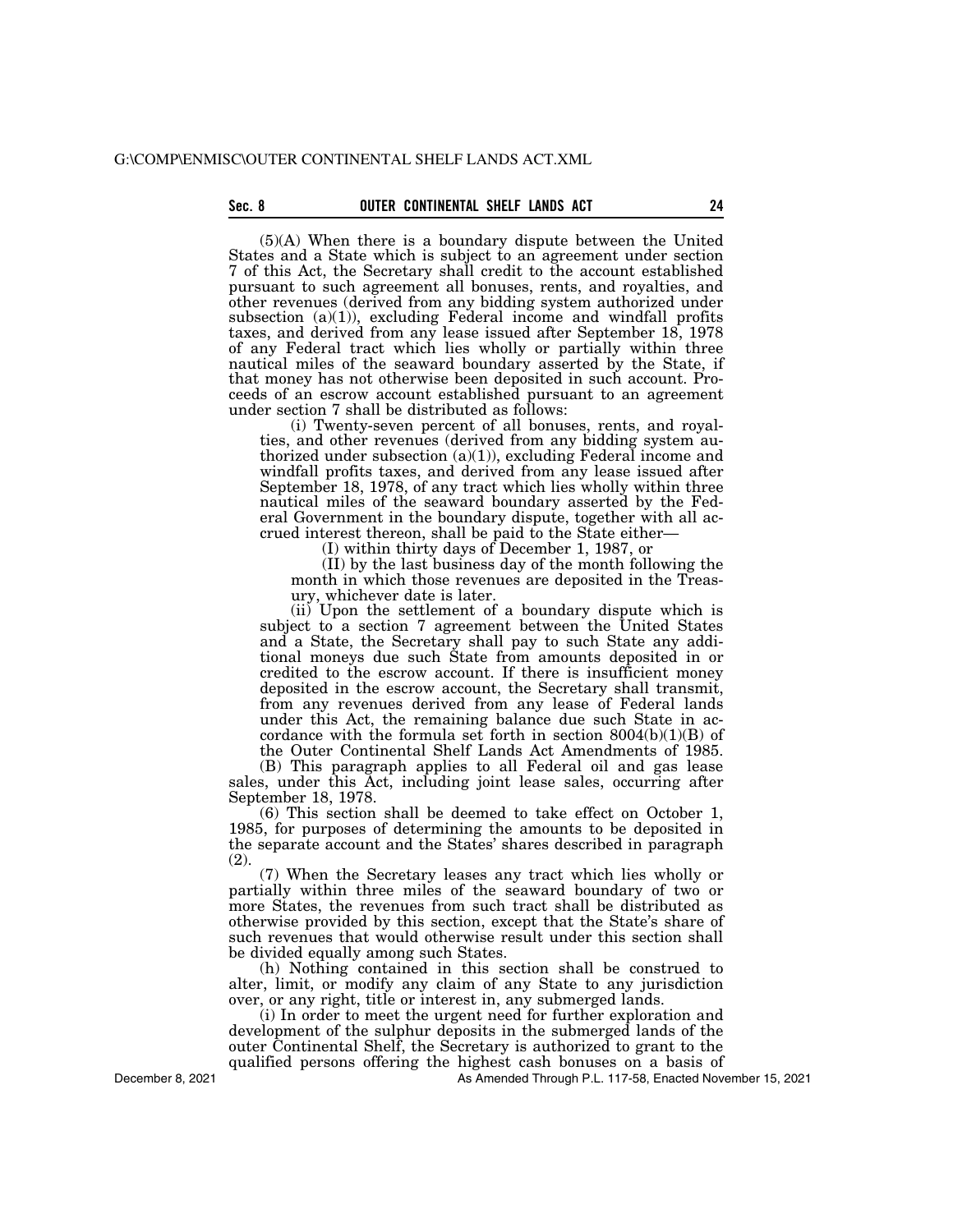competitive bidding sulphur leases on submerged lands of the outer Continental Shelf, which are not covered by leases which include sulphur and meet the requirements of subsection (a) of section 6 of this Act, and which sulphur leases shall be offered for bid by sealed bids and granted on separate leases from oil and gas leases, and for a separate consideration, and without priority or preference accorded to oil and gas lessees on the same area.

(j) A sulphur lease issued by the Secretary pursuant to this section shall (1) cover an area of such size and dimensions as the Secretary may determine, (2) be for a period of not more than ten years and so long thereafter as sulphur may be produced from the area in paying quantities or drilling, well reworking, plant construction, or other operations for the production of sulphur, as approved by the Secretary, are conducted thereon, (3) require the payment to the United States of such royalty as may be specified in the lease but not less than 5 per centum of the gross production of value of the sulphur at the wellhead, and (4) contained such rental provisions and such other terms and provisions as the Secretary may by regulation prescribe at the time of offering the area for lease.

(k)(1) The Secretary is authorized to grant to the qualified persons offering the highest cash bonuses on a basis of competitive bidding leases of any mineral other than oil, gas, and sulphur in any area of the outer Continental Shelf not then under lease for such mineral upon such royalty, rental, and other terms and conditions as the Secretary may prescribe at the time of offering the area for lease.

(2)(A) Notwithstanding paragraph (1), the Secretary may negotiate with any person an agreement for the use of Outer Continental Shelf sand, gravel and shell resources—

(i) for use in a program of, or project for, shore protection, beach restoration, or coastal wetlands restoration undertaken by a Federal, State, or local government agency; or

(ii) for use in a construction project, other than a project described in clause (i), that is funded in whole or in part by or authorized by the Federal Government.

(B) In carrying out a negotiation under this paragraph, the Secretary may assess a fee based on an assessment of the value of the resources and the public interest served by promoting development of the resources. No fee shall be assessed directly or indirectly under this subparagraph against a Federal, State, or local government agency.

(C) The Secretary may, through this paragraph and in consultation with the Secretary of Commerce, seek to facilitate projects in the coastal zone, as such term is defined in section 304 of the Coastal Zone Management Act of 1972 (16 U.S.C. 1453), that promote the policy set forth in section 303 of that Act (16 U.S.C. 1452).

(D) Any Federal agency which proposes to make use of sand, gravel and shell resources subject to the provisions of this Act shall enter into a Memorandum of Agreement with the Secretary concerning the potential use of those resources. The Secretary shall notify the Committee on Merchant Marine and Fisheries and the Committee on Natural Resources of the House of Representatives

December 8, 2021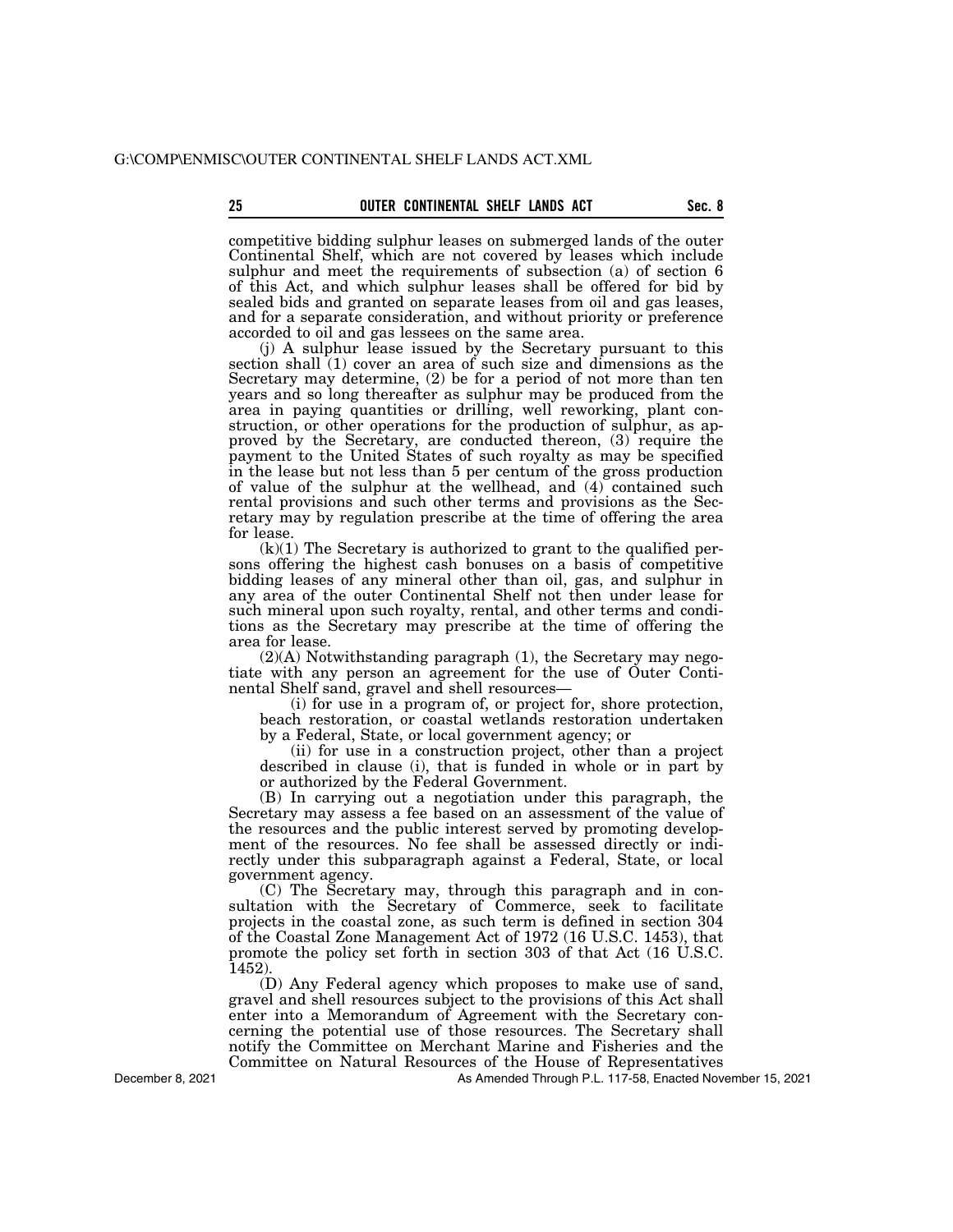and the Committee on Energy and Natural Resources of the Senate on any proposed project for the use of those resources prior to the use of those resources.

(l) Notices of sale of leases, and the terms of bidding authorized by this section shall be published at least thirty days before the date of sale in accordance with rules and regulations promulgated by the Secretary.

(m) All moneys paid to the Secretary for or under leases granted pursuant to this section shall be deposited in the Treasury in accordance with section 9 of this Act.

(n) The issuance of any lease by the Secretary pursuant to this Act, or the making of any interim arrangements by the Secretary pursuant to section 7 of this Act shall not prejudice the ultimate settlement or adjudication of the question as to whether or not the area involved is in the outer Continental Shelf.

(o) The Secretary may cancel any lease obtained by fraud or misrepresentation.

(p) LEASES, EASEMENTS, OR RIGHTS-OF-WAY FOR ENERGY AND RELATED PURPOSES.—

(1) IN GENERAL.—The Secretary, in consultation with the Secretary of the Department in which the Coast Guard is operating and other relevant departments and agencies of the Federal Government, may grant a lease, easement, or right-of-way on the outer Continental Shelf for activities not otherwise authorized in this Act, the Deepwater Port Act of 1974 (33 U.S.C. 1501 et seq.), the Ocean Thermal Energy Conversion Act of 1980 (42 U.S.C. 9101 et seq.), or other applicable law, if those activities—

(A) support exploration, development, production, or storage of oil or natural gas, except that a lease, easement, or right-of-way shall not be granted in an area in which oil and gas preleasing, leasing, and related activities are prohibited by a moratorium;

(B) support transportation of oil or natural gas, excluding shipping activities;

(C) produce or support production, transportation, storage, or transmission of energy from sources other than oil and gas;

(D) use, for energy-related purposes or for other authorized marine-related purposes, facilities currently or previously used for activities authorized under this Act, except that any oil and gas energy-related uses shall not be authorized in areas in which oil and gas preleasing, leasing, and related activities are prohibited by a moratorium; or

(E) provide for, support, or are directly related to the injection of a carbon dioxide stream into sub-seabed geologic formations for the purpose of long-term carbon sequestration.

 $(2)$  PAYMENTS AND REVENUES.— $(A)$  The Secretary shall establish royalties, fees, rentals, bonuses, or other payments to ensure a fair return to the United States for any lease, easement, or right-of-way granted under this subsection.

As Amended Through P.L. 117-58, Enacted November 15, 2021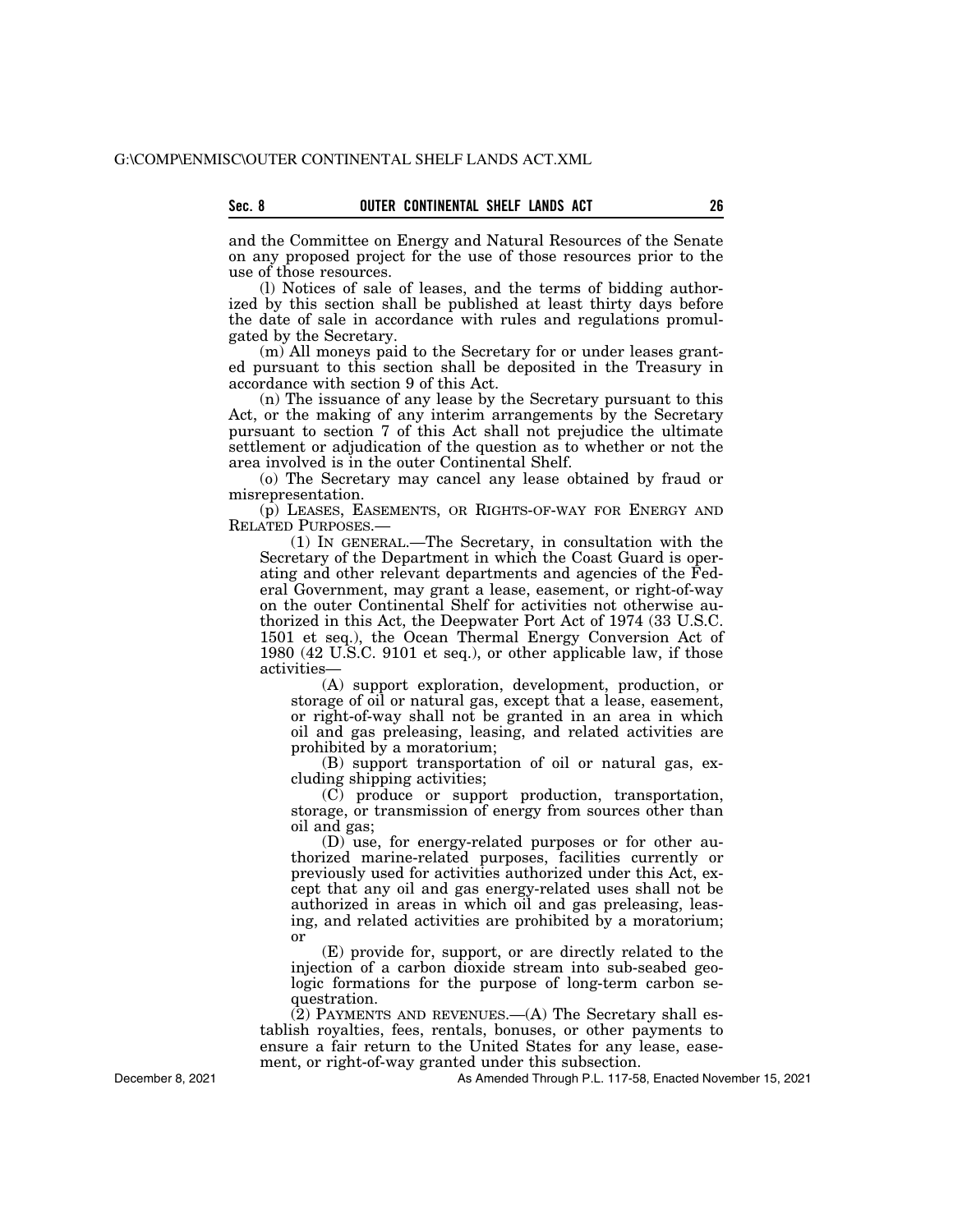# **27 OUTER CONTINENTAL SHELF LANDS ACT** Sec. 8

(B) The Secretary shall provide for the payment of 27 percent of the revenues received by the Federal Government as a result of payments under this section from projects that are located wholly or partially within the area extending three nautical miles seaward of State submerged lands. Payments shall be made based on a formula established by the Secretary by rulemaking no later than 180 days after the date of enactment of this section that provides for equitable distribution, based on proximity to the project, among coastal states that have a coastline that is located within 15 miles of the geographic center of the project.

(3) COMPETITIVE OR NONCOMPETITIVE BASIS.—Except with respect to projects that meet the criteria established under section 388(d) of the Energy Policy Act of 2005, the Secretary shall issue a lease, easement, or right-of-way under paragraph (1) on a competitive basis unless the Secretary determines after public notice of a proposed lease, easement, or right-ofway that there is no competitive interest.

(4) REQUIREMENTS.—The Secretary shall ensure that any activity under this subsection is carried out in a manner that provides for—

(A) safety;

(B) protection of the environment;

(C) prevention of waste;

(D) conservation of the natural resources of the outer Continental Shelf;

(E) coordination with relevant Federal agencies;

(F) protection of national security interests of the United States;

(G) protection of correlative rights in the outer Continental Shelf;

(H) a fair return to the United States for any lease, easement, or right-of-way under this subsection;

(I) prevention of interference with reasonable uses (as determined by the Secretary) of the exclusive economic zone, the high seas, and the territorial seas;

(J) consideration of—

(i) the location of, and any schedule relating to, a lease, easement, or right-of-way for an area of the outer Continental Shelf; and

(ii) any other use of the sea or seabed, including use for a fishery, a sealane, a potential site of a deepwater port, or navigation;

(K) public notice and comment on any proposal submitted for a lease, easement, or right-of-way under this subsection; and

(L) oversight, inspection, research, monitoring, and enforcement relating to a lease, easement, or right-of-way under this subsection.

(5) LEASE DURATION, SUSPENSION, AND CANCELLATION.— The Secretary shall provide for the duration, issuance, transfer, renewal, suspension, and cancellation of a lease, easement, or right-of-way under this subsection.

As Amended Through P.L. 117-58, Enacted November 15, 2021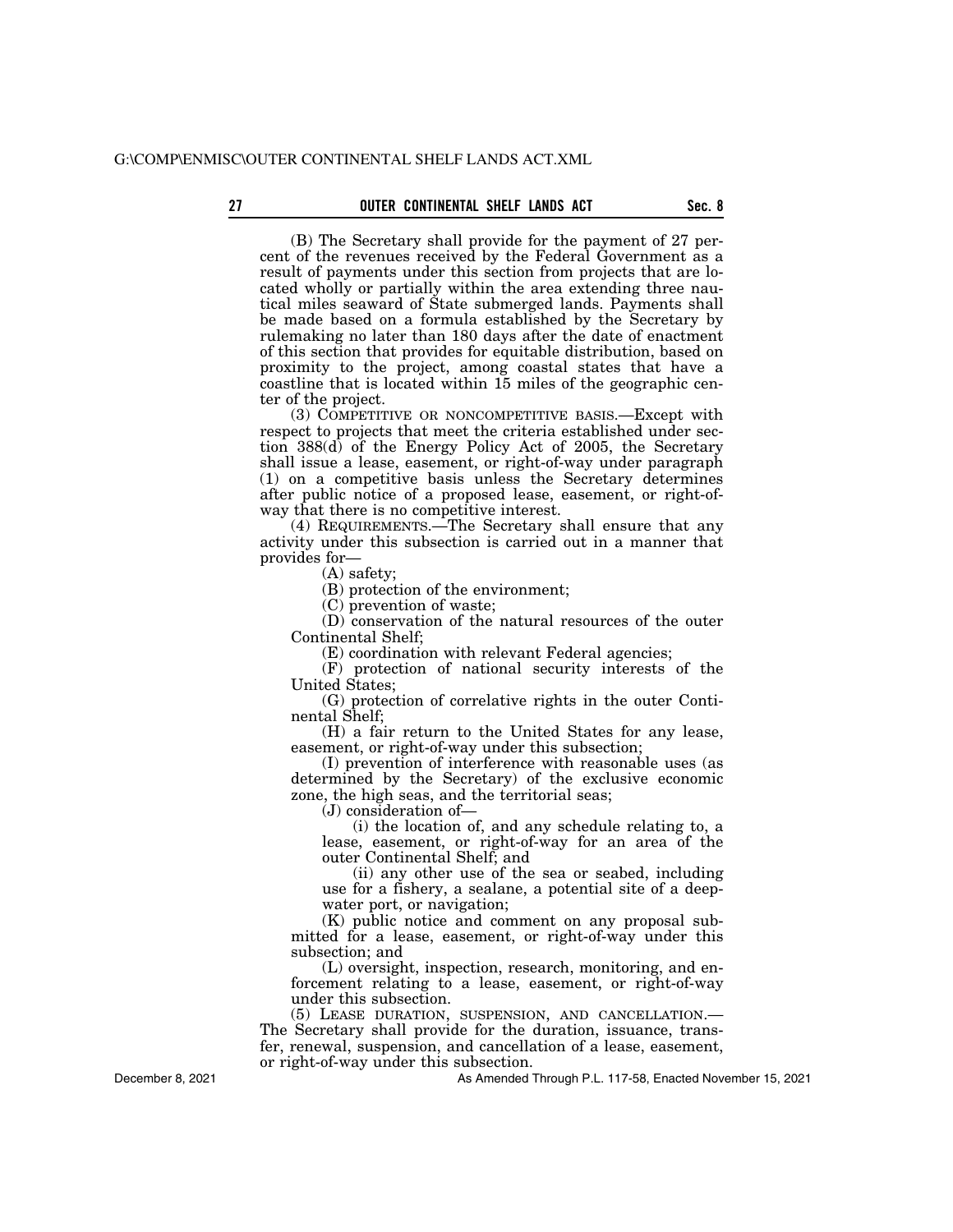(6) SECURITY.—The Secretary shall require the holder of a lease, easement, or right-of-way granted under this subsection to—

(A) furnish a surety bond or other form of security, as prescribed by the Secretary;

(B) comply with such other requirements as the Secretary considers necessary to protect the interests of the public and the United States; and

(C) provide for the restoration of the lease, easement, or right-of-way.

(7) COORDINATION AND CONSULTATION WITH AFFECTED STATE AND LOCAL GOVERNMENTS.—The Secretary shall provide for coordination and consultation with the Governor of any State or the executive of any local government that may be affected by a lease, easement, or right-of-way under this subsection.

(8) REGULATIONS.—Not later than 270 days after the date of enactment of the Energy Policy Act of 2005, the Secretary, in consultation with the Secretary of Defense, the Secretary of the Department in which the Coast Guard is operating, the Secretary of Commerce, heads of other relevant departments and agencies of the Federal Government, and the Governor of any affected State, shall issue any necessary regulations to carry out this subsection.

(9) EFFECT OF SUBSECTION.—Nothing in this subsection displaces, supersedes, limits, or modifies the jurisdiction, responsibility, or authority of any Federal or State agency under any other Federal law.

(10) APPLICABILITY.—This subsection does not apply to any area on the outer Continental Shelf within the exterior boundaries of any unit of the National Park System, National Wildlife Refuge System, or National Marine Sanctuary System, or any National Monument.

[43 U.S.C. 1337]

SEC. 9. DISPOSITION OF REVENUES.—All rentals, royalties, and other sums paid to the Secretary or the Secretary of the Navy under any lease on the outer Continental Shelf for the period from June 5, 1950, to date, and thereafter shall be deposited in the Treasury of the United States and credited to miscellaneous receipts.

## [43 U.S.C. 1338]

[SEC. 10. Repealed by section 8(b) of P.L.  $104-185$ , 110 Stat.  $1717.$ 

SEC. 11. GEOLOGICAL AND GEOPHYSICAL EXPLORATIONS.—(a)(1) Any agency of the United States and any person authorized by the Secretary may conduct geological and geophysical explorations in the outer Continental Shelf, which do not interfere with or endanger actual operations under any lease maintained or granted pursuant to this Act, and which are not unduly harmful to aquatic life in such area.

(2) The provisions of paragraph (1) of this subsection shall not apply to any person conducting explorations pursuant to an ap-

As Amended Through P.L. 117-58, Enacted November 15, 2021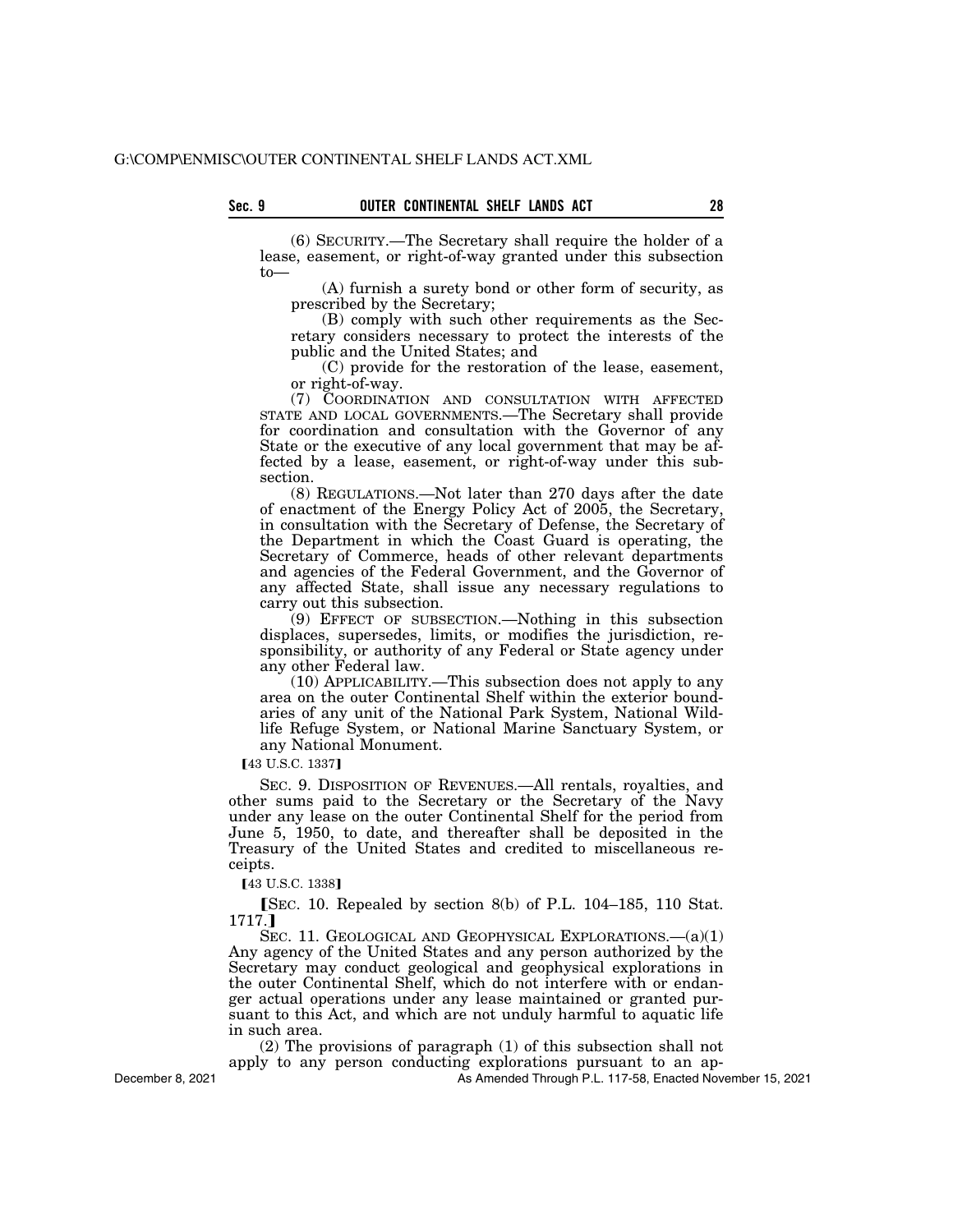proved exploration plan on any area under lease to such person pursuant to the provisions of this Act.

(b) Except as provided in subsection (f) of this section, beginning ninety days after the date of enactment of this subsection, no exploration pursuant to any oil and gas lease issued or maintained under this Act may be undertaken by the holder of such lease, except in accordance with the provisions of this section.

 $(c)(1)$  Except as otherwise provided in the Act, prior to commencing exploration pursuant to any oil and gas lease issued or maintained under this Act, the holder thereof shall submit an exploration plan to the Secretary for approval. Such plan may apply to more than one lease held by a lessee in any one region of the outer Continental Shelf, or by a group of lessees acting under a unitization, pooling, or drilling agreement, and shall be approved by the Secretary if he finds that such plan is consistent with the provisions of this Act, regulations prescribed under this Act, including regulations prescribed by the Secretary pursuant to paragraph (8) of section 5(a) of this Act, and the provisions of such lease. The Secretary shall require such modifications of such plan as are necessary to achieve such consistency. The Secretary shall approve such plan, as submitted or modified, within thirty days of its submission, except that the Secretary shall disapprove such plan if he determines that (A) any proposed activity under such plan would result in any condition described in section  $5(a)(2)(A)(i)$  of this Act, and (B) such proposed activity cannot be modified to avoid such condition. If the Secretary disapproves a plan under the preceding sentence, he may, subject to section  $5(a)(2)(B)$  of this Act, cancel such lease and the lessee shall be entitled to compensation in accordance with the regulations prescribed under section  $5(a)(2)(C)$  (i) or (ii) of this Act.

(2) The Secretary shall not grant any license or permit for any activity described in detail in an exploration plan and affecting any land use or water use in the coastal zone of a State with a coastal zone management program approved pursuant to section 306 of the Coastal Zone Management Act of 1972 (16 U.S.C. 1455), unless the State concurs or is conclusively presumed to concur with the consistency certification accompanying such plan pursuant to section 307(c)(3)(B) (i) or (ii) of such Act, or the Secretary of Commerce makes the finding authorized by section  $307(c)(3)(B)(iii)$  of such Act.

(3) An exploration plan submitted under this subsection shall include, in the degree of detail which the Secretary may by regulation require—

(A) a schedule of anticipated exploration activities to be undertaken;

(B) a description of equipment to be used for such activities;

(C) the general location of each well to be drilled; and

(D) such other information deemed pertinent by the Secretary.

(4) The Secretary may, by regulation, require that such plan be accompanied by a general statement of development and production intentions which shall be for planning purposes only and which shall not be binding on any party.

December 8, 2021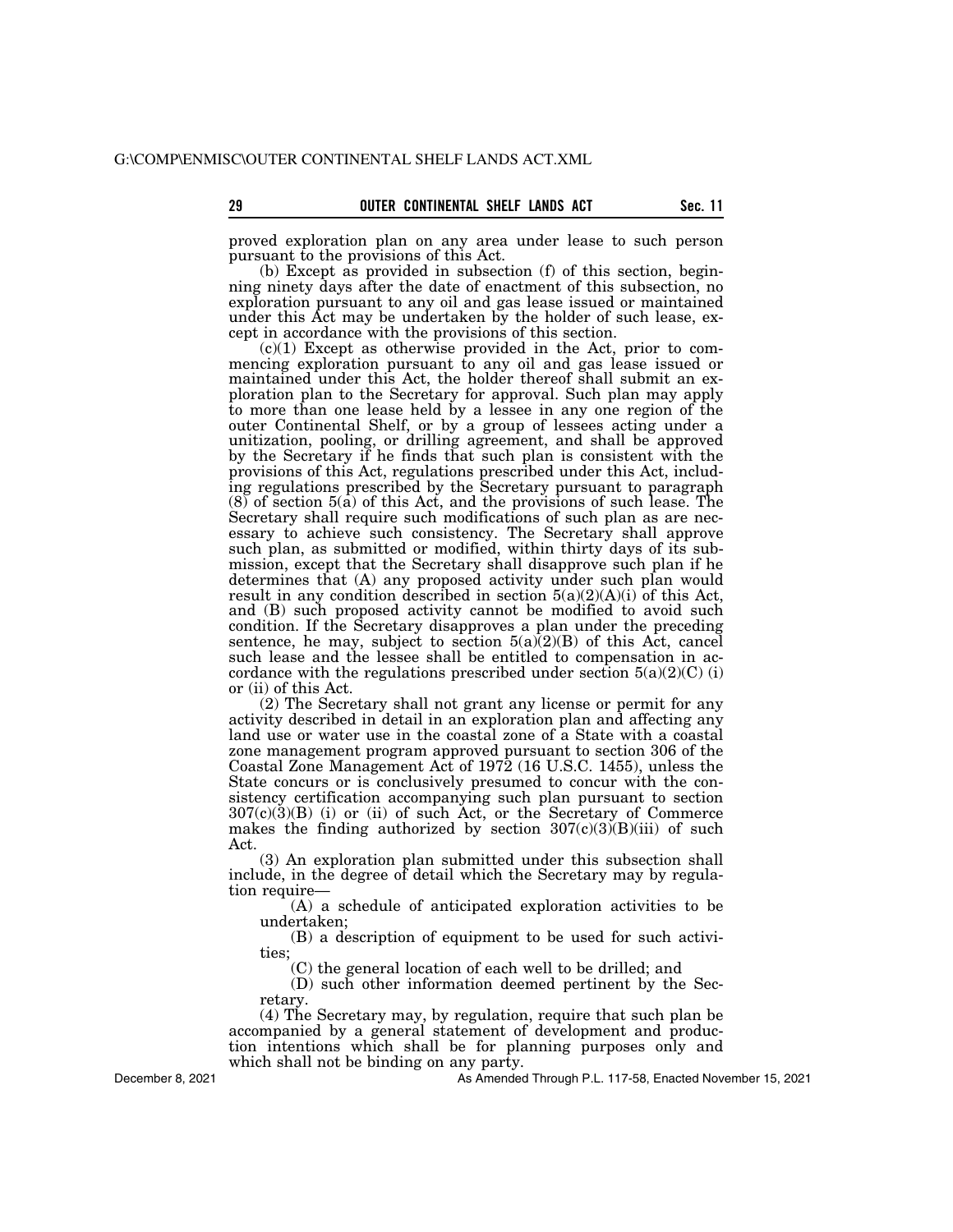(d) The Secretary may, by regulation, require any lessee operating under an approved exploration plan to obtain a permit prior to drilling any well in accordance with such plan.

 $(e)(1)$  If a significant revision of an exploration plan approved under this subsection is submitted to the Secretary, the process to be used for the approval of such revision shall be the same as set forth in subsection  $(c)$  of this section.

(2) All exploration activities pursuant to any lease shall be conducted in accordance with an approved exploration plan or an approved revision of such plan.

(f)(1) Exploration activities pursuant to any lease for which a drilling permit has been issued or for which an exploration plan has been approved, prior to ninety days after the date of enactment of this subsection, shall be considered in compliance with this section, except that the Secretary may, in accordance with section  $5(a)(1)(B)$  of this Act, order a suspension or temporary prohibition of any exploration activities and require a revised exploration plan.

(2) The Secretary may require the holder of a lease described in paragraph (1) of this subsection to supply a general statement in accordance with subsection (c)(4) of this section, or to submit other information.

(3) Nothing in this subsection shall be construed to amend the terms of any permit or plan to which this subsection applies.

(g) Any permit for geological explorations authorized by this section shall be issued only if the Secretary determines, in accordance with regulations issued by the Secretary that—

(1) the applicant for such permit is qualified;

(2) the exploration will not interfere with or endanger operations under any lease issued or maintained pursuant to this Act; and

(3) such exploration will not be unduly harmful to aquatic life in the area, result in pollution, create hazardous or unsafe conditions, unreasonably interfere with other uses of the area, or disturb any site, structure, or object of historical or archeological significance.

(h) The Secretary shall not issue a lease or permit for, or otherwise allow, exploration, development, or production activities within fifteen miles of the boundaries of the Point Reyes Wilderness as depicted on a map entitled ''Wilderness Plan, Point Reyes National Seashore'', numbered 612–90,000–B and dated September 1976, unless the State of California issues a lease or permit for, or otherwise allows, exploration, development, or production activities on lands beneath navigable waters (as such term is defined in section 2 of the Submerged Lands Act) of such State which are adjacent to such Wilderness.

[43 U.S.C. 1340]

SEC. 12. RESERVATIONS.—(a) The President of the United States may, from time to time, withdraw from disposition any of the unleased lands of the outer Continental Shelf.

(b) In time of war, or when the President shall so prescribe, the United States shall have the right of first refusal to purchase at the market price all or any portion of any mineral produced from the outer Continental Shelf.

December 8, 2021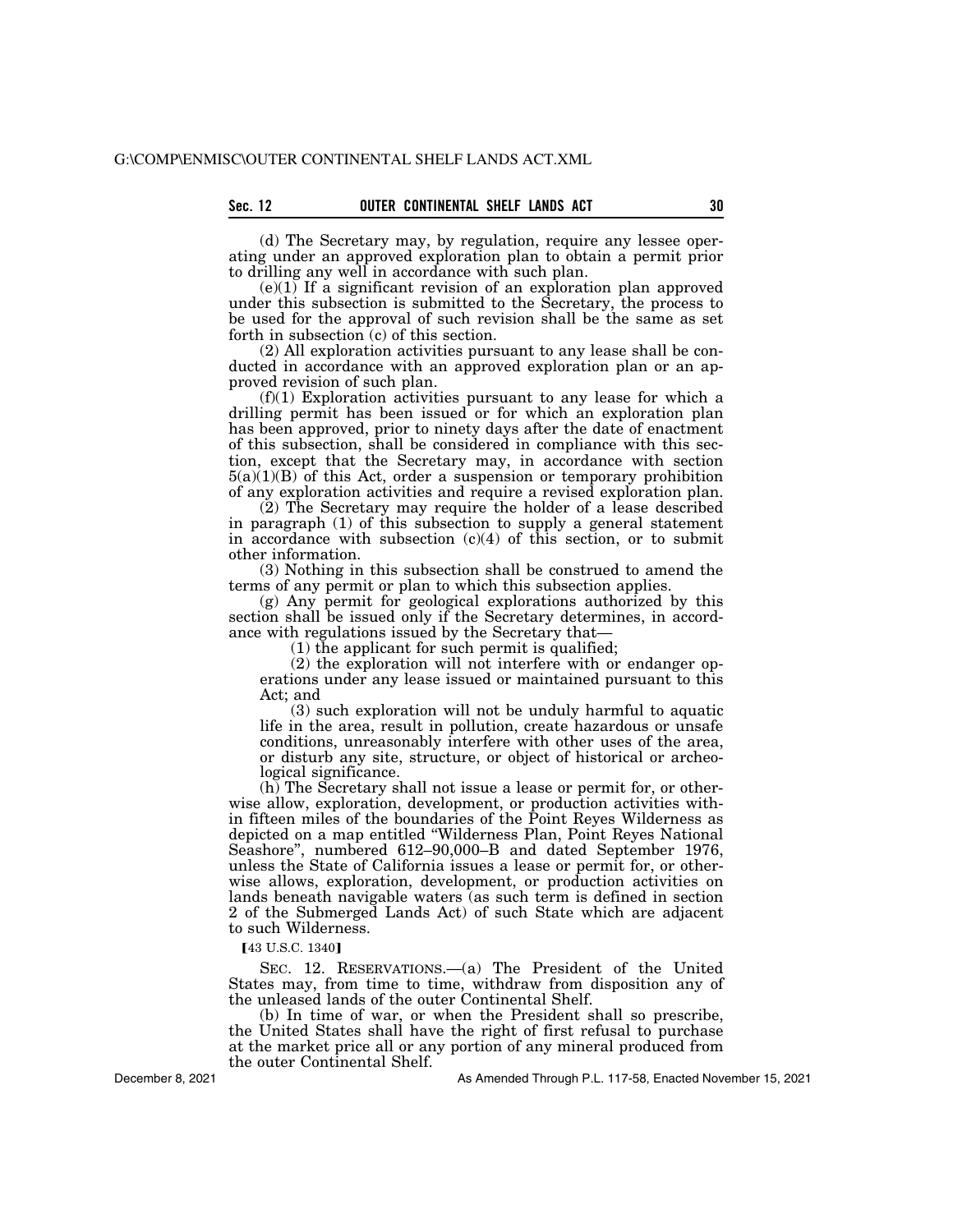### **31 OUTER CONTINENTAL SHELF LANDS ACT** Sec. 14

(c) All leases issued under this Act, and leases, the maintenance and operation of which are authorized under this Act, shall contain or be construed to contain a provision whereby authority is vested in the Secretary, upon a recommendation of the Secretary of Defense, during a state of war or national emergency declared by the Congress or the President of the United States after the effective date of this Act, to suspend operations under any lease; and all such leases shall contain or be construed to contain provisions for the payment of just compensation to the lessee whose operations are thus suspended.

(d) The United States reserves and retains the right to designate by and through the Secretary of Defense, with the approval of the President, as areas restricted from exploration and operation that part of the outer Continental Shelf needed for national defense; and so long as such designation remains in effect no exploration or operations may be conducted on any part of the surface of such area except with the concurrence of the Secretary of Defense; and if operations or production under any lease theretofore issued on lands within any such restricted area shall be suspended, any payment of rentals, minimum royalty, and royalty prescribed by such lease likewise shall be suspended during such period of suspension of operation and production, and the term of such lease shall be extended by adding thereto any such suspension period, and the United States shall be liable to the lessee for such compensation as is required to be paid under the Constitution of the United States.

(e) All uranium, thorium, and all other materials determined pursuant to paragraph (1) of subsection (b) of section 5 of the Atomic Energy Act of 1946, as amended, to be peculiarly essential to the production of fissionable material, contained, in whatever concentration, in deposits in the subsoil or seabed of the outer Continental Shelf are hereby reserved for the use of the United States.

(f) The United States reserves and retains the ownership of and the right to extract all helium, under such rules and regulations as shall be prescribed by the Secretary, contained in gas produced from any portion of the outer Continental Shelf which may be subject to any lease maintained or granted pursuant to this Act, but the helium shall be extracted from such gas so as to cause no substantial delay in the delivery of gas produced to the purchaser of such gas.

## **f43 U.S.C. 1341**

SEC. 13. NAVAL PETROLEUM RESERVE EXECUTIVE ORDER RE-PEALED.—Executive Order Numbered 10426, dated January 16, 1953, entitled ''Setting Aside Submerged Lands of the Continental Shelf as a Naval Petroleum Reserve'', is hereby revoked.

[43 U.S.C. 524 note]

SEC. 14. PRIOR CLAIMS NOT AFFECTED.—Nothing herein contained shall affect such rights, if any, as may have been acquired under any law of the United States by any person in lands subject to this Act and such rights, if any, shall be governed by the law in effect at the time they may have been acquired: *Provided, however,* That nothing herein contained is intended or shall be construed as a finding, interpretation, or construction by the Congress

As Amended Through P.L. 117-58, Enacted November 15, 2021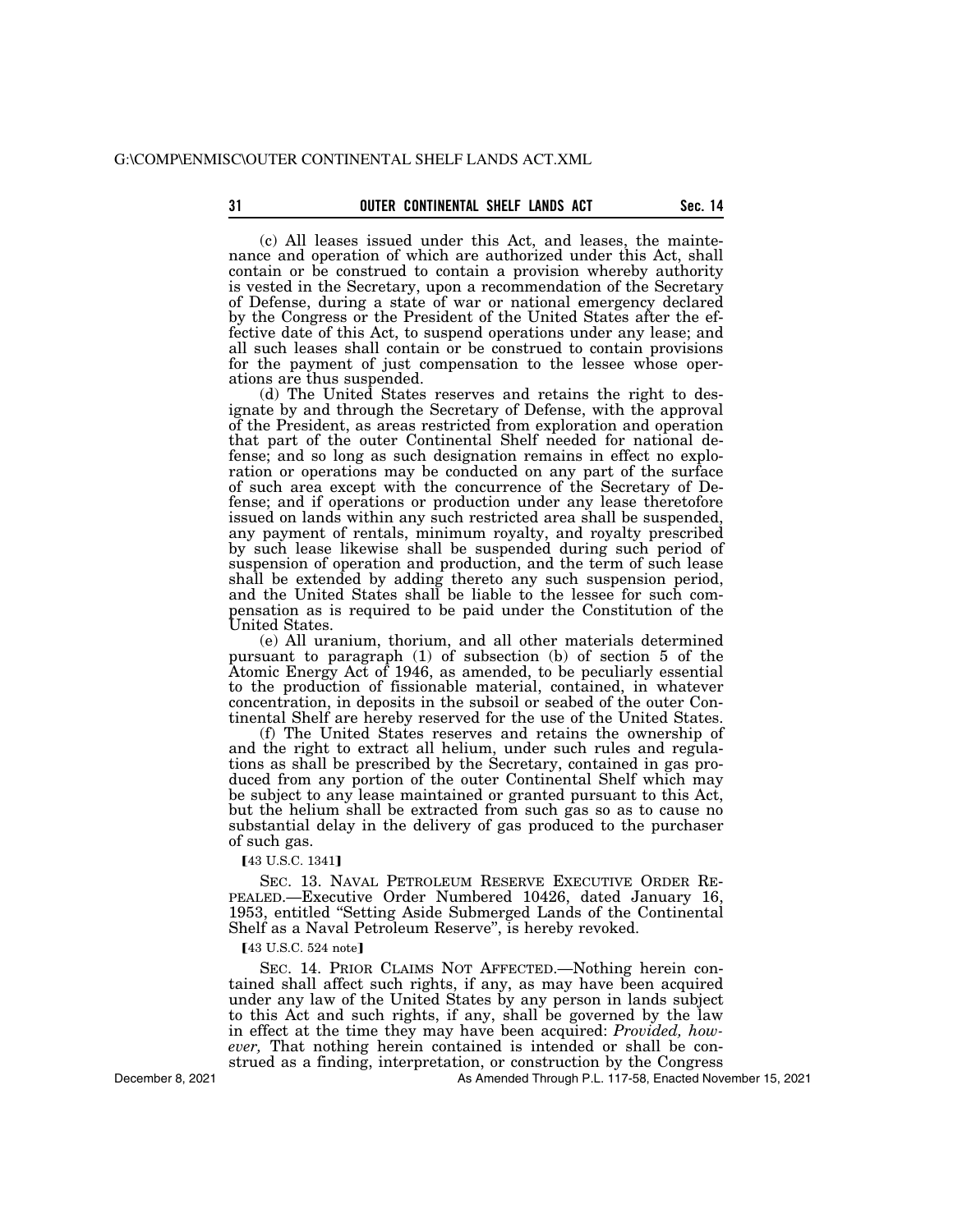### **Sec. 15 OUTER CONTINENTAL SHELF LANDS ACT 32**

that the law under which such rights may be claimed in fact applies to the lands subject to this Act or authorizes or compels the granting of such rights in such lands, and that the determination of the applicability or effect of such law shall be unaffected by anything herein contained.

**[43 U.S.C. 1342]** 

SEC. 15. Repealed by section  $901(1)(1)$  of Public Law 105–362, 112 Stat. 3290.]

SEC. 16. APPROPRIATIONS.—There is hereby authorized to be appropriated such sums as may be necessary to carry out the provisions of this Act.

[43 U.S.C. 1331 note]

SEC. 17. SEPARABILITY.—If any provision of this Act, or any section, subsection, sentence, clause, phrase or individual word, or the application thereof to any person or circumstance is held invalid, the validity of the remainder of the Act and of the application of any such provision, section, subsection, sentence, clause, phrase or individual word to other persons and circumstances shall not be affected thereby.

[43 U.S.C. 1331 note]

SEC. 18. OUTER CONTINENTAL SHELF LEASING PROGRAM.—(a) The Secretary, pursuant to procedures set forth in subsections (c) and (d) of this section, shall prepare and periodically revise, and maintain an oil and gas leasing program to implement the policies of this Act. The leasing program shall consist of a schedule of proposed lease sales indicating, as precisely as possible, the size, timing, and location of leasing activity which he determines will best meet national energy needs for the five-year period following its approval or reapproval. Such leasing program shall be prepared and maintained in a manner consistent with the following principles:

(1) Management of the outer Continental Shelf shall be conducted in a manner which considers economic, social, and environmental values of the renewable and nonrenewable resources contained in the outer Continental Shelf, and the potential impact of oil and gas exploration on other resource values of the outer Continental Shelf and the marine, coastal, and human environments.

(2) Timing and location of exploration, development, and production of oil and gas among the oil- and gas-bearing physiographic regions of the outer Continental Shelf shall be based on a consideration of—

(A) existing information concerning the geographical, geological, and ecological characteristics of such regions;

(B) an equitable sharing of developmental benefits and environmental risks among the various regions;

(C) the location of such regions with respect to, and the relative needs of, regional and national energy markets;

(D) the location of such regions with respect to other uses of the sea and seabed, including fisheries, navigation,

existing or proposed sealanes, potential sites of deepwater

As Amended Through P.L. 117-58, Enacted November 15, 2021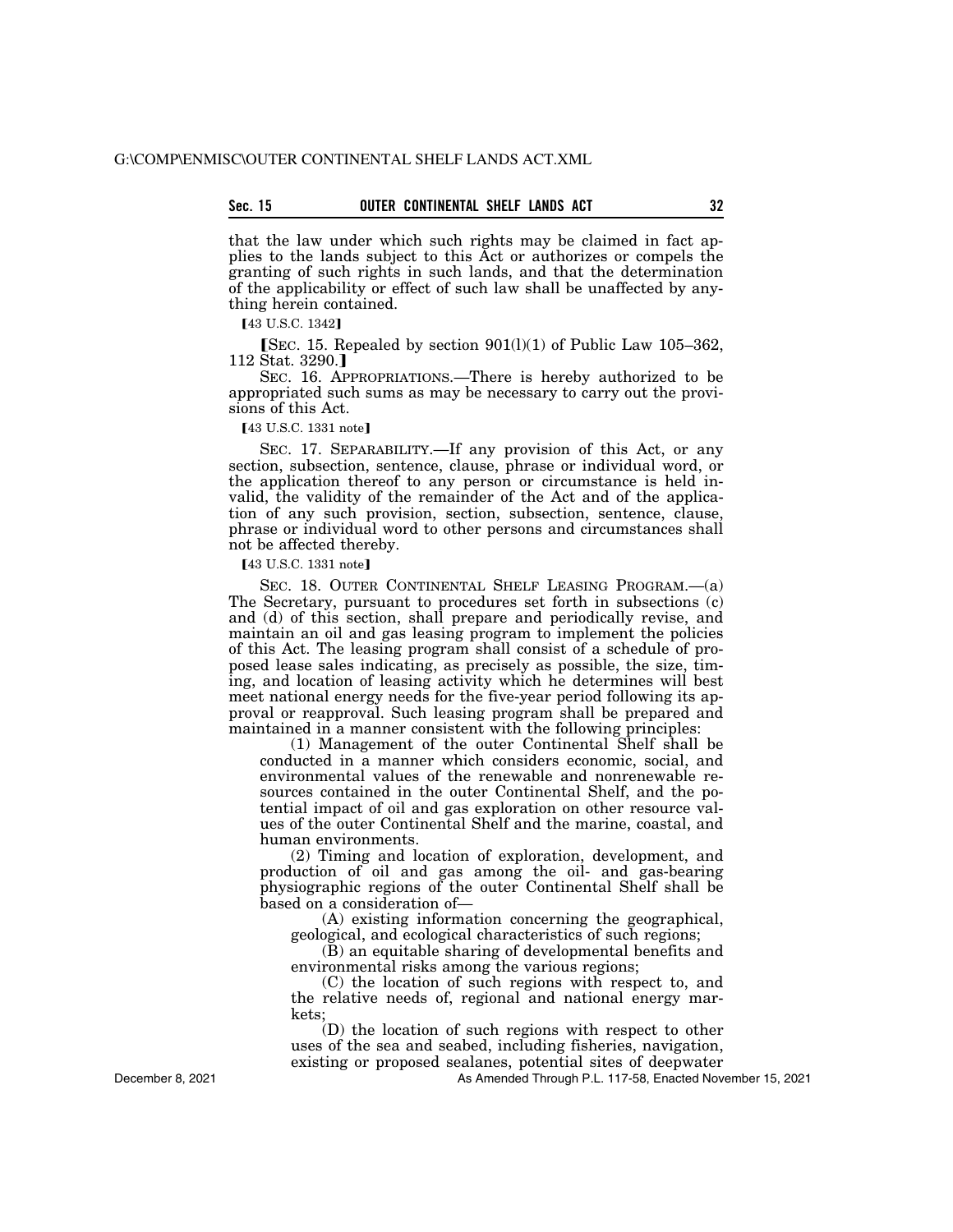ports, and other anticipated uses of the resources and space of the outer Continental Shelf;

(E) the interest of potential oil and gas producers in the development of oil and gas resources as indicated by exploration or nomination;

(F) laws, goals, and policies of affected States which have been specifically identified by the Governors of such States as relevant matters for the Secretary's consideration;

(G) the relative environmental sensitivity and marine productivity of different areas of the outer Continental Shelf; and

(H) relevant environmental and predictive information for different areas of the outer Continental Shelf.

(3) The Secretary shall select the timing and location of leasing, to the maximum extent practicable, so as to obtain a proper balance between the potential for environmental damage, the potential for the discovery of oil and gas, and the potential for adverse impact on the coastal zone.

(4) Leasing activities shall be conducted to assure receipt of fair market value for the lands leased and the rights conveyed by the Federal Government.

(b) The leasing program shall include estimates of the appropriations and staff required to—

(1) obtain resource information and any other information needed to prepare the leasing program required by this section;

(2) analyze and interpret the exploratory data and any other information which may be compiled under the authority of this Act;

(3) conduct environmental studies and prepare any environmental impact statement required in accordance with this Act and with section  $102(2)(C)$  of the National Environmental Policy Act of 1969 (42 U.S.C. 4332(2)(C)); and

(4) supervise operations conducted pursuant to each lease in the manner necessary to assure due diligence in the exploration and development of the lease area and compliance with the requirement of applicable laws and regulations, and with the terms of the lease.

(c)(1) During the preparation of any proposed leasing program under this section, the Secretary shall invite and consider suggestions for such program from any interested Federal agency, including the Attorney General, in consultation with the Federal Trade Commission, and from the Governor of any State which may become an affected State under such proposed program. The Secretary may also invite or consider any suggestions from the executive of any affected local government in such an affected State, which have been previously submitted to the Governor of such State, and from any other person.

(2) After such preparation and at least sixty days prior to publication of a proposed leasing program in the Federal Register pursuant to paragraph (3) of this subsection, the Secretary shall submit a copy of such proposed program to the Governor of each affected State for review and comment. The Governor may solicit comments from those executives of local governments in his State

As Amended Through P.L. 117-58, Enacted November 15, 2021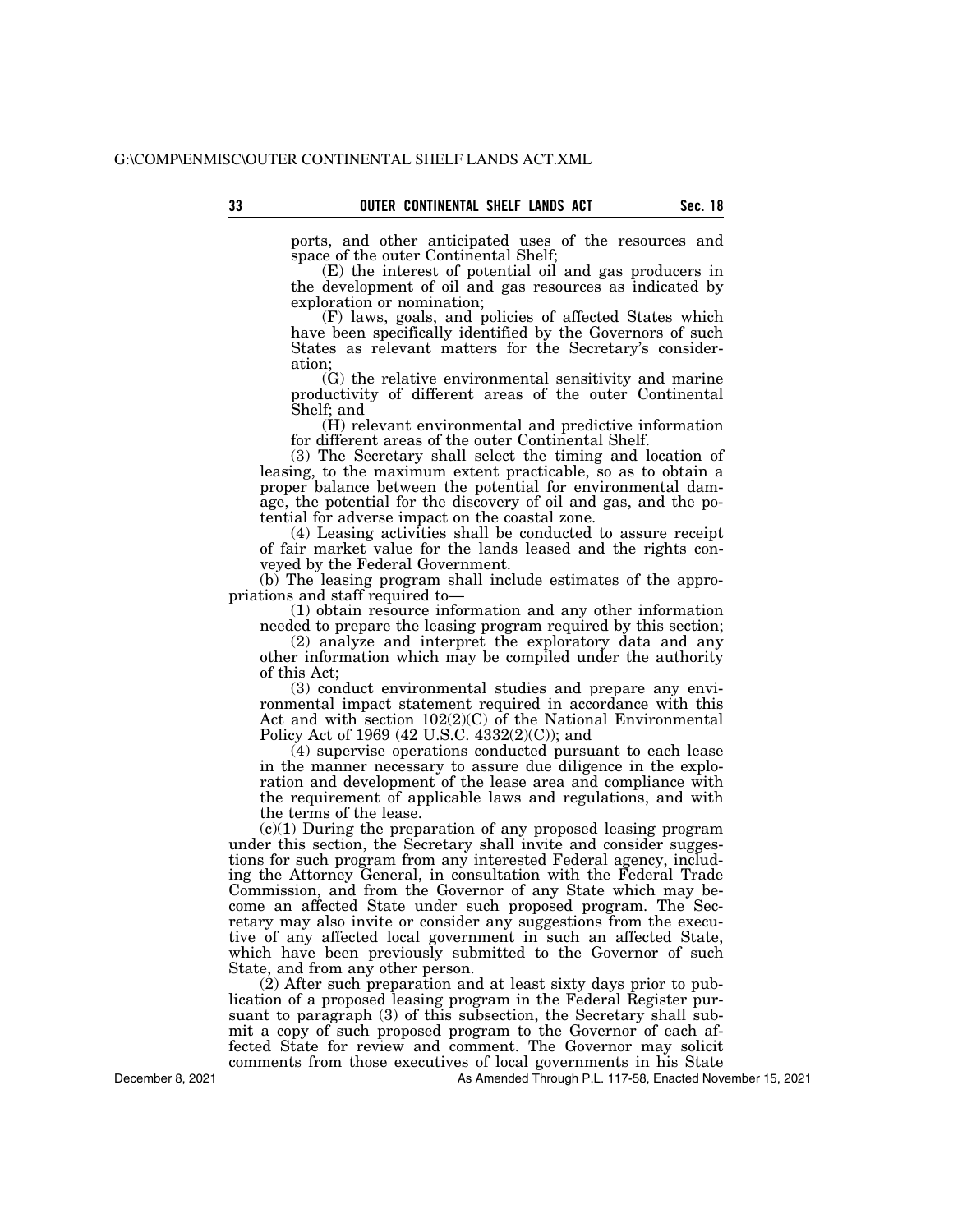### **Sec. 18 OUTER CONTINENTAL SHELF LANDS ACT 34**

which he, in his discretion, determines will be affected by the proposed program. If any comment by such Governor is received by the Secretary at least fifteen days prior to submission to the Congress pursuant to such paragraph (3) and includes a request for any modification of such proposed program, the Secretary shall reply in writing, granting or denying such request in whole or in part, or granting such request in such modified form as the Secretary considers appropriate, and stating his reasons therefor. All such correspondence between the Secretary and Governor of any affected State, together with any additional information and data relating thereto, shall accompany such proposed program when it is submitted to the Congress.

(3) Within nine months after the date of enactment of this section, the Secretary shall submit a proposed leasing program to the Congress, the Attorney General, and the Governors of affected States, and shall publish such proposed program in the Federal Register. Each Governor shall, upon request, submit a copy of the proposed leasing program to the executive of any local government affected by the proposed program.

 $(d)(1)$  Within ninety days after the date of publication of a proposed leasing program, the Attorney General may, after consultation with the Federal Trade Commission, submit comments on the anticipated effects of such proposed program upon competition. Any State, local government, or other person may submit comments and recommendations as to any aspect of such proposed program.

(2) At least sixty days prior to approving a proposed leasing program, the Secretary shall submit it to the President and the Congress, together with any comments received. Such submission shall indicate why any specific recommendation of the Attorney General or a State or local government was not accepted.

(3) After the leasing program has been approved by the Secretary, or after eighteen months following the date of enactment of this section, whichever first occurs, no lease shall be issued unless it is for an area included in the approved leasing program and unless it contains provisions consistent with the approved leasing program, except that leasing shall be permitted to continue until such program is approved and for so long thereafter as such program is under judicial or administrative review pursuant to the provisions of this Act.

(e) The Secretary shall review the leasing program approved under this section at least once each year. He may revise and reapprove such program, at any time, and such revision and reapproval, except in the case of a revision which is not significant, shall be in the same manner as originally developed.

(f) The Secretary shall, by regulation, establish procedures for—

(1) receipt and consideration of nominations for any area to be offered for lease or to be excluded from leasing;

(2) public notice of and participation in development of the leasing program;

(3) review by State and local governments which may be impacted by the proposed leasing;

(4) periodic consultation with State and local governments,

oil and gas lessees and permittees, and representatives of other

As Amended Through P.L. 117-58, Enacted November 15, 2021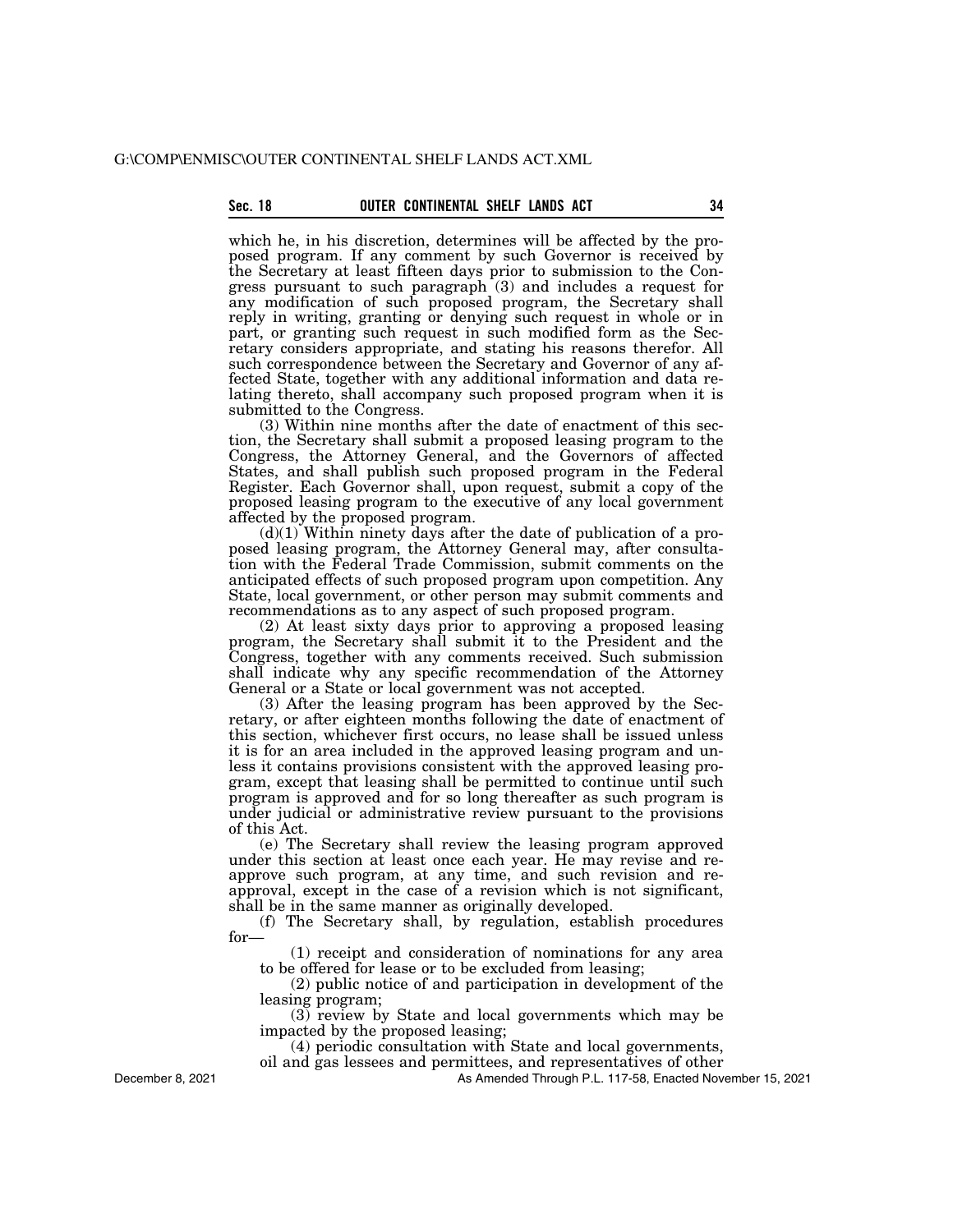individuals or organizations engaged in activity in or on the outer Continental Shelf, including those involved in fish and shellfish recovery, and recreational activities; and

(5) consideration of the coastal zone management program being developed or administered by an affected coastal State pursuant to section 305 or section 306 of the Coastal Zone Management Act of 1972 (16 U.S.C. 1454, 1455).

Such procedures shall be applicable to any significant revision or reapproval of the leasing program.

 $\overline{g}$ ) The Secretary may obtain from public sources, or purchase from private sources, any survey, data, report, or other information (including interpretations of such data, survey, report, or other information) which may be necessary to assist him in preparing any environmental impact statement and in making other evaluations required by this Act. Data of a classified nature provided to the Secretary under the provisions of this subsection shall remain confidential for such period of time as agreed to by the head of the department or agency from whom the information is requested. The Secretary shall maintain the confidentiality of all privileged or proprietary data or information for such period of time as is provided for in this Act, established by regulation, or agreed to by the parties.

(h) The heads of all Federal departments and agencies shall provide the Secretary with any nonprivileged or nonproprietary information he requests to assist him in preparing the leasing program and may provide the Secretary with any privileged or proprietary information he requests to assist him in preparing the leasing program. Privileged or proprietary information provided to the Secretary under the provisions of this subsection shall remain confidential for such period of time as agreed to by the head of the department or agency from whom the information is requested. In addition, the Secretary shall utilize the existing capabilities and resources of such Federal departments and agencies by appropriate agreement.

**[43 U.S.C. 1344]** 

SEC. 19. COORDINATION AND CONSULTATION WITH AFFECTED STATES AND LOCAL GOVERNMENTS.—(a) Any Governor of any affected State or the executive of any affected local government in such State may submit recommendations to the Secretary regarding the size, timing, or location of a proposed lease sale or with respect to a proposed development and production plan. Prior to submitting recommendations to the Secretary, the executive of any affected local government in any affected State must forward his recommendations to the Governor of such State.

(b) Such recommendations shall be submitted within sixty days after notice of such proposed lease sale or after receipt of such development and production plan.

(c) The Secretary shall accept recommendations of the Governor and may accept recommendations of the executive of any affected local government if he determines, after having provided the opportunity for consultation, that they provide for a reasonable balance between the national interest and the well-being of the citizens of the affected State. For purposes of this subsection, a deter-

December 8, 2021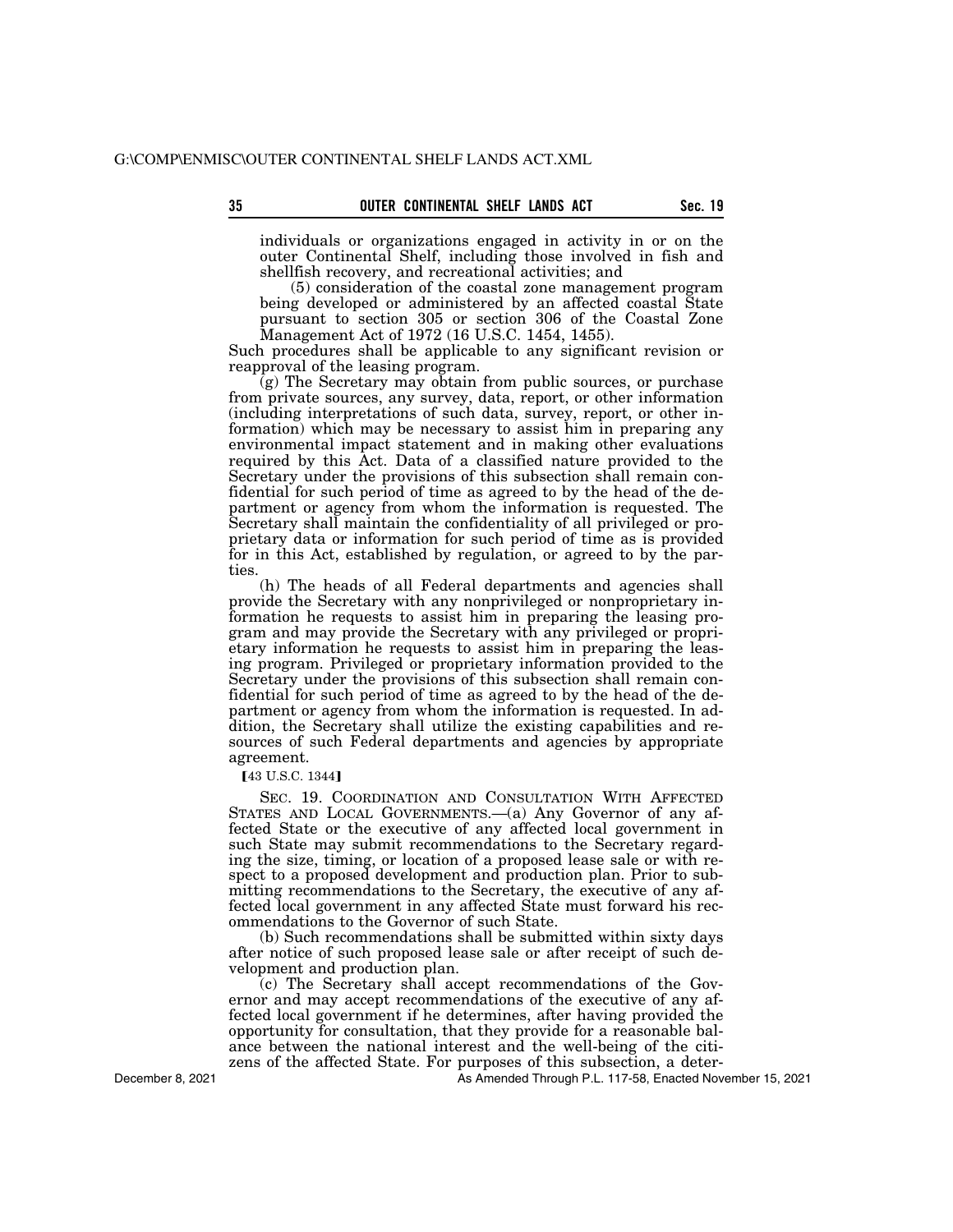### **Sec. 20 OUTER CONTINENTAL SHELF LANDS ACT 36**

mination of the national interest shall be based on the desirability of obtaining oil and gas supplies in a balanced manner and on the findings, purposes, and policies of this Act. The Secretary shall communicate to the Governor, in writing, the reasons for his determination to accept or reject such Governor's recommendations, or to implement any alternative means identified in consultation with the Governor to provide for a reasonable balance between the national interest and the well-being of the citizens of the affected State.

(d) The Secretary's determination that recommendations provide, or do not provide, for a reasonable balance between the national interest and the well-being of the citizens of the affected State shall be final and shall not, alone, be a basis for invalidation of a proposed lease sale or a proposed development and production plan in any suit or judicial review pursuant to section 23 of this Act, unless found to be arbitrary or capricious.

(e) The Secretary is authorized to enter into cooperative agreements with affected States for purposes which are consistent with this Act and other applicable Federal law. Such agreements may include, but need not be limited to, the sharing of information (in accordance with the provisions of section 26 of this Act), the joint utilization of available expertise, the facilitating of permitting procedures, joint planning and review, and the formation of joint surveillance and monitoring arrangements to carry out applicable Federal and State laws, regulations, and stipulations relevant to outer Continental Shelf operations both onshore and offshore.

[43 U.S.C. 1345]

SEC. 20. ENVIRONMENTAL STUDIES.—(a)(1) The Secretary shall conduct a study of any area or region included in any oil and gas lease sale or other lease in order to establish information needed for assessment and management of environmental impacts on the human, marine, and coastal environments of the outer Continental Shelf and the coastal areas which may be affected by oil and gas or other mineral development in such area or region.

(2) Each study required by paragraph (1) of this subsection shall be commenced not later than six months after the date of enactment of this section with respect to any area or region where a lease sale has been held or announced by publication of a notice of proposed lease sale before such date of enactment, and not later than six months prior to the holding of a lease sale with respect to any area or region where no lease sale has been held or scheduled before such date of enactment. In the case of an agreement under section  $8(k)(2)$ , each study required by paragraph (1) of this subsection shall be commenced not later than 6 months prior to commencing negotiations for such agreement or the entering into the memorandum of agreement as the case may be. The Secretary may utilize information collected in any study prior to such date of enactment.

(3) In addition to developing environmental information, any study of an area or region, to the extent practicable, shall be designed to predict impacts on the marine biota which may result from chronic low level pollution or large spills associated with outer Continental Shelf production, from the introduction of drill cuttings

December 8, 2021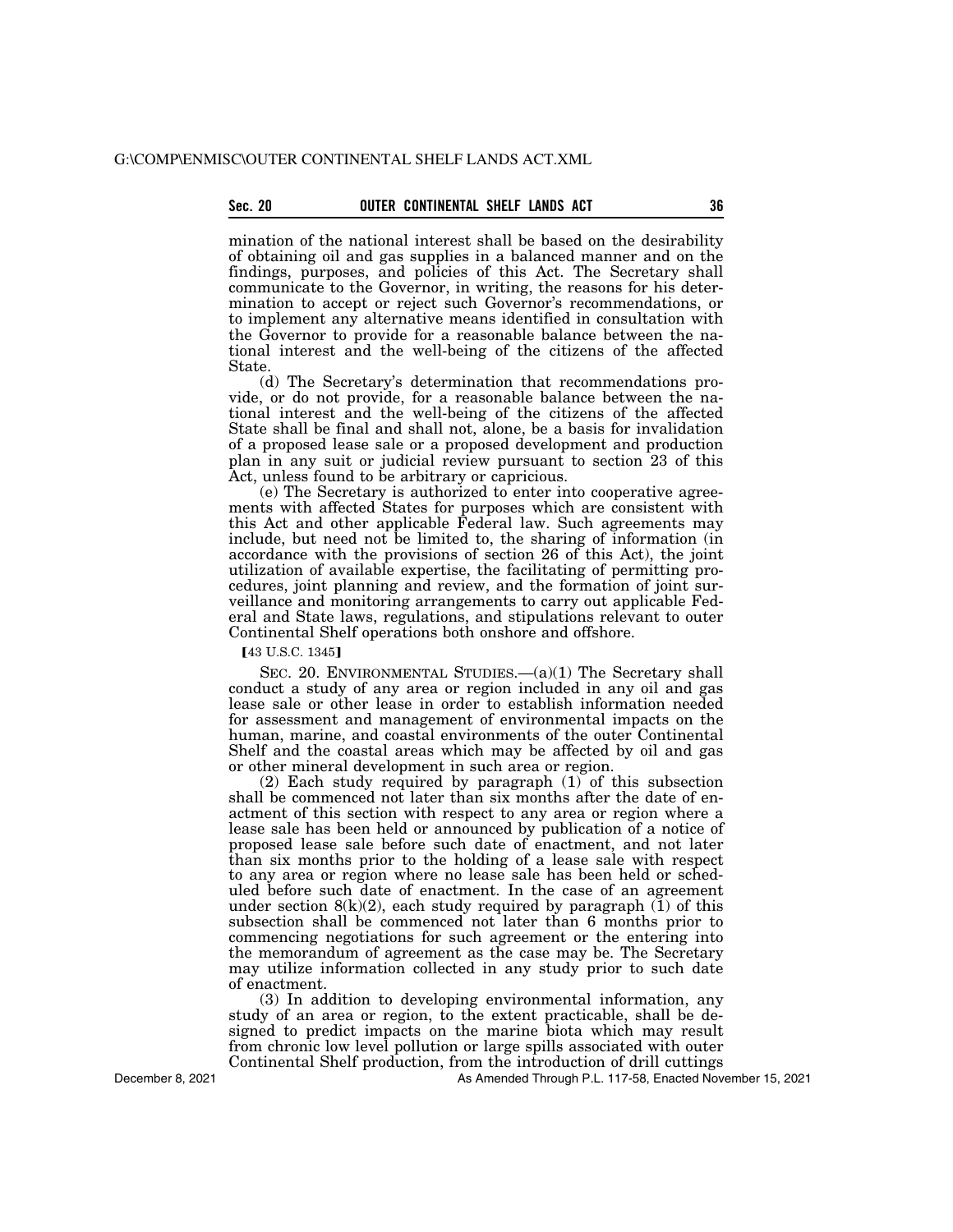and drilling muds in the area, and from the laying of pipe to serve the offshore production area, and the impacts of development offshore on the affected and coastal areas.

(b) Subsequent to the leasing and developing of any area or region, the Secretary shall conduct such additional studies to establish environmental information as he deems necessary and shall monitor the human, marine, and coastal environments of such area or region in a manner designed to provide time-series and data trend information which can be used for comparison with any previously collected data for the purpose of identifying any significant changes in the quality and productivity of such environments, for establishing trends in the areas studied and monitored, and for designing experiments to identify the causes of such changes.

(c) The Secretary shall, by regulation, establish procedures for carrying out his duties under this section, and shall plan and carry out such duties in full cooperation with affected States. To the extent that other Federal agencies have prepared environmental impact statements, are conducting studies, or are monitoring the affected human, marine, or coastal environment, the Secretary may utilize the information derived therefrom in lieu of directly conducting such activities. The Secretary may also utilize information obtained from any State of local government, or from any person, for the purposes of this section. For the purpose of carrying out his responsibilities under this section, the Secretary may by agreement utilize, with or without reimbursement, the services, personnel, or facilities of any Federal, State, or local government agency.

(d) The Secretary shall consider available relevant environmental information in making decisions (including those relating to exploration plans, drilling permits, and development and production plans), in developing appropriate regulations and lease conditions, and in issuing operating orders.

(e) As soon as practicable after the end of every 3 fiscal years, the Secretary shall submit to the Congress and make available to the general public an assessment of the cumulative effect of activities conducted under this Act on the human, marine, and coastal environments.

(f) In executing his responsibilities under this section, the Secretary shall, to the maximum extent practicable, enter into appropriate arrangements to utilize on a reimbursable basis the capabilities of the Department of Commerce. In carrying out such arrangements, the Secretary of Commerce is authorized to enter into contract or grants with any person, organization, or entity with funds appropriated to the Secretary of the Interior pursuant to this Act.

**[43 U.S.C. 1346]** 

SEC. 21. SAFETY REGULATIONS.—(a) Upon the date of enactment of this section, the Secretary and the Secretary of the Department in which the Coast Guard is operating shall, in consultation with each other and, as appropriate, with the heads of other Federal departments and agencies, promptly commence a joint study of the adequacy of existing safety and health regulations and of the technology, equipment, and techniques available for the exploration, development, and production of the minerals of the outer Continental Shelf. The results of such study shall be submitted to

December 8, 2021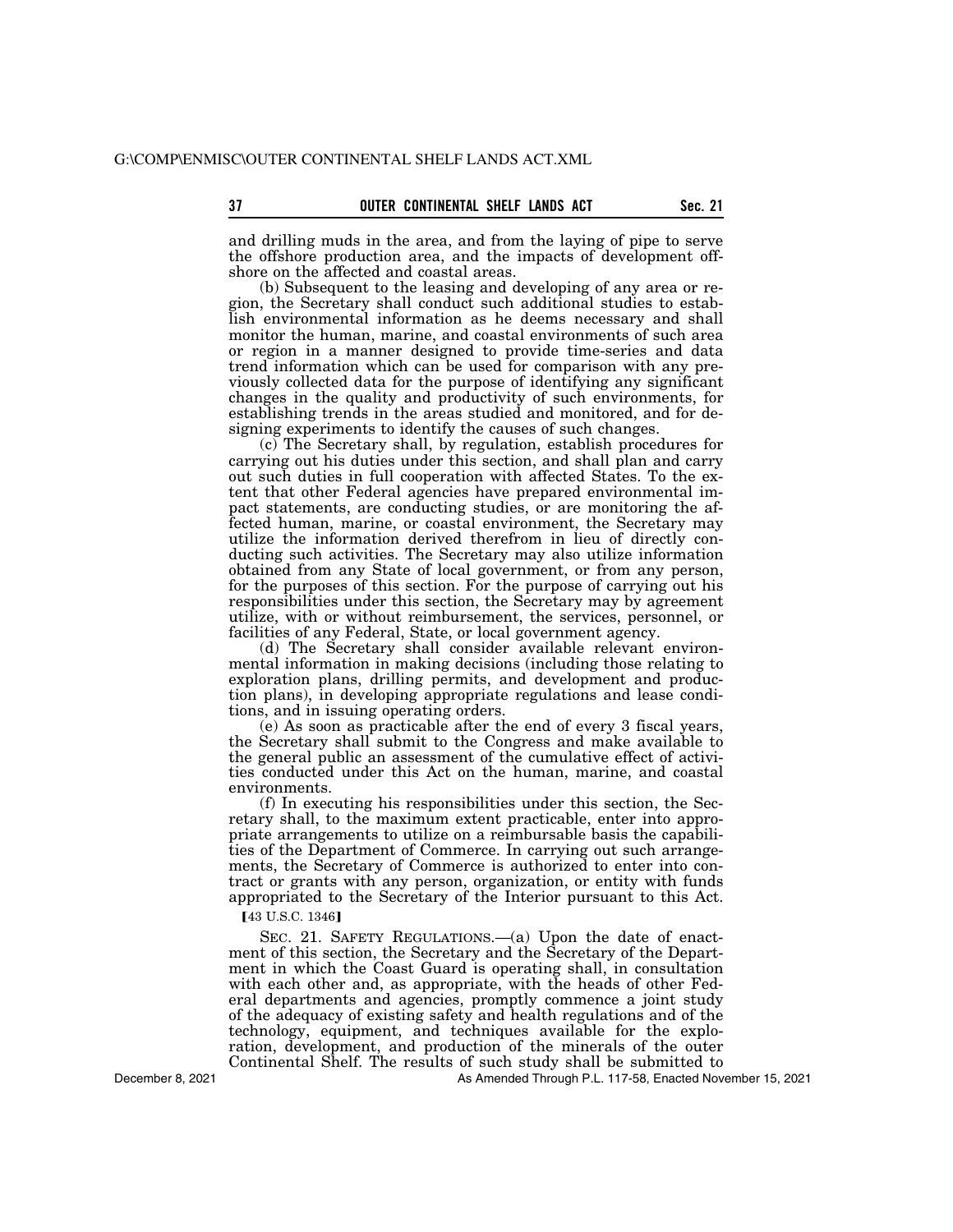### **Sec. 22 OUTER CONTINENTAL SHELF LANDS ACT 38**

the President who shall submit a plan to the Congress of his proposals to promote safety and health in the exploration, development, and production of the minerals of the outer Continental Shelf.

(b) In exercising their respective responsibilities for the artificial islands, installations, and other devices referred to in section 4(a)(1) of this Act, the Secretary, and the Secretary of the Department in which the Coast Guard is operating, shall require, on all new drilling and production operations and, wherever practicable, on existing operations, the use of the best available and safest technologies which the Secretary determines to be economically feasible, wherever failure of equipment would have a significant effect on safety, health, or the environment, except where the Secretary determines that the incremental benefits are clearly insufficient to justify the incremental costs of utilizing such technologies.

(c) The Secretary of the Department in which the Coast Guard is operating shall promulgate regulations or standards applying to unregulated hazardous working conditions related to activities on the Outer Continental Shelf when he determines such regulations or standards are necessary. The Secretary of the Department in which the Coast Guard is operating may from time to time modify any regulations, interim or final, dealing with hazardous working conditions on the Outer Continental Shelf.

(d) Nothing in this Act shall affect the authority provided by law to the Secretary of Labor for the protection of occupational safety and health, the authority provided by law to the Administrator of the Environmental Protection Agency for the protection of the environment, or the authority provided by law to the Secretary of Transportation with respect to pipeline safety.

(e) The Secretary of Commerce, in cooperation with the Secretary of the Department in which the Coast Guard is operating, and the Director of the National Institute of Occupational Safety and Health, shall conduct studies of underwater diving techniques and equipment suitable for protection of human safety and improvement of diver performance. Such studies shall include, but need not be limited to, decompression and excursion table development and improvement and all aspects of diver physiological restraints and protective gear for exposure to hostile environments.

(f)(1) In administering the provisions of this section, the Secretary shall consult and coordinate with the heads of other appropriate Federal departments and agencies for purposes of assuring that, to the maximum extent practicable, inconsistent or duplicative requirements are not imposed.

(2) The Secretary shall make available to any interested person a compilation of all safety and other regulations which are prepared and promulgated by any Federal department or agency and applicable to activities on the Outer Continental Shelf. Such compilation shall be revised and updated annually.

## [43 U.S.C. 1347]

SEC. 22. ENFORCEMENT.—(a) The Secretary, the Secretary of the Department in which the Coast Guard is operating, and the Secretary of the Army shall enforce safety and environmental regulations promulgated pursuant to this Act. Each such Federal de-

As Amended Through P.L. 117-58, Enacted November 15, 2021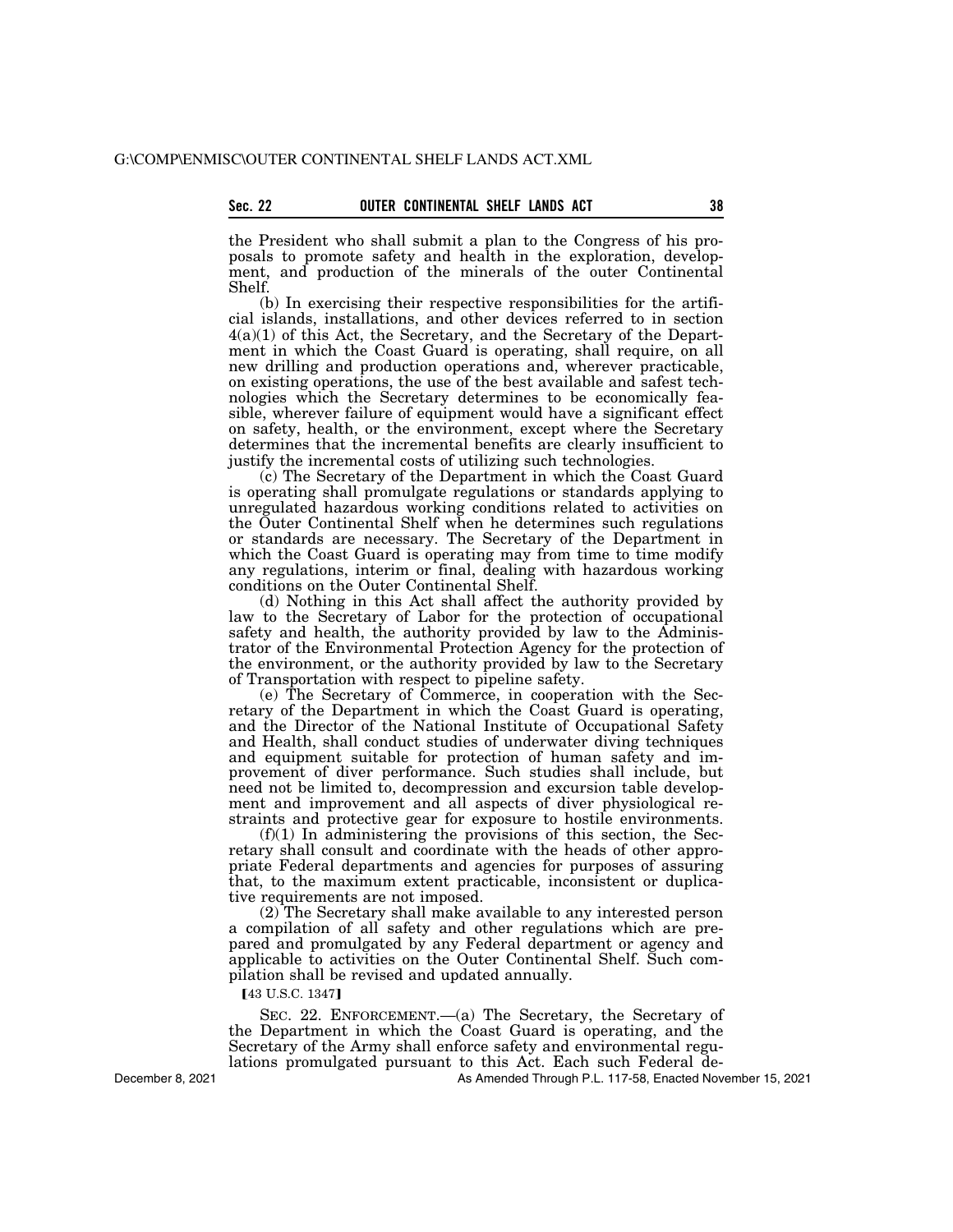partment may by agreement utilize, with or without reimbursement, the services, personnel, or facilities of other Federal departments and agencies for the enforcement of their respective regulations.

(b) It shall be the duty of any holder of a lease or permit under this Act to—

(1) maintain all places of employment within the lease area or within the area covered by such permit in compliance with occupational safety and health standards and, in addition, free from recognized hazards to employees of the lease holder or permit holder or of any contractor or subcontractor operating within such lease area or within the area covered by such permit on the outer Continental Shelf;

 $(2)$  maintain all operations within such lease area or within the area covered by such permit in compliance with regulations intended to protect persons, property, and the environment on the outer Continental Shelf; and

(3) allow prompt access, at the site of any operation subject to safety regulations, to any inspector, and to provide such documents and records which are pertinent to occupational or public health, safety, or environmental protection, as may be requested.

(c) The Secretary and the Secretary of the Department in which the Coast Guard is operating shall individually, or jointly if they so agree, promulgate regulations to provide for—

(1) scheduled onsite inspection, at least once a year, of each facility on the outer Continental Shelf which is subject to any environmental or safety regulation promulgated pursuant to this Act, which inspection shall include all safety equipment designed to prevent or ameliorate blowouts, fires, spillages, or other major accidents; and

(2) periodic onsite inspection without advance notice to the operator of such facility to assure compliance with such environmental or safety regulations.

(d)(1) The Secretary or the Secretary of the Department in which the Coast Guard is operating shall make an investigation and public report on each major fire and each major oil spillage occurring as a result of operations conducted pursuant to this Act, and may, in his discretion, make an investigation and report of lesser oil spillages. For purposes of this subsection, a major oil spillage is any spillage in one instance of more than two hundred barrels of oil during a period of thirty days. All holders of leases or permits issued or maintained under this Act shall cooperate with the appropriate Secretary in the course of any such investigation.

(2) The Secretary or the Secretary of the Department in which the Coast Guard is operating shall make an investigation and public report on any death or serious injury occurring as a result of operations conducted pursuant to this Act, and may, in his discretion, make an investigation and report of any injury. For purposes of this subsection, a serious injury is one resulting in substantial impairment of any bodily unit or function. All holders of leases or permits issued or maintained under this Act shall cooperate with the appropriate Secretary in the course of any such investigation.

December 8, 2021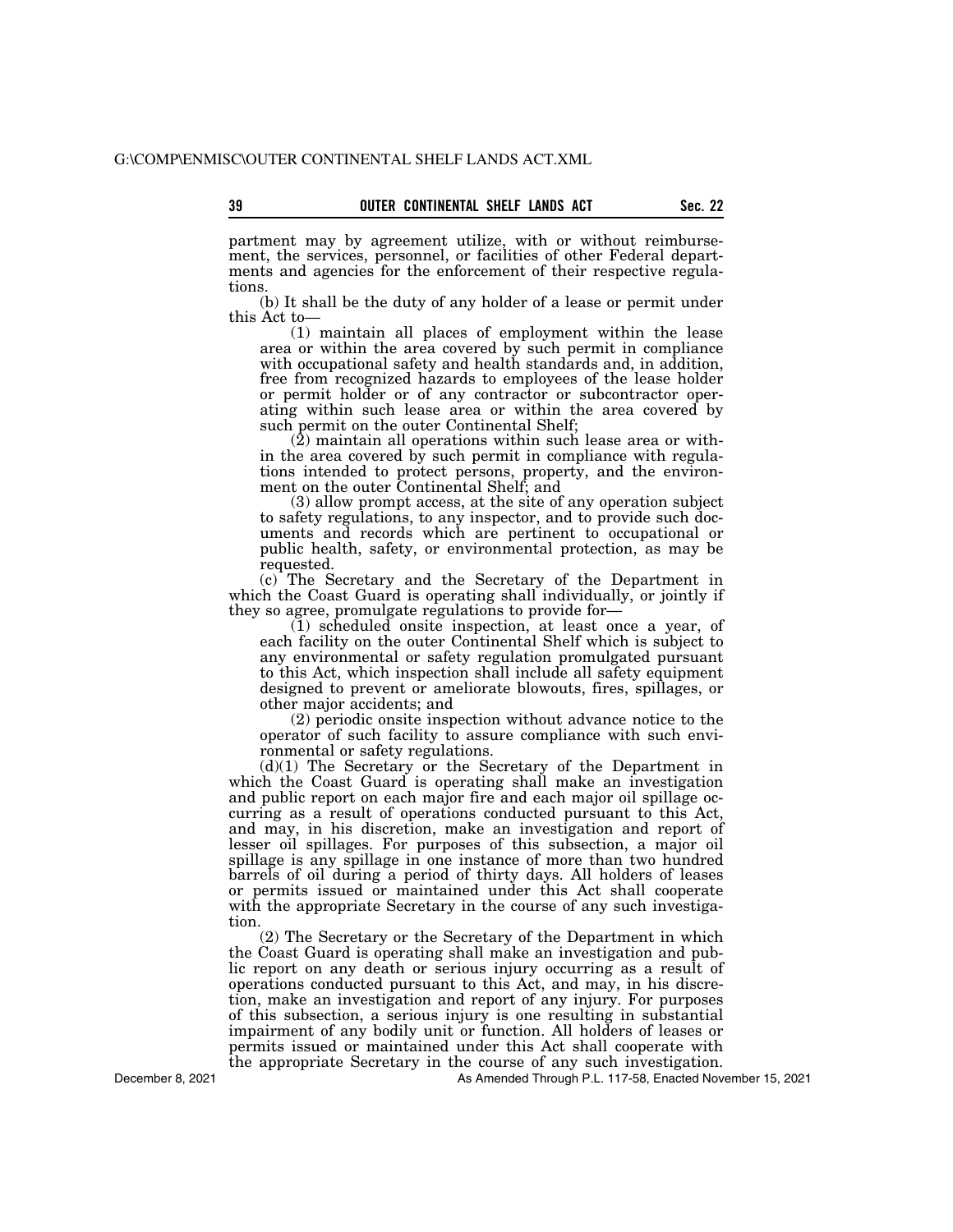## **Sec. 23 OUTER CONTINENTAL SHELF LANDS ACT 40**

(e) The Secretary, or, in the case of occupational safety and health, the Secretary of the Department in which the Coast Guard is operating, may review any allegation from any person of the existence of a violation of a safety regulation issued under this Act.

(f) In any investigation conducted pursuant to this section, the Secretary or the Secretary of the Department in which the Coast Guard is operating shall have power to summon witnesses and to require the production of books, papers, documents, and any other evidence. Attendance of witnesses or the production of books, papers, documents, or any other evidence shall be compelled by a similar process, as in the district courts of the United States. Such Secretary, or his designee, shall administer all necessary oaths to any witnesses summoned before such investigation.

[43 U.S.C. 1348]

SEC. 23. CITIZEN SUITS, COURT JURISDICTION, AND JUDICIAL REVIEW.— $(a)(1)$  Except as provided in this section, any person having a valid legal interest which is or may be adversely affected may commence a civil action on his own behalf to compel compliance with this Act against any person, including the United States, and any other government instrumentality or agency (to the extent permitted by the eleventh amendment to the Constitution) for any alleged violation of any provision of this Act or any regulation promulgated under this Act, or of the terms of any permit or lease issued by the Secretary under this Act.

(2) Except as provided in paragraph (3) of this subsection, no action may be commenced under subsection  $(a)(1)$  of this section—

(A) prior to sixty days after the plaintiff has given notice of the alleged violation, in writing under oath, to the Secretary and any other appropriate Federal official, to the State in which the violation allegedly occurred or is occurring, and to any alleged violator; or

(B) if the Attorney General has commenced and is diligently prosecuting a civil action in a court of the United States or a State with respect to such matter, but in any such action in a court of the United States any person having a legal interest which is or may be adversely affected may intervene as a matter of right.

(3) An action may be brought under this subsection immediately after notification of the alleged violation in any case in which the alleged violation constitutes an imminent threat to the public health or safety or would immediately affect a legal interest of the plaintiff.

(4) In any action commenced pursuant to this section, the Attorney General, upon the request of the Secretary or any other appropriate Federal official, may intervene as a matter of right.

(5) A court, in issuing any final order in any action brought pursuant to subsection  $(a)(1)$  or subsection (c) of this section, may award costs of litigation, including reasonable attorney and expert witness fees, to any party, whenever such court determines such award is appropriate. The court may, if a temporary restraining order or preliminary injunction is sought, require the filing of a bond or equivalent security in a sufficient amount to compensate

December 8, 2021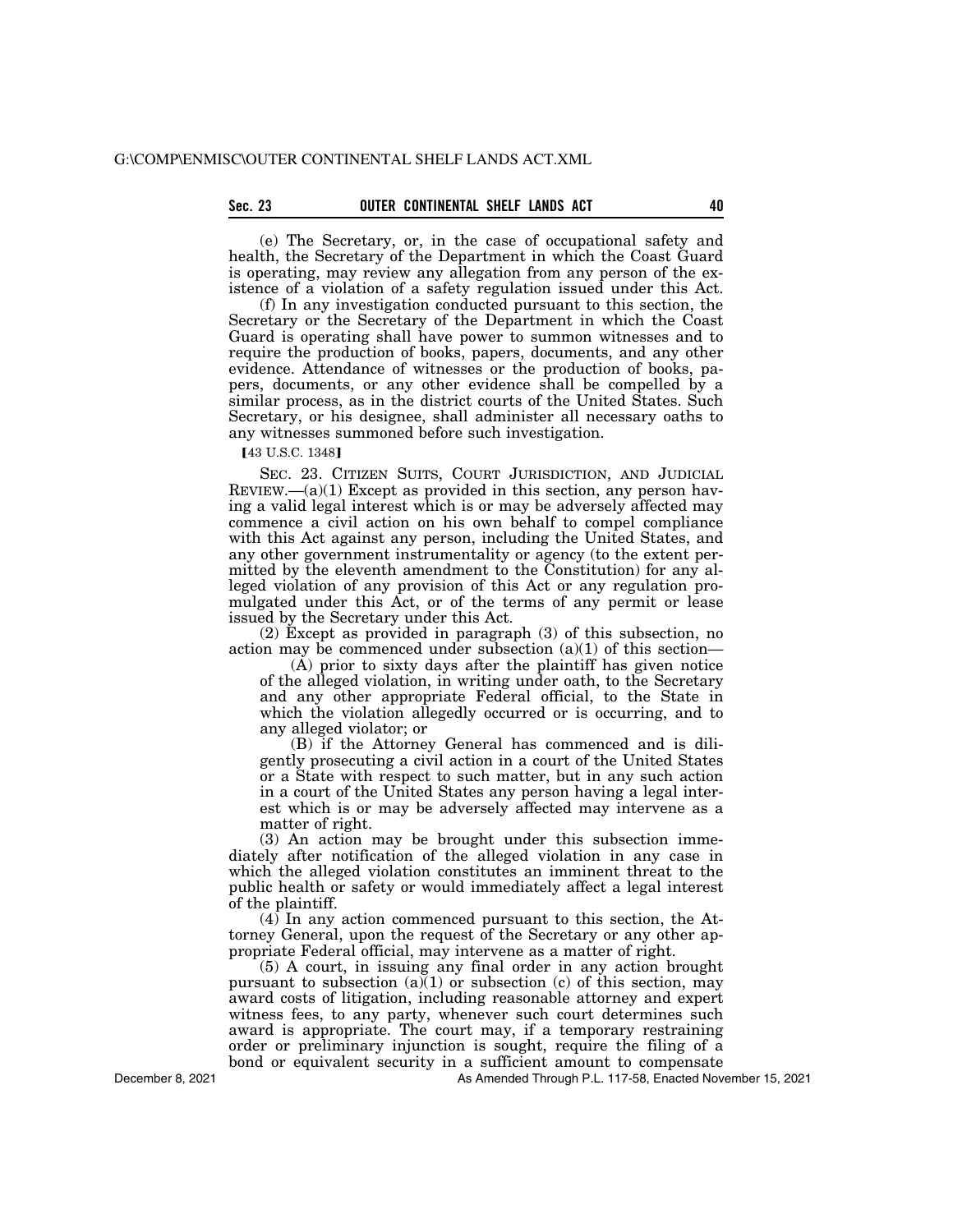for any loss or damage suffered, in accordance with the Federal Rules of Civil Procedure.

(6) Except as provided in subsection (c) of this section, all suits challenging actions or decisions allegedly in violation of, or seeking enforcement of, the provisions of this Act, or any regulation promulgated under this Act, or the terms of any permit or lease issued by the Secretary under this Act, shall be undertaken in accordance with the procedures described in this subsection. Nothing in this section shall restrict any right which any person or class of persons may have under any other Act or common law to seek appropriate relief.

(b)(1) Except as provided in subsection (c) of this section, the district courts of the United States shall have jurisdiction of cases and controversies arising out of, or in connection with (A) any operation conducted on the outer Continental Shelf which involves exploration, development, or production of the minerals, of the subsoil and seabed of the outer Continental Shelf, or which involves rights to such minerals, or (B) the cancellation, suspension, or termination of a lease or permit under this Act. Proceedings with respect to any such case or controversy may be instituted in the judicial district in which any defendant resides or may be found, or in the judicial district of the State nearest the place the cause of action arose.

(2) Any resident of the United States who is injured in any manner through the failure of any operator to comply with any rule, regulation, order, or permit issued pursuant to this Act may bring an action for damages (including reasonable attorney and expert witness fees) only in the judicial district having jurisdiction under paragraph (1) of this subsection.

 $(c)(1)$  Any action of the Secretary to approve a leasing program pursuant to section 18 of this Act shall be subject to judicial review only in the United States Court of Appeal for the District of Columbia.

(2) Any action of the Secretary to approve, require modification of, or disapprove any exploration plan or any development and production plan under this Act shall be subject to judicial review only in a United States court of appeals for a circuit in which an affected State is located.

(3) The judicial review specified in paragraphs (1) and (2) of this subsection shall be available only to a person who (A) participated in the administrative proceedings related to the actions specified in such paragraphs, (B) is adversely affected or aggrieved by such action, (C) files a petition for review of the Secretary's action within sixty days after the date of such action, and (D) promptly transmits copies of the petition to the Secretary and to the Attorney General.

(4) Any action of the Secretary specified in paragraph (1) or (2) shall only be subject to review pursuant to the provisions of this subsection, and shall be specifically excluded from citizen suits which are permitted pursuant to subsection (a) of this section.

(5) The Secretary shall file in the appropriate court the record of any public hearings required by this Act and any additional information upon which the Secretary based his decision, as required by section 2112 of title 28, United States Code. Specific objections

As Amended Through P.L. 117-58, Enacted November 15, 2021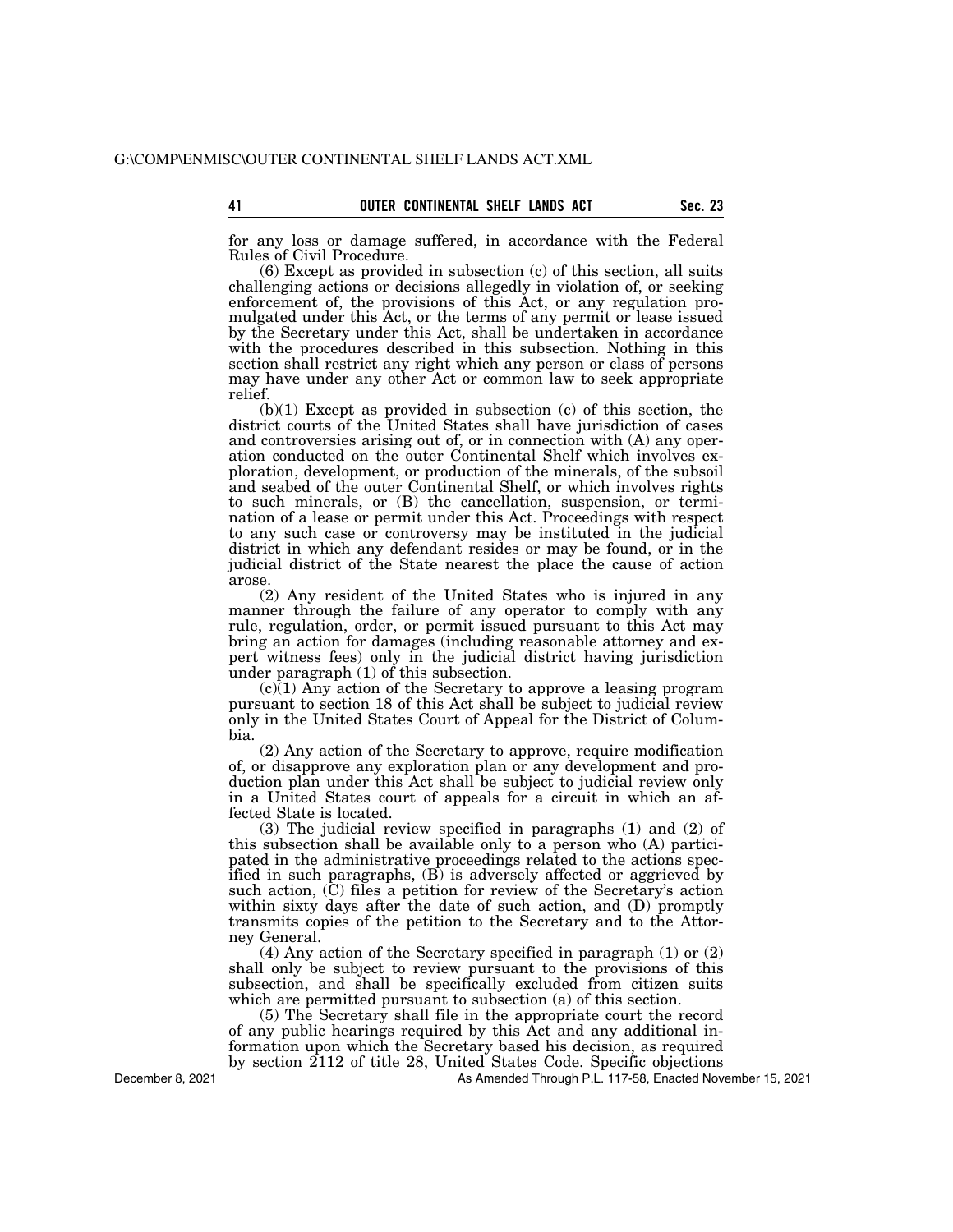## **Sec. 24 OUTER CONTINENTAL SHELF LANDS ACT 42**

to the action of the Secretary shall be considered by the court only if the issues upon which such objections are based have been submitted to the Secretary during the administrative proceedings related to the actions involved.

(6) The court of appeals conducting a proceeding pursuant to this subsection shall consider the matter under review solely on the record made before the Secretary. The findings of the Secretary, if supported by substantial evidence on the record considered as a whole, shall be conclusive. The court may affirm, vacate, or modify any order or decision or may remand the proceedings to the Secretary for such further action as it may direct.

(7) Upon the filing of the record with the court, pursuant to paragraph (5), the jurisdiction of the court shall be exclusive and its judgment shall be final, except that such judgment shall be subject to review by the Supreme Court of the United States upon writ of certiorari.

#### [43 U.S.C. 1349]

SEC. 24. REMEDIES AND PENALTIES.—(a) At the request of the Secretary, the Secretary of the Army, or the Secretary of the Department in which the Coast Guard is operating, the Attorney General or a United States attorney shall institute a civil action in the district court of the United States for the district in which the affected operation is located for a temporary restraining order, injunction, or other appropriate remedy to enforce any provision of this Act, any regulation or order issued under this Act, or any term of a lease, license, or permit issued pursuant to this Act.

(b)(1) Except as provided in paragraph (2), if any person fails to comply with any provision of this Act, or any term of a lease, or permit issued pursuant to this Act, or any regulation or order issued under this Act, after notice of such failure and expiration of any reasonable period allowed for corrective action, such person shall be liable for a civil penalty of not more than \$20,000 for each day of the continuance of such failure. The Secretary may assess, collect, and compromise any such penalty. No penalty shall be assessed until the person charged with a violation has been given an opportunity for a hearing. The Secretary shall, by regulation at least every 3 years, adjust the penalty specified in this paragraph to reflect any increases in the Consumer Price Index (all items, United States city average) as prepared by the Department of Labor.

(2) If a failure described in paragraph (1) constitutes or constituted a threat of serious, irreparable, or immediate harm or damage to life (including fish and other aquatic life), property, any mineral deposit, or the marine, coastal, or human environment, a civil penalty may be assessed without regard to the requirement of expiration of a period allowed for corrective action.

(c) Any person who knowingly and willfully (1) violates any provision of this Act, any term of a lease, license, or permit issued pursuant to this Act, or any regulations or order issued under the authority of this Act designed to protect health, safety, or the environment or conserve natural resources, (2) makes any false statement, representation, or certification in any application, record, report, or other document filed or required to be maintained under

As Amended Through P.L. 117-58, Enacted November 15, 2021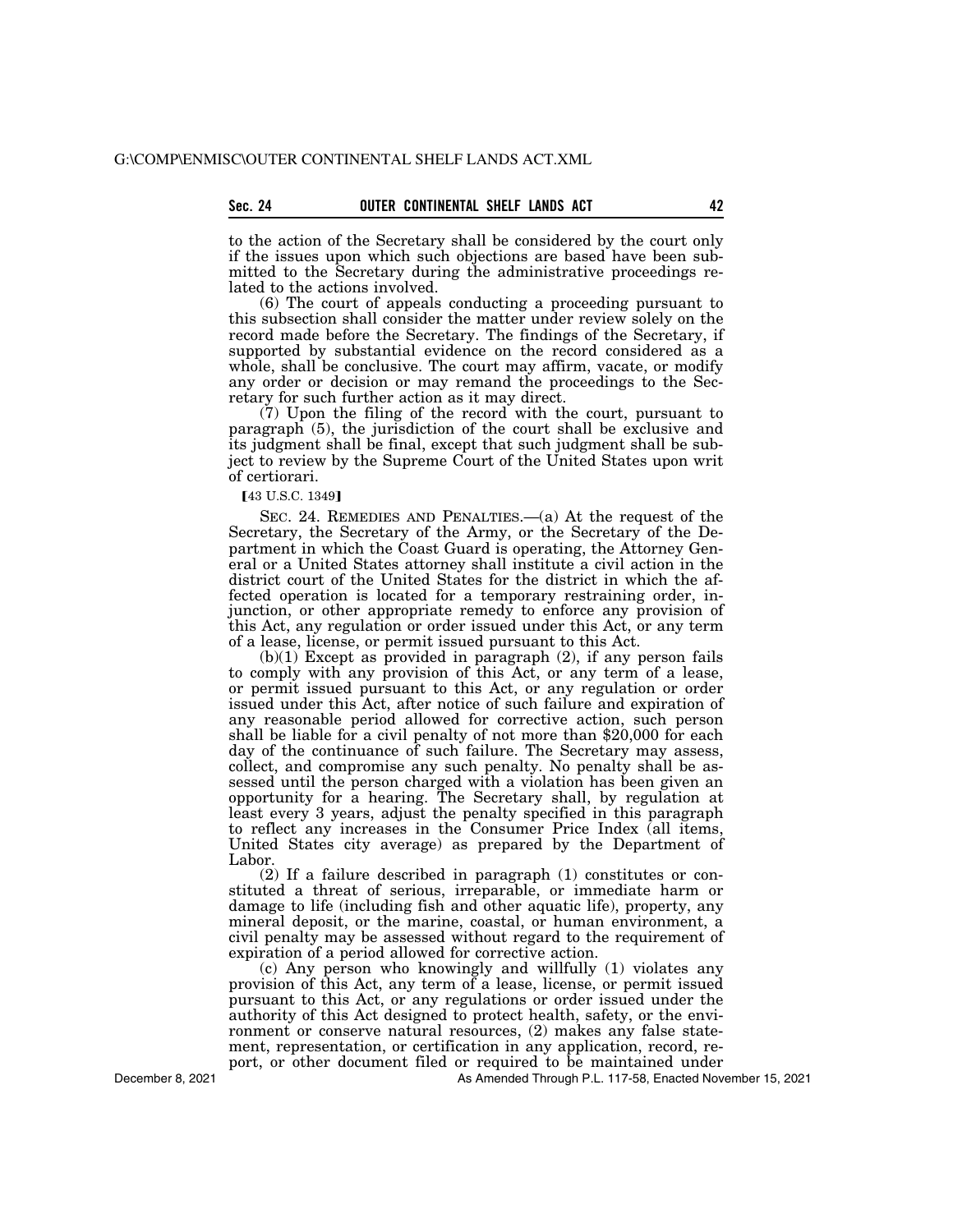this Act, (3) falsifies, tampers with, or renders inaccurate any monitoring device or method of record required to be maintained under this Act, or (4) reveals any data or information required to be kept confidential by this Act shall, upon conviction, be punished by a fine of not more than \$100,000, or by imprisonment for not more than ten years, or both. Each day that a violation under clause (1) of this subsection continues, or each day that any monitoring devise or data recorder remains inoperative or inaccurate because of any activity described in clause  $(3)$  of this subsection, shall constitute a separate violation.

(d) Whenever a corporation or other entity is subject to prosecution under subsection (c) of this section, any officer or agent of such corporation or entity who knowingly and willfully authorized, ordered, or carried out the proscribed activity shall be subject to the same fines or imprisonment, or both, as provided for under subsection (c) of this section.

(e) The remedies and penalties prescribed in this Act shall be concurrent and cumulative and the exercise of one shall not preclude the exercise of the others. Further, the remedies and penalties prescribed in this Act shall be in addition to any other remedies and penalties afforded by any other law or regulation.

[43 U.S.C. 1350]

SEC. 25. OIL AND GAS DEVELOPMENT AND PRODUCTION.—(a)(1) Prior to development and production pursuant to an oil and gas lease issued after the date of enactment of this section in any area of the outer Continental Shelf, other than the Gulf of Mexico, or issued or maintained prior to such date of enactment in any area of the outer Continental Shelf, other than the Gulf of Mexico, with respect to which no oil or gas has been discovered in paying quantities prior to such date of enactment, the lessee shall submit a development and production plan (hereinafter in this section referred to as a ''plan'') to the Secretary, for approval pursuant to this section.

(2) A plan shall be accompanied by a statement describing all facilities and operations, other than those on the outer Continental Shelf, proposed by the lessee and known by him (whether or not owned or operated by such lessee) which will be constructed or utilized in the development and production of oil or gas from the lease area, including the location and site of such facilities and operations, the land, labor, material, and energy requirements associated with such facilities and operations, and all environmental and safety safeguards to be implemented.

(3) Except for any privileged or proprietary information (as such term is defined in regulations issued by the Secretary), the Secretary, within ten days after receipt of a plan and statement, shall (A) submit such plan and statement to the Governor of any affected State, and, upon request, to the executive of any affected local government, and (B) make such plan and statement available to any appropriate interstate regional entity and the public.

(b) After the date of enactment of this section, no oil and gas lease may be issued pursuant to this Act in any region of the outer Continental Shelf, other than the Gulf of Mexico, unless such lease requires that development and production activities be carried out

As Amended Through P.L. 117-58, Enacted November 15, 2021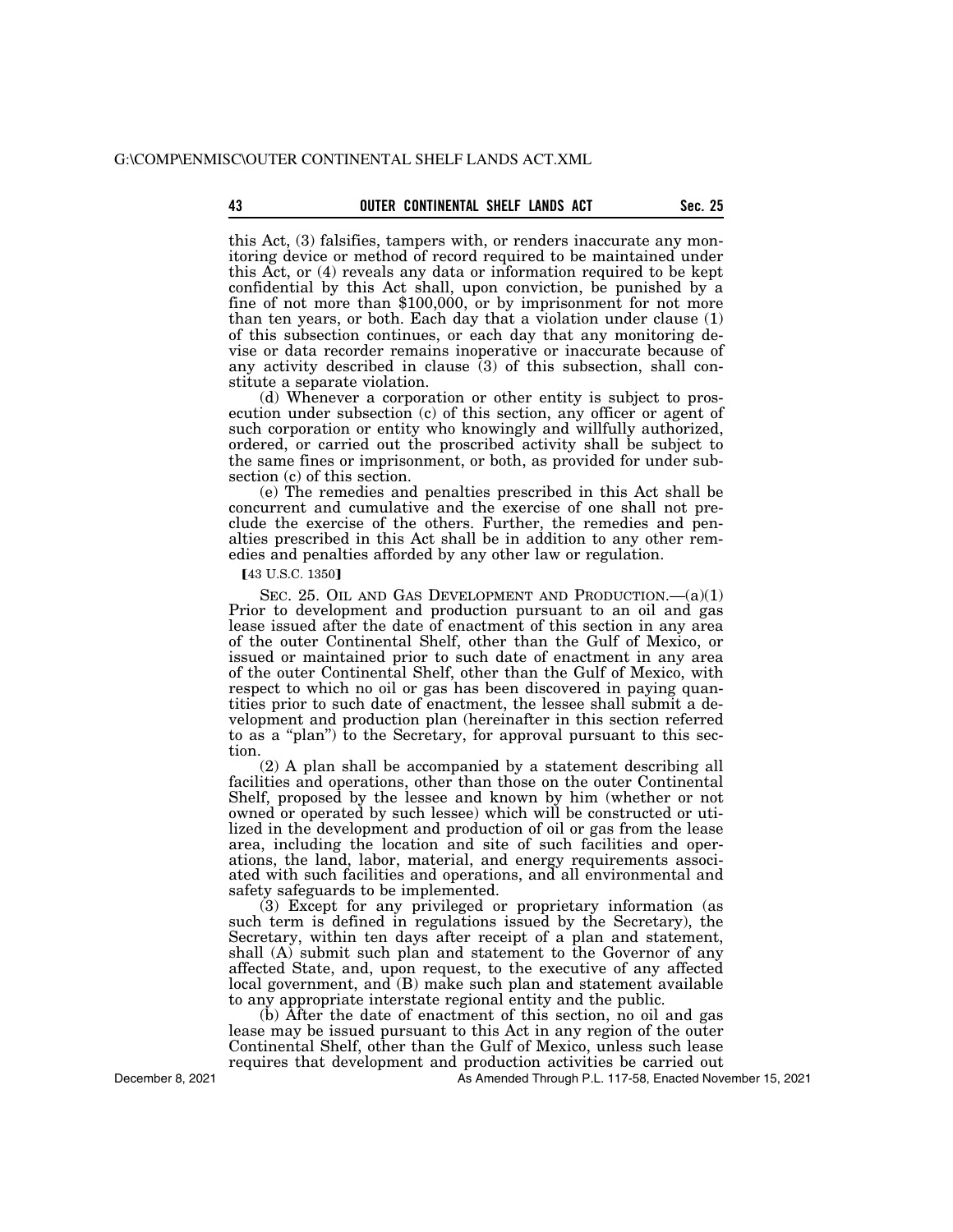in accordance with a plan which complies with the requirements of this section.

(c) A plan may apply to more than one oil and gas lease, and shall set forth, in the degree of detail established by regulations issued by the Secretary—

 $(1)$  the specific work to be performed;

(2) a description of all facilities and operations located on the outer Continental Self which are proposed by the lessee of known by him (whether or not owned or operated by such lessee) to be directly related to proposed development, including the location and size of such facilities and operations, and the land, labor, material, and energy requirements associated with such facilities and operations;

(3) the environmental safeguards to be implemented on the outer Continental Shelf and how much safeguards are to be implemented;

(4) all safety standards to be met and how such standards are to be met;

(5) an expected rate of development and production and a time schedule for performance; and

(6) such other relevant information as the Secretary may by regulation require.

(d) The Secretary shall not grant any license or permit for any activity described in detail in a plan affecting any land use or water use in the coastal zone of a State with a coastal zone management program approved pursuant to section 306 of the Coastal Zone Management Act of 1972 (16 U.S.C. 1455), unless the State concurs or is conclusively presumed to concur with the consistency certification accompanying such plan pursuant to section  $307(c)(3)(B)$  (i) or (ii) of such Act, or the Secretary of Commerce makes the finding authorized by section  $307(c)(3)(B)(iii)$  of such Act.

(e)(1) At least once the Secretary shall declare the approval of a development and production plan in any area or region (as defined by the Secretary) of the outer Continental Shelf, other than the Gulf of Mexico, to be a major Federal action.

(2) The Secretary may require lessees of tracts for which development and production plans have not been approved, to submit preliminary or final plans for their leases, prior to or immediately after a determination by the Secretary that the procedures under the National Environmental Policy Act of 1969 shall commence.

(f) If approval of a development and production plan is found to be a major Federal action, the Secretary shall transmit the draft environmental impact statement to the Governor of any affected State, and upon request, to the executive of any local government, and shall make such draft available to any appropriate interstate regional entity and the public.

(g) If approval of a development and production plan is not found to be a major Federal action, the Governor of any affected State and the executive of any affected local government shall have sixty days from the date of receipt of the plan from the Secretary to submit comments and recommendations. Prior to submitting recommendations to the Secretary, the executive of any affected local government must forward his recommendations to the Governor of

As Amended Through P.L. 117-58, Enacted November 15, 2021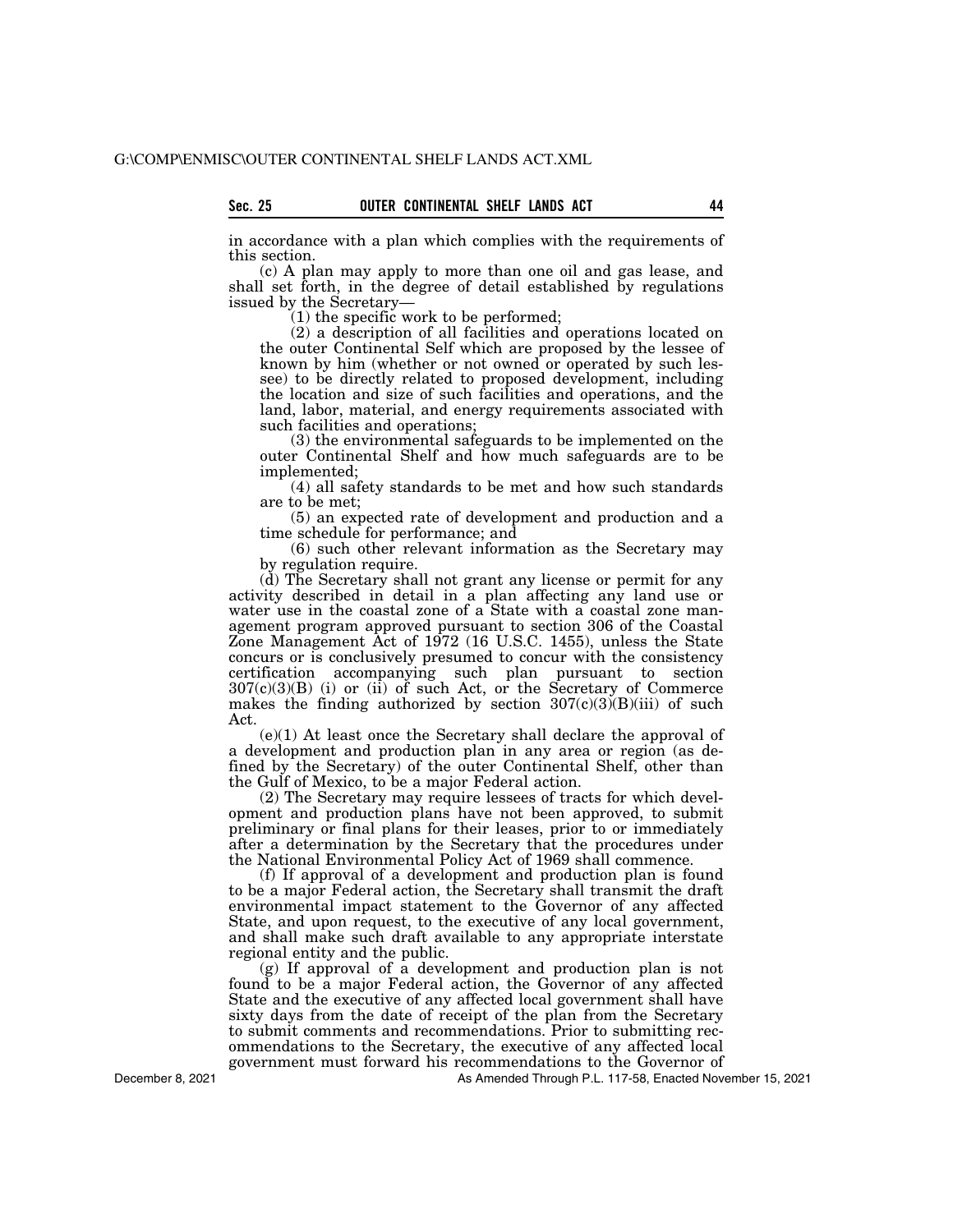his State. Such comments and recommendations shall be made available to the public upon request. In addition, any interested person may submit comments and recommendations.

(h)(1) After reviewing the record of any public hearing held with respect to the approval of a plan pursuant to the National Environmental Policy Act of 1969 or the comments and recommendations submitted under subsection (g) of this section, the Secretary shall, within sixty days after the release of the final environmental impact statement prepared pursuant to the National Environmental Policy Act of 1969 in accordance with subsection (e) of this section, or sixty days after the period provided for comment under subsection (g) of this section, approve, disapprove, or require modifications of the plan. The Secretary shall require modification of a plan if he determines that the lessee has failed to make adequate provision in such plan for safe operations on the lease area or for protection of the human, marine, or coastal environment, including compliance with the regulations prescribed by the Secretary pursuant to paragraph  $(8)$  of section  $\overline{5}(a)$  of this Act. Any modification required by the Secretary which involves activities for which a Federal license or permit is required and which affects any land use or water use in the coastal zone of a State with a coastal zone management program approved pursuant to section 306 of the Coastal Zone Management Act of 1972 (16 U.S.C. 1455) must receive concurrence by such State with respect to the consistency certification accompanying such plan pursuant to section  $307(c)(3)(B)$  (i) or (ii) of such Act unless the Secretary of Commerce makes the finding authorized by section  $307(c)(3)(B)(iii)$  of such Act. The Secretary shall disapprove a plan—

(A) if the lessee fails to demonstrate that he can comply with the requirements of this Act or other applicable Federal law, including the regulations prescribed by the Secretary pursuant to paragraph  $(\overline{8})$  of section 5(a) of this Act;

(B) if any of the activities described in detail in the plan for which a Federal license or permit is required and which affects any land use or water use in the coastal zone of a State with a coastal zone management program approved pursuant to section 306 of the Coastal Zone Management Act of 1972 (16 U.S.C. 1455) do not receive concurrence by such State with respect to the consistency certification accompanying such plan pursuant to section  $307(c)(3)(B)$  (i) or (ii) of such Act and the Secretary of Commerce does not make the finding authorized by section  $307(c)(3)(B)(iii)$  of such Act;

(C) if operations threaten national security or national defense; or

(D) if the Secretary determines, because of exceptional geological conditions in the lease areas, exceptional resource values in the marine or coastal environment, or other exceptional circumstances, that (i) implementation of the plan would probably cause serious harm or damage to life (including fish and other aquatic life), to property, to any mineral deposits (in areas leased or not leased), to the national security or defense, or to the marine, coastal or human environments, (ii) the threat of harm or damage will not disappear or decrease to an acceptable extent within a reasonable period of time, and (iii)

As Amended Through P.L. 117-58, Enacted November 15, 2021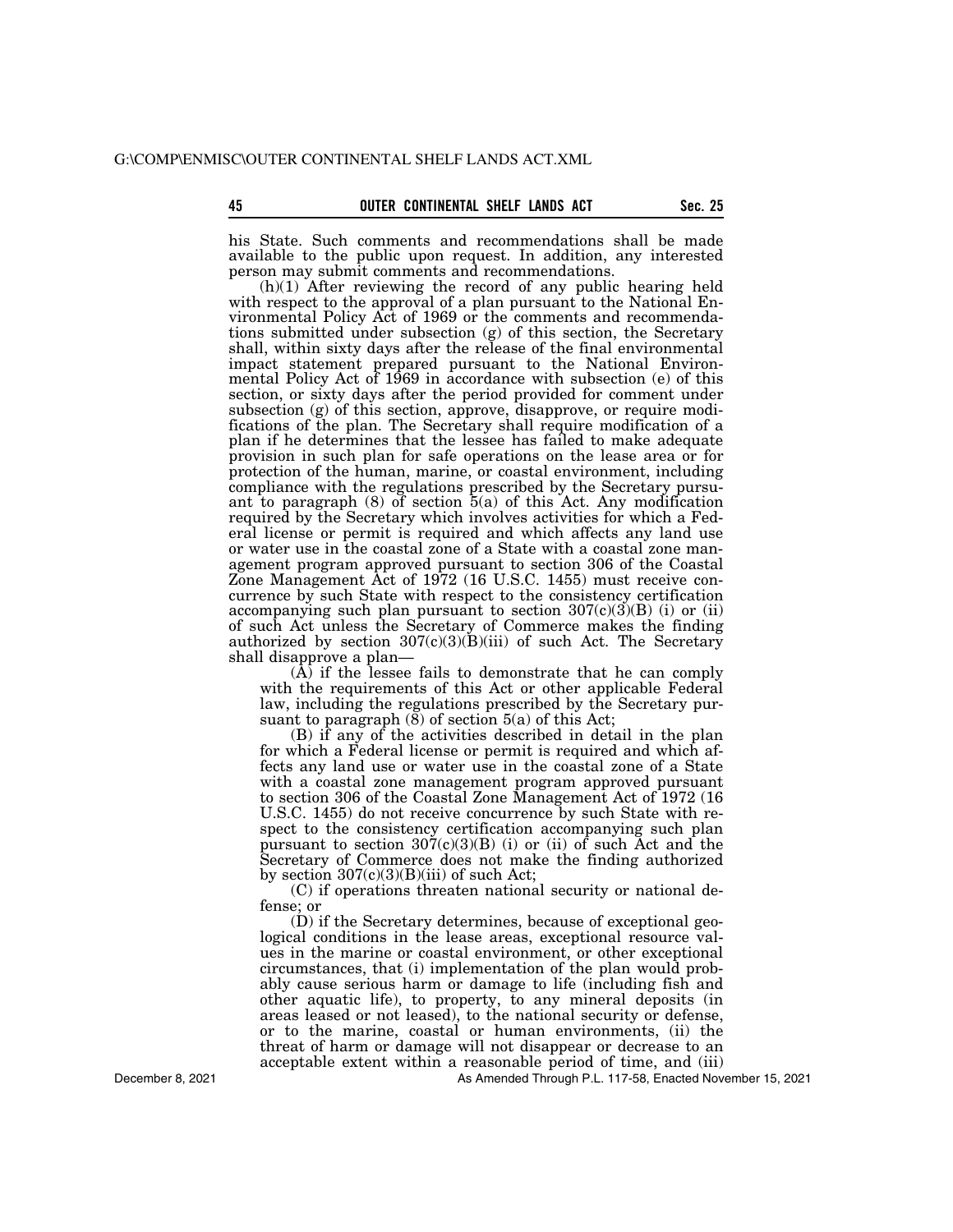the advantages of disapproving the plan outweigh the advantages of development and production.

 $(2)$  $(A)$  If a plan is disapproved—

(i) under subparagraph (A) of paragraph (1); or

(ii) under subparagraph  $(B)$  of paragraph  $(1)$  with respect to a lease issued after approval of a coastal zone management program pursuant to the Coastal Zone Management Act of 1972 (16 U.S.C. 1455),

the lessee shall not be entitled to compensation because of such disapproval.

(B) If a plan is disapproved—

(i) under subparagraph (C) or (D) of paragraph (1); or

(ii) under subparagraph  $(B)$  of paragraph  $(I)$  with respect to a lease issued before approval of a coastal zone management program pursuant to the Coastal Zone Management Act of 1972, and such approval occurs after the lessee has submitted a plan to the Secretary,

the term of the lease shall be duly extended, and at any time within five years after such disapproval, the lessee may reapply for approval of the same or a modified plan, and the Secretary shall approve, disapprove, or require modifications of such plan in accordance with this subsection.

(C) Upon expiration of the five-year period described in subparagraph (B) of this paragraph, or, in the Secretary's discretion, at an earlier time upon request of a lessee, if the Secretary has not approved a plan, the Secretary shall cancel the lease and the lessee shall be entitled to receive compensation in accordance with section 5(a)(2)(C) of this Act. The Secretary may, at any time within the five-year period described in subparagraph (B) of this paragraph, require the lessee to submit a development and production plan for approval, disapproval, or modification. If the lessee fails to submit a required plan expeditiously and in good faith, the Secretary shall find that the lessee has not been duly diligent in pursuing his obligations under the lease, and shall immediately initiate procedures to cancel such lease, without compenation, under the provisions of section 5(c) of this Act.

(3) The Secretary shall, from time to time, review each plan approved under this section. Such review shall be based upon changes in available information and other onshore or offshore conditions affecting or impacted by development and production pursuant to such plan. If the review indicates that the plan should be revised to meet the requirements of this subsection, the Secretary shall require such revision.

(i) The Secretary may approve any revision of an approved plan proposed by the lessee if he determines that such revision will lead to greater recovery of oil and natural gas, improve the efficiency, safety and environmental protection of the recovery operation, is the only means available to avoid substantial economic hardship to the lessee, or is otherwise not inconsistent with the provisions of this Act, to the extent such revision is consistent with protection of the human, marine, and coastal environments. Any revision of an approved plan which the Secretary determines is significant shall be reviewed in accordance with subsections  $(d)$ through (f) of this section.

December 8, 2021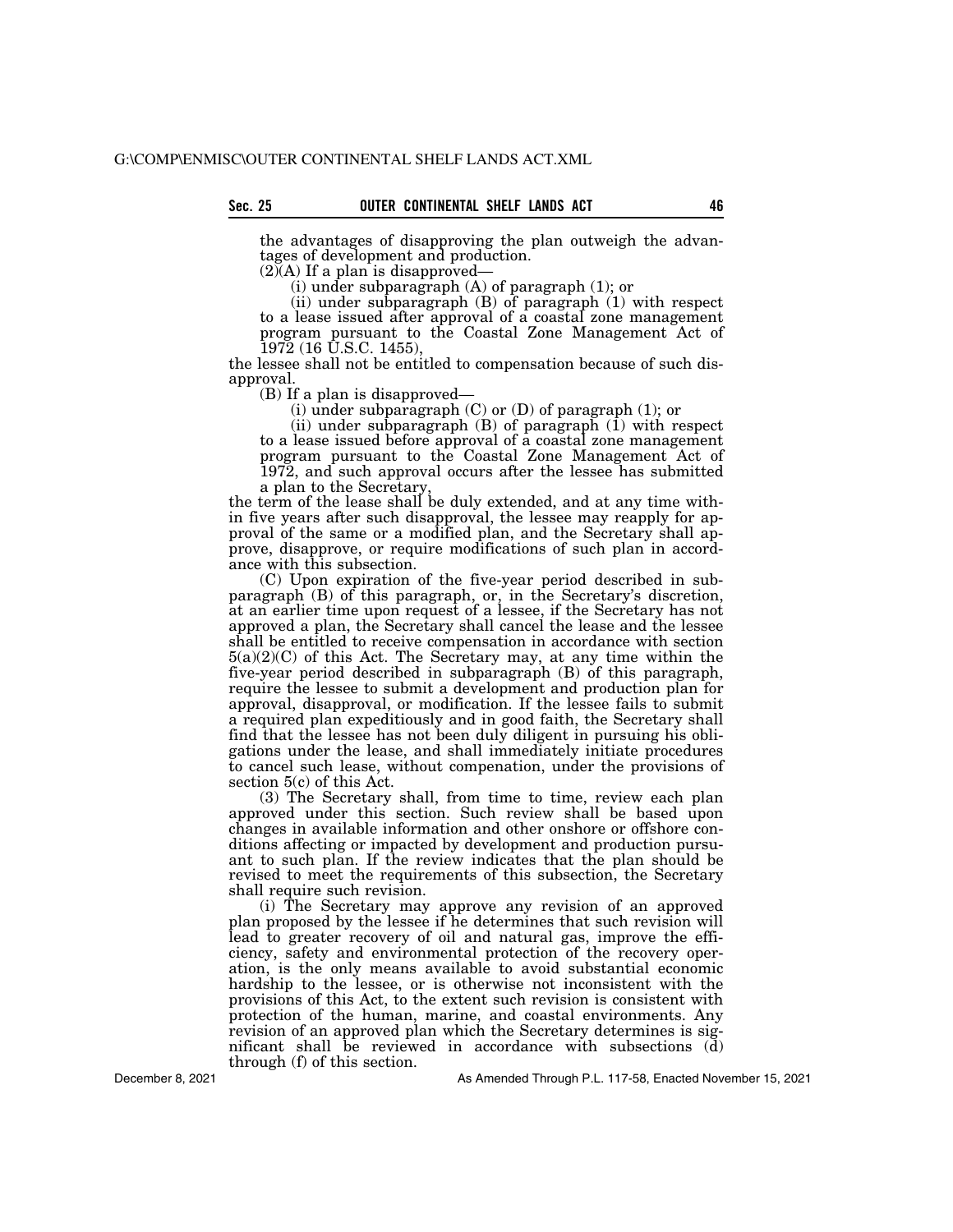## **47 Sec. 26 OUTER CONTINENTAL SHELF LANDS ACT**

(j) Whenever the owner of any lease fails to submit a plan in accordance with regulations issued under this section, or fails to comply with an approved plan, the lease may be canceled in accordance with sections 5 (c) and (d). Termination of a lease because of failure to comply with an approved plan, including required modifications or revisions, shall not entitle a lessee to any compensation.

(k) If any development and production plan submitted to the Secretary pursuant to this section provides for the production and transportation of natural gas, the lessee shall contemporaneously submit to the Federal Energy Regulatory Commission that portion of such plan which relates to production of natural gas and the facilities for transportation of natural gas. The Secretary and the Federal Energy Regulatory Commission shall agree as to which of them shall prepare an environmental impact statement pursuant to the National Environmental Policy Act of 1969 applicable to such portion of such plan, or conduct studies as to the effect on the environment of implementing it. Thereafter, the findings and recommendations by the agency preparing such environmental impact statement or conducting such studies pursuant to such agreement shall be adopted by the other agency, and such other agency shall not independently prepare another environmental impact statement or duplicate such studies with respect to such portion of such plan, but the Federal Energy Regulatory Commission, in connection with its review of an application for a certificate of public convenience and necessity applicable to such transportation facilities pursuant to section 7 of the Natural Gas Act (15 U.S.C. 717), may prepare such environmental studies or statement relevant to certification of such transportation facilities as have not been covered by an environmental impact statement or studies prepared by the Secretary. The Secretary, in consultation with the Federal Energy Regulatory Commission, shall promulgate rules to implement this subsection, but the Federal Energy Regulatory Commission shall retain sole authority with respect to rules and procedures applicable to the filing of any application with the Commission and to all aspects of the Commission's review of, and action on, any such application.

(l) The Secretary may require the provisions of this section to apply to an oil and gas lease issued or maintained under this Act, which is located in that area of the Gulf of Mexico which is adjacent to the State of Florida, as determined pursuant to section  $4(a)(2)$  of this Act.

[43 U.S.C. 1351]

SEC. 26. OUTER CONTINENTAL SHELF OIL AND GAS INFORMA-TION PROGRAM. $-(a)(1)(A)$  Any lessee or permittee conducting any exploration for, or development or production of, oil or gas pursuant to this Act shall provide the Secretary access to all data and information (including processed, analyzed, and interpreted information) obtained from such activity and shall provide copies of such data and information as the Secretary may request. Such data and information shall be provided in accordance with regulations which the Secretary shall prescribed.

December 8, 2021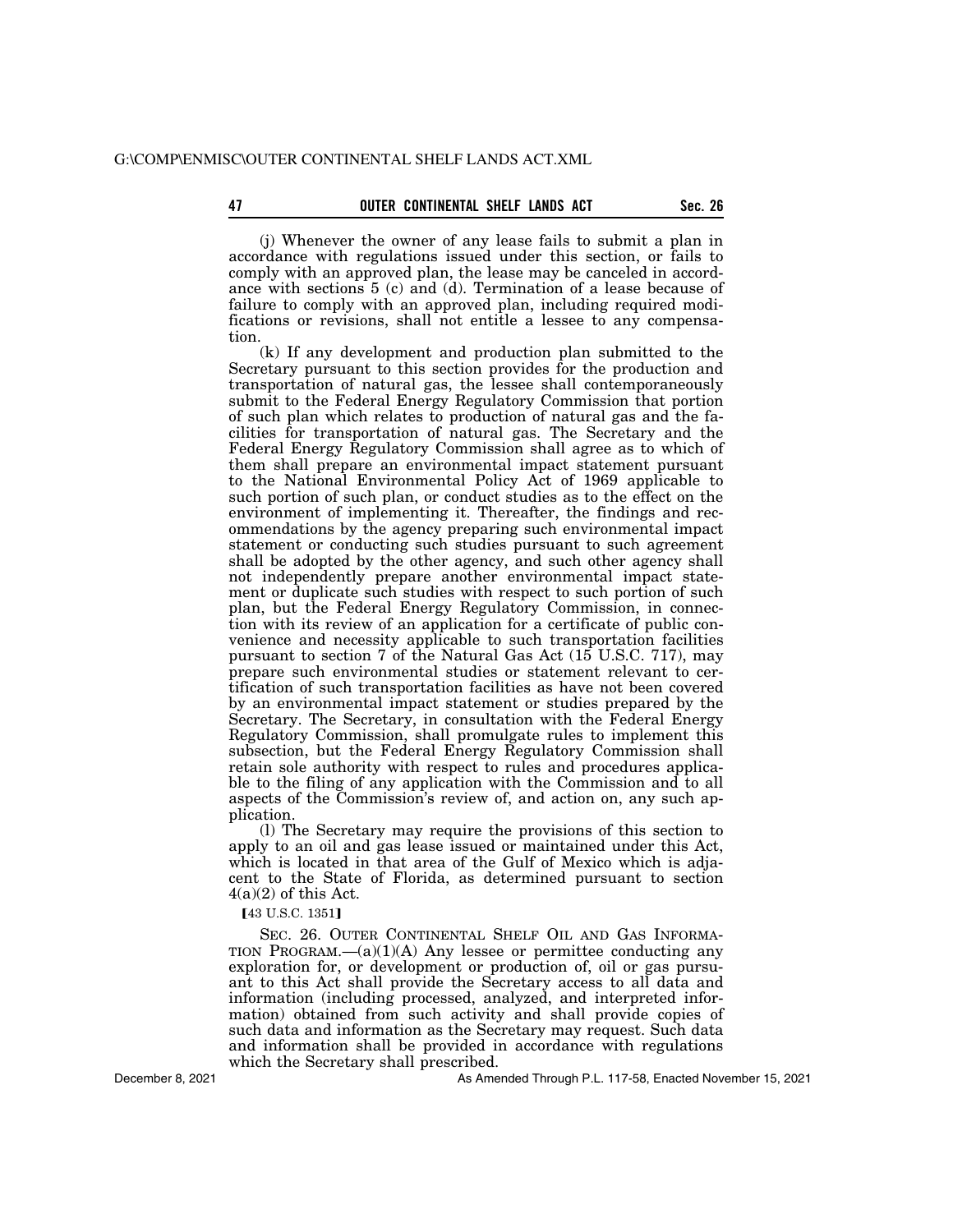### **Sec. 26 OUTER CONTINENTAL SHELF LANDS ACT 48**

(B) If an interpretation provided pursuant to subparagraph (A) of this paragraph is made in good faith by the lessee or permittee, such lessee or permittee shall not be held responsible for any consequence of the use of or reliance upon such interpretation.

(C) Whenever any data and information is provided to the Secretary, pursuant to subparagraph (A) of this paragraph—

(i) by a lessee, in the form and manner of processing which is utilized by such lessee in the normal conduct of his business, the Secretary shall pay the reasonable cost of reproducing such data and information;

(ii) by a lessee, in such other form and manner of processing as the Secretary may request, the Secretary shall pay the reasonable cost of processing and reproducing such data and information;

(iii) by a permittee, in the form and manner of processing which is utilized by such permittee in the normal conduct of his business, the Secretary shall pay such permittee the reasonable cost of reproducing such data and information for the Secretary and shall pay at the lowest rate available to any purchaser for processing such data and information the costs attributable to such processing; and

(iv) by the permittee, in such other form and manner of processing as the Secretary may request, the Secretary shall pay such permittee the reasonable cost of processing and reproducing such data and information for the Secretary,

pursuant to such regulations as he may prescribe.

(2) Each Federal department and agency shall provide the Secretary with any data obtained by such Federal department or agency pursuant to section 11 of this Act, and any other information which may be necessary or useful to assist him in carrying out the provisions of this Act.

(b)(1) Data and information provided to the Secretary pursuant to subsection (a) of this section shall be processed, analyzed, and interpreted by the Secretary for purposes of carrying out his duties under this Act.

(2) As soon as practicable after information provided to the Secretary pursuant to subsection (a) of this section is processed, analyzed, and interpreted, the Secretary shall make available to the affected States, and upon request, to any affected local government, a summary of data designed to assist them in planning for the onshore impacts of possible oil and gas development and production. Such summary shall include estimates of (A) the oil and gas reserves in areas leased or to be leased, (B) the size and timing of development if and when oil or gas, or both, is found, (C) the location of pipelines, and (D) the general location and nature of onshore facilities.

(c) The Secretary shall prescribe regulations to (1) assure that the confidentiality of privileged or proprietary information received by the Secretary under this section will be maintained, and (2) set forth the time periods and conditions which shall be applicable to the release of such information. Such regulations shall include a provision that no such information will be transmitted to any affected State unless the lessee, or the permittee and all persons to

As Amended Through P.L. 117-58, Enacted November 15, 2021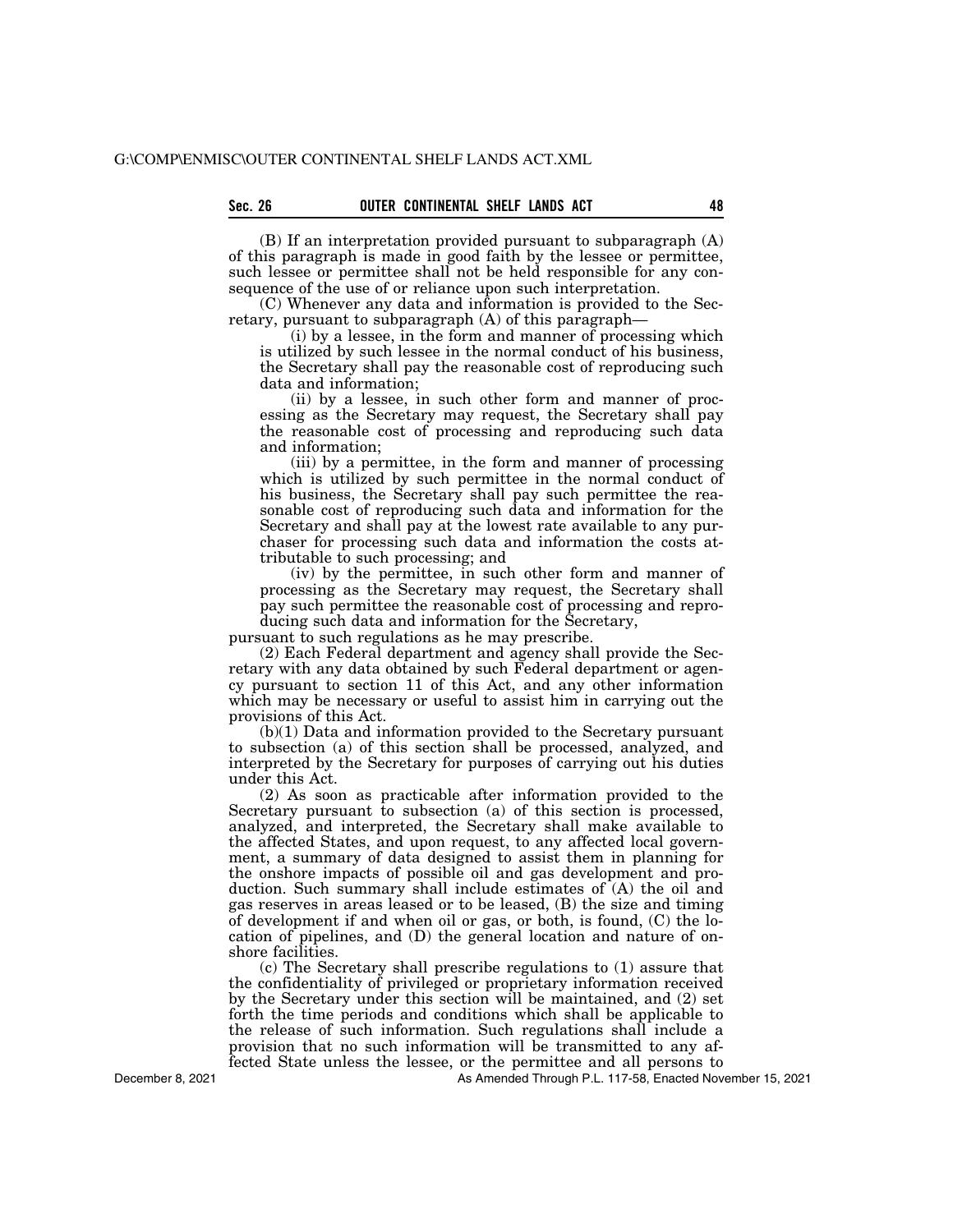whom such permittee has sold such information under promise of confidentiality, agree to such transmittal.

(d)(1) The Secretary shall transmit to any affected State—

(A) an index, and upon request copies of, all relevant actual or proposed programs, plans, reports, environmental impact statements, tract nominations (including negative nominations) and other lease sale information, any similar type of relevant information, and all modifications and revisions thereof and comments thereon, prepared or obtained by the Secretary pursuant to this Act, but no information transmitted by the Secretary under this subsection shall identify any particular tract with the name or names of any particular party so as not to compromise the competitive position of any party or parties participating in the nominations;

 $(B)(i)$  the summary of data prepared by the Secretary pursuant to subsection  $(b)(2)$  of this section, and (ii) any other processed, analyzed, or interpreted data prepared by the Secretary pursuant to subsection (b)(1) of this section, unless the Secretary determines that transmittal of such data prepared pursuant to such subsection  $(b)(1)$  would unduly damage the competitive position of the lessee or permittee who provided the Secretary with the information which the Secretary had processed, analyzed, or interpreted; and

(C) any relevant information received by the Secretary pursuant to subsection (a) of this section, subject to any applicable requirements as to confidentiality which are set forth in regulations prescribed under subsection (c) of this section.

(2) Notwithstanding the provisions of any regulation required pursuant to the second sentence of subsection (c) of this section, the Governor of any affected State may designate an appropriate State official to inspect, at a regional location which the Secretary shall designate, any privileged information received by the Secretary regarding any activity adjacent to such State, except that no such inspection shall take place prior to the sale of a lease covering the area in which such activity was conducted. Knowledge obtained by such State during such inspection shall be subject to applicable requirements as to confidentiality which are set forth in regulations prescribed under subsection (c) of this section.

(e) Prior to transmitting any privileged information to any State, or granting such State access to such information, the Secretary shall enter into a written agreement with the Governor of such State in which such State agrees, as a condition precedent to receiving or being granted access to such information, to waive the defenses set forth in subsection (f)(2) of this section, and to hold the United States harmless from any violations of the regulations prescribed pursuant to subsection (c) that the State or its employees may commit.

(f)(1) Whenever any employee of the Federal Government or of any State reveals information in violation of the regulations prescribed pursuant to subsection (c) of this section, the lessee or permittee who supplied such information to the Secretary or to any other Federal official, and any person to whom such lessee or permittee has sold such information under promise of confidentiality, may commence a civil action for damages in the appropriate dis-

As Amended Through P.L. 117-58, Enacted November 15, 2021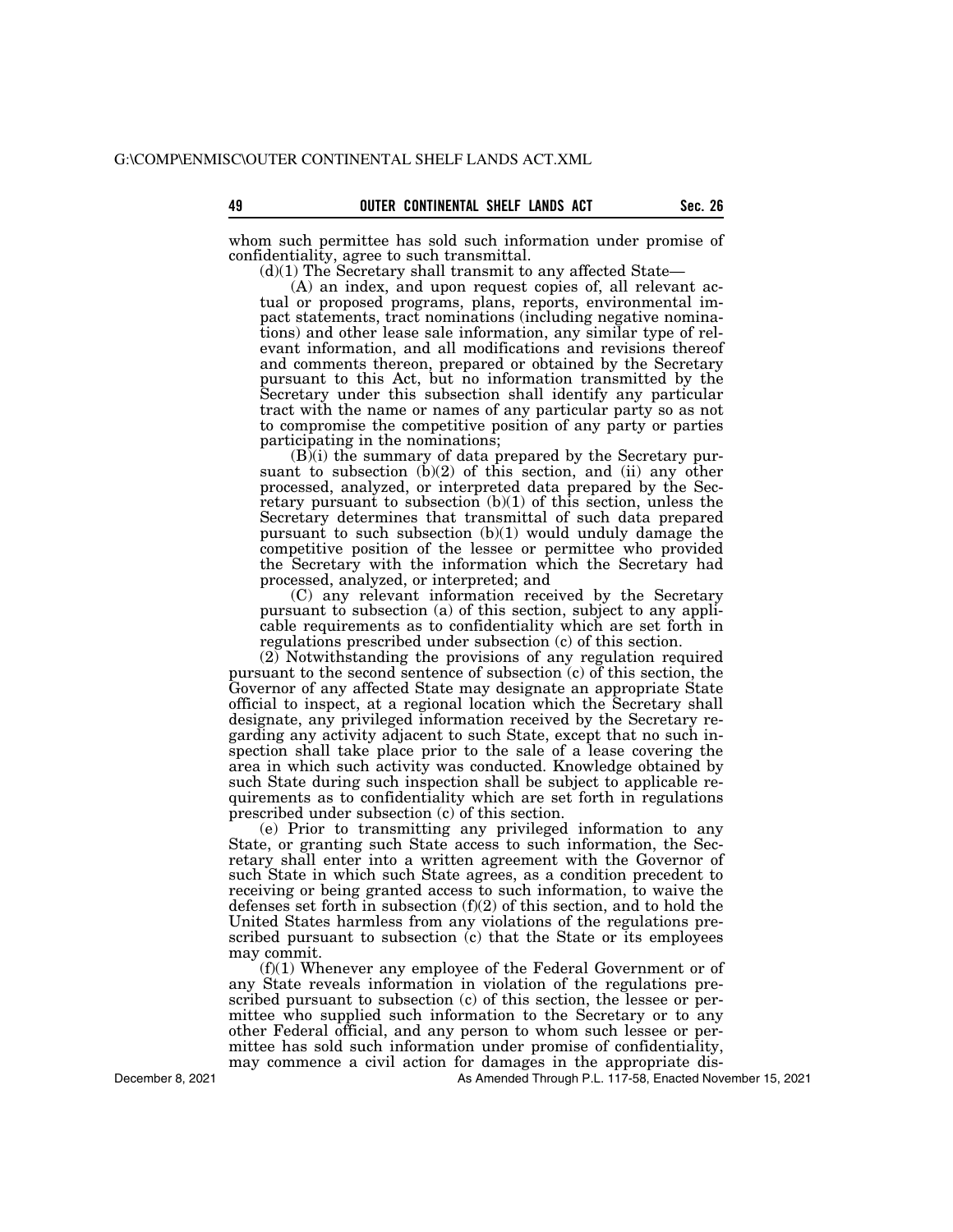## **Sec. 27 OUTER CONTINENTAL SHELF LANDS ACT 50**

trict court of the United States against the Federal Government or such State, as the case may be.

(2) In any action commenced against the Federal Government or a State pursuant to paragraph  $(1)$  of this subsection, the Federal Government or such State, as the case may be, may not raise as a defense (A) any claim of sovereign immunity, or (B) any claim that the employee who revealed the privileged information which is the basis of such suit was acting outside the scope of his employment in revealing such information.

(g) Any provision of State or local law which provides for public access to any privileged information received or obtained by any person pursuant to this Act is expressly preempted by the provisions of this section, to the extent that it applies to such information.

(h) If the Secretary finds that any State cannot or does not comply with the regulations issued under subsection (c) of this section, he shall thereafter withhold transmittal and deny inspection of privileged information to such State until he finds that such State can and will comply with such regulations.

**[43 U.S.C. 1352]** 

SEC. 27. FEDERAL PURCHASE AND DISPOSITION OF OIL AND GAS.—(a)(1) Except as may be necessary to comply with the provisions of sections 6 and 7 of this Act, all royalties or net profit shares, or both accruing to the United States under any oil and gas lease issued or maintained in accordance with this Act, shall, on demand of the Secretary, be paid in oil or gas.

(2) The United States shall have the right to purchase not to exceed 162⁄3 per centum by volume of the oil and gas produced pursuant to a lease issued or maintained in accordance with this Act, at the regulated price, or, if no regulated price applies, at the fair market value at the well head of the oil and gas saved, removed, or sold, except that any oil or gas obtained by the United States as royalty or net profit share shall be credited against the amount that may be purchased under this subsection.

(3) Title to any royalty, net profit share, or purchased oil or gas may be transferred, upon request, by the Secretary to the Secretary of Defense, to the Administrator of the General Services Administration, or to the Secretary of Energy, for disposal within the Federal Government.

(b)(1) The Secretary, except as provided in this subsection, may offer to the public and sell by competitive bidding for not more than its regulated price, or, if no regulated price applies, not less than its fair market value, any part of the oil (A) obtained by the United States pursuant to any lease as royalty or net profit share, or (B) purchased by the United States pursuant to subsection (a)(2) of this section.

(2) Whenever, after consultation with the Secretary of Energy, the Secretary determines that small refiners do not have access to adequate supplies of oil at equitable prices, the Secretary may dispose of any oil which is taken as a royalty or net profit share accruing or reserved to the United States pursuant to any lease issued or maintained under this Act, or purchased by the United States pursuant to subsection  $(a)(2)$  of this section, by conducting a lottery

As Amended Through P.L. 117-58, Enacted November 15, 2021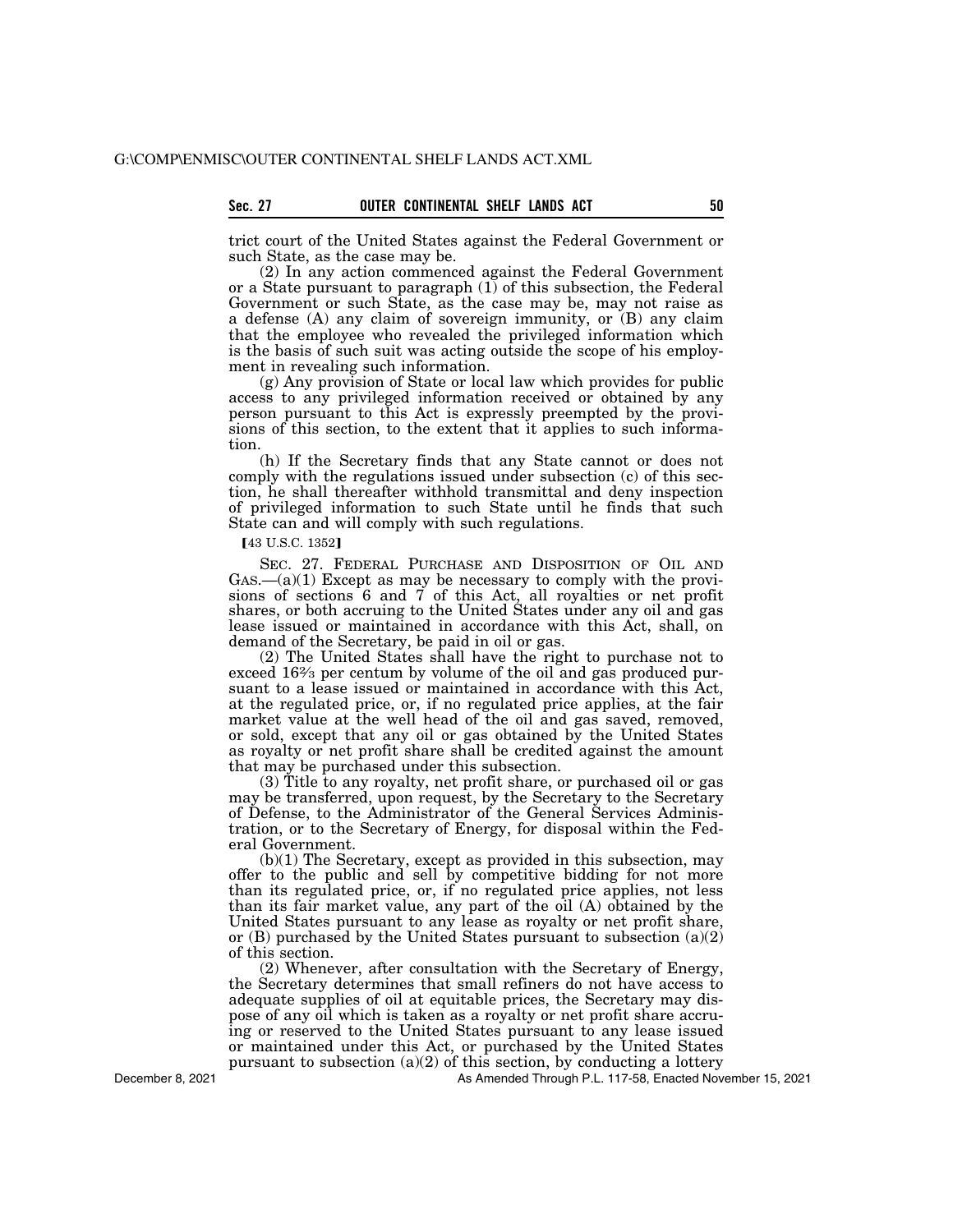for the sale of such oil, or may equitably allocate such oil among the competitors for the purchase of such oil, at the regulated price, or if no regulated price applies, at its fair market value. The Secretary shall limit participation in any allocation or lottery sale to assure such access and shall publish notice of such allocation or sale, and the terms thereof, at least thirty days in advance. Such notice shall include qualifications for participation, the amount of oil to be sold, and any limitation in the amount of oil which any participant may be entitled to purchase.

(3) The Secretary may only sell or otherwise dispose of oil described in paragraph (1) of this subsection in accordance with any provision of law, or regulations issued in accordance with such provisions, which provide for the Secretary of Energy to allocate, transfer, exchange, or sell oil in amounts or at prices determined by such provision of law or regulations.

 $(c)(1)$  Except as provided in paragraph  $(2)$  of this subsection, the Secretary, pursuant to such terms as he determines, may offer to the public and sell by competitive bidding for not more than its regulated price, or, if no regulated price applies, not less than its fair market value any part of the gas (A) obtained by the United States pursuant to a lease as royalty or net profit share, or (B) purchased by the United States pursuant to subsection  $(a)(2)$  of this section.

(2) Whenever, after consultation with and advice from the Secretary of Energy, the Federal Energy Regulatory Commission determines that an emergency shortage of natural gas is threatening to cause severe economic or social dislocation in any region of the United States and that such region can be serviced in a practical, feasible, and efficient manner by royalty, net profit share, or purchased gas obtained pursuant to the provisions of this section, the Secretary of the Interior may allocate or conduct a lottery for the sale of such gas, and shall limit participation in any allocation or lottery sale of such gas to any person servicing such region, but he shall not sell any such gas for more than its regulated price, or, if no regulated price applies, less than its fair market value. Prior to selling or allocating any gas pursuant to this subsection, the Secretary shall consult with the Federal Energy Regulatory Commission.

(d) The lessee shall take any Federal oil or gas for which no acceptable bids are received, as determined by the Secretary, and which is not transferred pursuant to subsection  $(a)(3)$  of this section, and shall pay to the United States a cash amount equal to the regulated price, or, if no regulated price applies, the fair market value of the oil or gas so obtained.

(e) As used in this section—

(1) the term ''regulated price'' means the highest price—

(A) at which oil may be sold pursuant to the Emergency Petroleum Allocation Act of 1973 and any rule or order issued under such Act;

(B) at which natural gas Act, any other Act, regulations governing natural gas pricing, or any rule or order issued under any such Act or any such regulations; or

(C) at which either Federal oil or gas may be sold under any other provision of law or rule or order there-

As Amended Through P.L. 117-58, Enacted November 15, 2021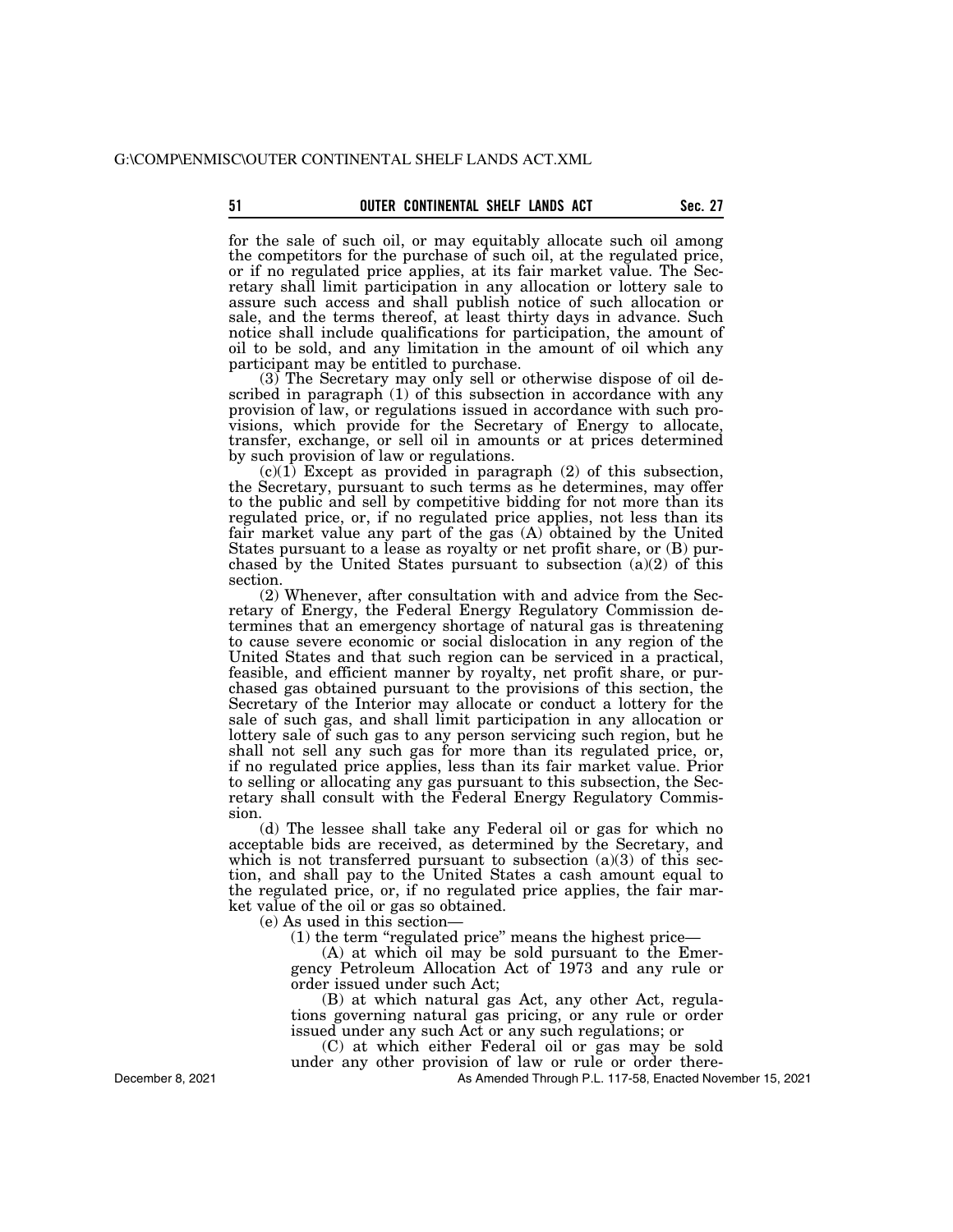| е. | ٠<br>п |
|----|--------|
|    |        |

under which sets a price (or manner for determining a price) for oil or gas; and

 $(2)$  the term "small refiner" has the meaning given such term by Small Business Administration Standards 128.3–8 (d) and (g), as in effect on the date of enactment of this section or as thereafter revised or amended.

(f) Nothing in this section shall prohit the right of the United States to purchase any oil or gas produced on the outer Continental Shelf as provided by section 12(b) of this Act.

**f43 U.S.C. 13531** 

SEC. 28. LIMITATION ON EXPORT.—(a) Except as provided in subsection (d) of this section, any oil or gas produced from the outer Continental Shelf shall be subject to the requirements and provisions of the Export Administration Act of 1969 (50 App. U.S.C. 2401 et seq.).

(b) Before any oil or gas subject to this section may be exported under the requirements and provisions of the Export Administration Act of 1969, the President shall make and publish an express finding that such exports will not increase reliance on imported oil or gas, are in the national interest, and are in accord with the provisions of the Export Administration Act of 1969.

(c) The President shall submit reports to the Congress containing findings made under this section, and after the date of receipt of such report Congress shall have a period of sixty calendar days, thirty days of which Congress must have been in session, to consider whether exports under the terms of this section are in the national interest. If the Congress within such time period passes a concurrent resolution of disapproval stating disagreement with the President's finding concerning the national interest, further exports made pursuant to such Presidential findings shall cease.

(d) The provisions of this section shall not apply to any oil or gas which is either exchanged in similar quantity for convenience or increased efficiency of transportation with persons or the government of a foreign state, or which is temporarily exported for convenience or increased efficiency of transportation across parts of an adjacent foreign state and reenters the United States, or which is exchanged or exported pursuant to an existing international agreement.

 $[43 \text{ U.S.C. } 1354]$ 

SEC. 29. RESTRICTIONS ON EMPLOYMENT.—No full-time officer or employee of the Department of the Interior who directly or indirectly discharged duties or responsibilities under this Act, and who was at any time during the twelve months preceding the termination of his employment with the Department compensated under the Executive Schedule or compensated at or above the annual rate of basic pay for grade GS–16 of the General Schedule shall—

(1) within two years after his employment with the Department has ceased—

(A) knowingly act as agent or attorney for, or otherwise represent, any other person (except the United

States) in any formal or informal appearance before;

As Amended Through P.L. 117-58, Enacted November 15, 2021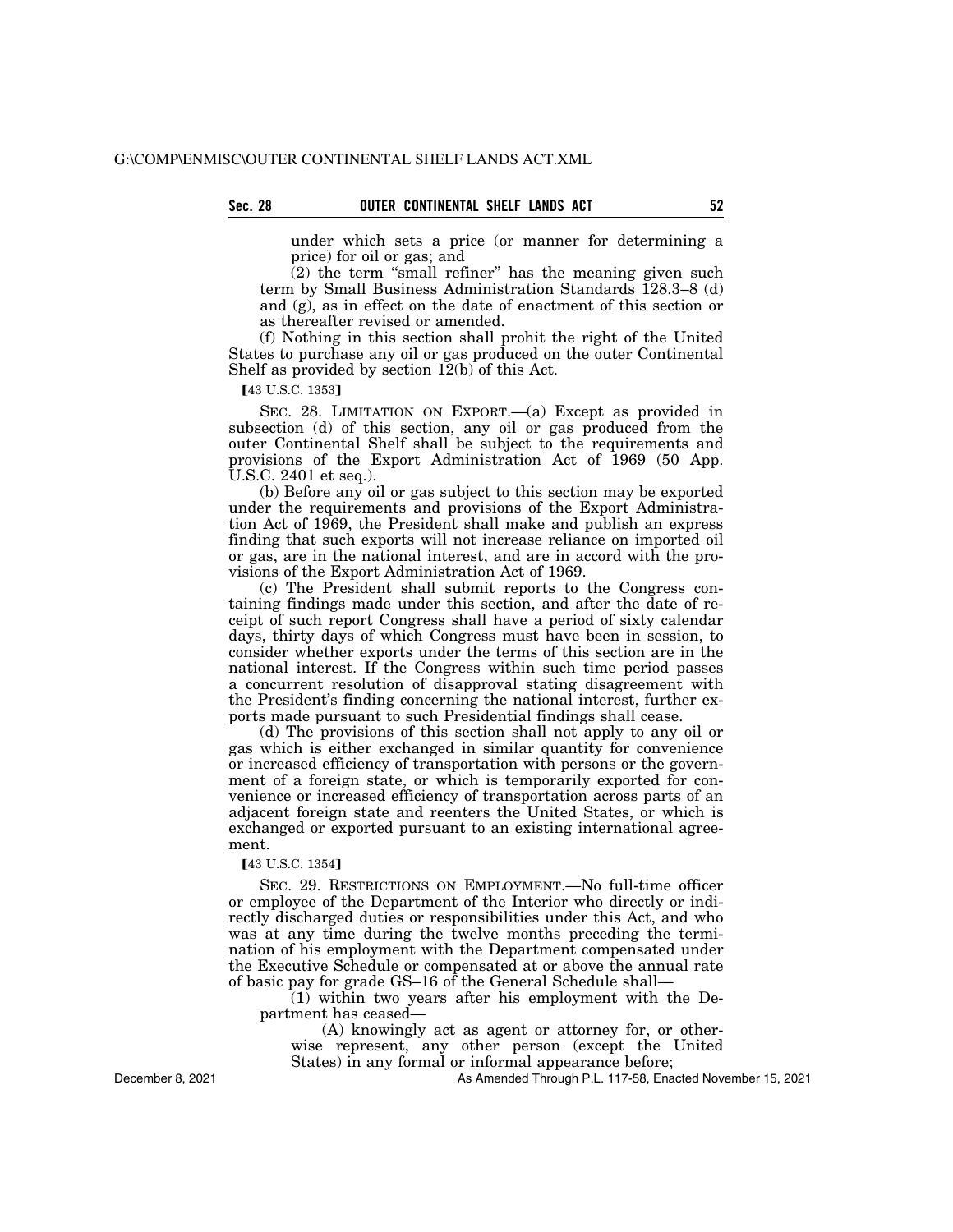(B) with the intent to influence, make any oral or written communication on behalf of any other person (except the United States) to; or

(C) knowingly aid or assist in representing any other person (except the United States) in any formal or informal appearance before,

any department, agency, or court of the United States, or any officer or employee thereof, in connection with any judicial or other proceeding, application, request for a ruling or other determination, regulation, order, lease, permit, rulemaking, or other particular matter involving a specific party or parties in which the United States is a party or has a direct and substantial interest which was actually pending under his official responsibility as an officer or employee within a period of one year prior to the termination of such responsibility or in which he participated personally and substantially as an officer or employee; or

(2) within one year after his employment with the Department has ceased—

(A) knowingly act as agent or attorney for, or otherwise represent, any other person (except the United States) in any formal or informal appearance before; or

(B) with the intent to influence, make any oral or written communication on behalf of any other person (except the United States) to,

the Department of the Interior, or any officer or employee thereof, in connection with any judicial, rulemaking, regulation, order, lease, permit, regulation, or other particular matter which is pending before the Department of the Interior or in which the Department has a direct and substantial interest.

**[43 U.S.C. 1355]** 

SEC. 30. DOCUMENTATION, REGISTRY, AND MANNING REQUIRE-MENTS.—(a) Within six months after the date of enactment of this section, the Secretary of the Department in which the Coast Guard is operating shall issue regulations which require that any vessel, rig, platform, or other vehicle or structure—

(1) which is used at any time after the one-year period beginning on the effective date of such regulations for activities pursuant to this Act and which is built or rebuilt at any time after such one-year period, when required to be documented by the laws of the United States, be documented under the laws of the United States;

(2) which is used for activities pursuant to this Act, comply, except as provided in subsection (b), with such minimum standards of design, construction, alteration, and repair as the Secretary or the Secretary of the Department in which the Coast Guard is operating establishes; and

(3) which is used at any time after the one-year period beginning on the effective date of such regulations for activities pursuant to this Act, be manned or crewed, except as provided in subsection (c), by citizens of the United States or aliens lawfully admitted to the United States for permanent residence.

As Amended Through P.L. 117-58, Enacted November 15, 2021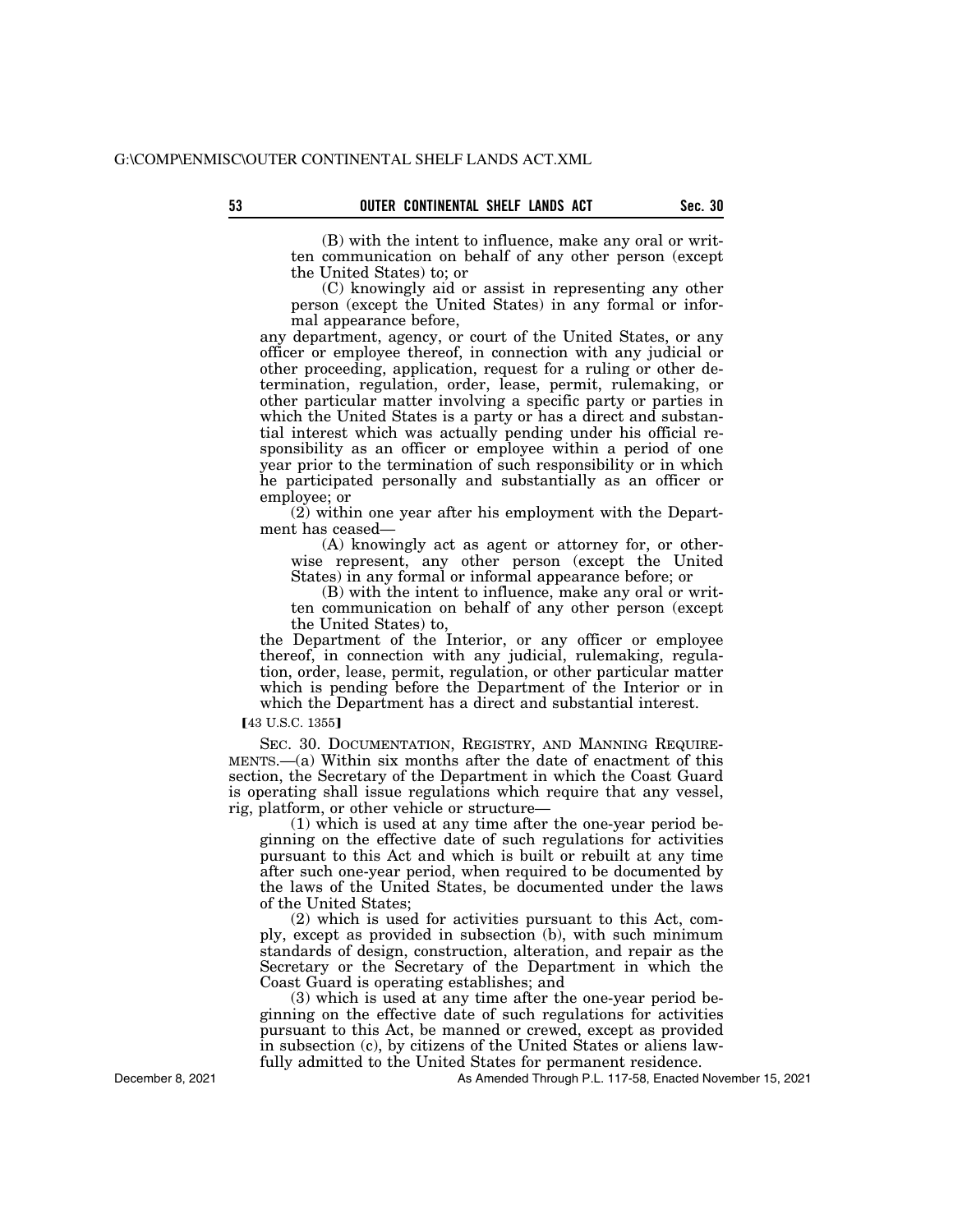(b) The regulations issued under subsection  $(a)(2)$  of this section shall not apply to any vessel, rig, platform, or other vehicle or structure built prior to the date of enactment of this section, until such time after such date as such vehicle or structure is rebuilt.

(c) The regulations issued under subsection  $(a)(3)$  of this section shall not apply—

(1) to any vessel, rig, platform, or other vehicle or structure if—

(A) specific contractual provisions or national registry manning requirements in effect on the date of enactment of this section provide to the contrary;

(B) there are not a sufficient number of citizens of the United States, or aliens lawfully admitted to the United States for permanent residence, qualified and available for such work; or

(C) the President makes a specific finding, with respect to the particular vessel, rig, platform, or other vehicle or structure, that application would not be consistent with the national interest; and

(2) to any vessel, rig, platform, or other vehicle or structure, over 50 percent of which is owned by citizens of a foreign nation or with respect to which the citizens of a foreign nation have the right effectively to control, except to the extent and to the degree that the President determines that the government of such foreign nation or any of its political subdivisions has implemented, by statute, regulation, policy, or practice, a national manning requirement for equipment engaged in the exploration, development, or production of oil and gas in its offshore areas.

**[43 U.S.C. 1356]** 

### **SEC. 31. COASTAL IMPACT ASSISTANCE PROGRAM.**

(a) DEFINITIONS.—In this section:

(1) COASTAL POLITICAL SUBDIVISION.—The term ''coastal political subdivision'' means a political subdivision of a coastal State any part of which political subdivision is—

(A) within the coastal zone (as defined in section 304 of the Coastal Zone Management Act of 1972 (16 U.S.C. 1453)) of the coastal State as of the date of enactment of the Energy Policy Act of 2005; and

(B) not more than 200 nautical miles from the geographic center of any leased tract.

 $(2)$  COASTAL POPULATION.—The term "coastal population" means the population, as determined by the most recent official data of the Census Bureau, of each political subdivision any part of which lies within the designated coastal boundary of a State (as defined in a State's coastal zone management program under the Coastal Zone Management Act of 1972 (16 U.S.C. 1451 et seq.)).

(3) COASTAL STATE.—The term ''coastal State'' has the meaning given the term in section 304 of the Coastal Zone Management Act of 1972 (16 U.S.C. 1453).

As Amended Through P.L. 117-58, Enacted November 15, 2021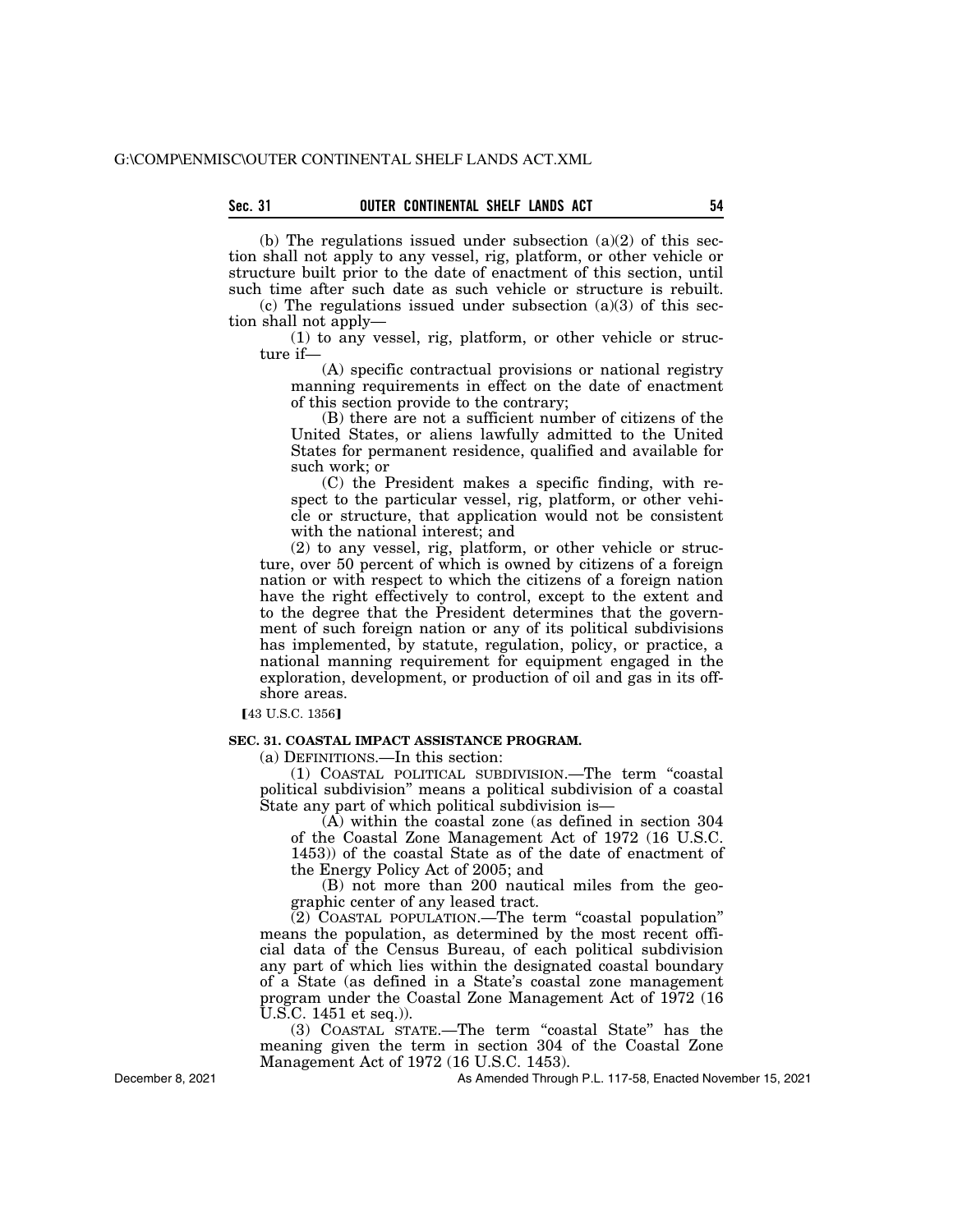(4) COASTLINE.—The term ''coastline'' has the meaning given the term "coast line" in section 2 of the Submerged Lands Act (43 U.S.C. 1301).

(5) DISTANCE.—The term ''distance'' means the minimum great circle distance, measured in statute miles.

(6) LEASED TRACT.—The term ''leased tract'' means a tract that is subject to a lease under section 6 or 8 for the purpose of drilling for, developing, and producing oil or natural gas resources.

(7) LEASING MORATORIA.—The term ''leasing moratoria'' means the prohibitions on preleasing, leasing, and related activities on any geographic area of the outer Continental Shelf as contained in sections 107 through 109 of division E of the Consolidated Appropriations Act, 2005 (Public Law 108–447; 118 Stat. 3063).

(8) POLITICAL SUBDIVISION.—The term ''political subdivision'' means the local political jurisdiction immediately below the level of State government, including counties, parishes, and boroughs.

(9) PRODUCING STATE.—

(A) IN GENERAL.—The term ''producing State'' means a coastal State that has a coastal seaward boundary within 200 nautical miles of the geographic center of a leased tract within any area of the outer Continental Shelf.

(B) EXCLUSION.—The term ''producing State'' does not include a producing State, a majority of the coastline of which is subject to leasing moratoria, unless production was occurring on January 1, 2005, from a lease within 10 nautical miles of the coastline of that State.

(10) QUALIFIED OUTER CONTINENTAL SHELF REVENUES.—

(A) IN GENERAL.—The term ''qualified Outer Continental Shelf revenues'' means all amounts received by the United States from each leased tract or portion of a leased tract—

(i) lying—

(I) seaward of the zone covered by section 8(g); or

(II) within that zone, but to which section  $8(g)$ does not apply; and

(ii) the geographic center of which lies within a distance of 200 nautical miles from any part of the coastline of any coastal State.

(B) INCLUSIONS.—The term ''qualified Outer Continental Shelf revenues'' includes bonus bids, rents, royalties (including payments for royalty taken in kind and sold), net profit share payments, and related late-payment interest from natural gas and oil leases issued under this Act.

(C) EXCLUSION.—The term ''qualified Outer Continental Shelf revenues'' does not include any revenues from a leased tract or portion of a leased tract that is located in a geographic area subject to a leasing moratorium on January 1, 2005, unless the lease was in production on January 1, 2005.

As Amended Through P.L. 117-58, Enacted November 15, 2021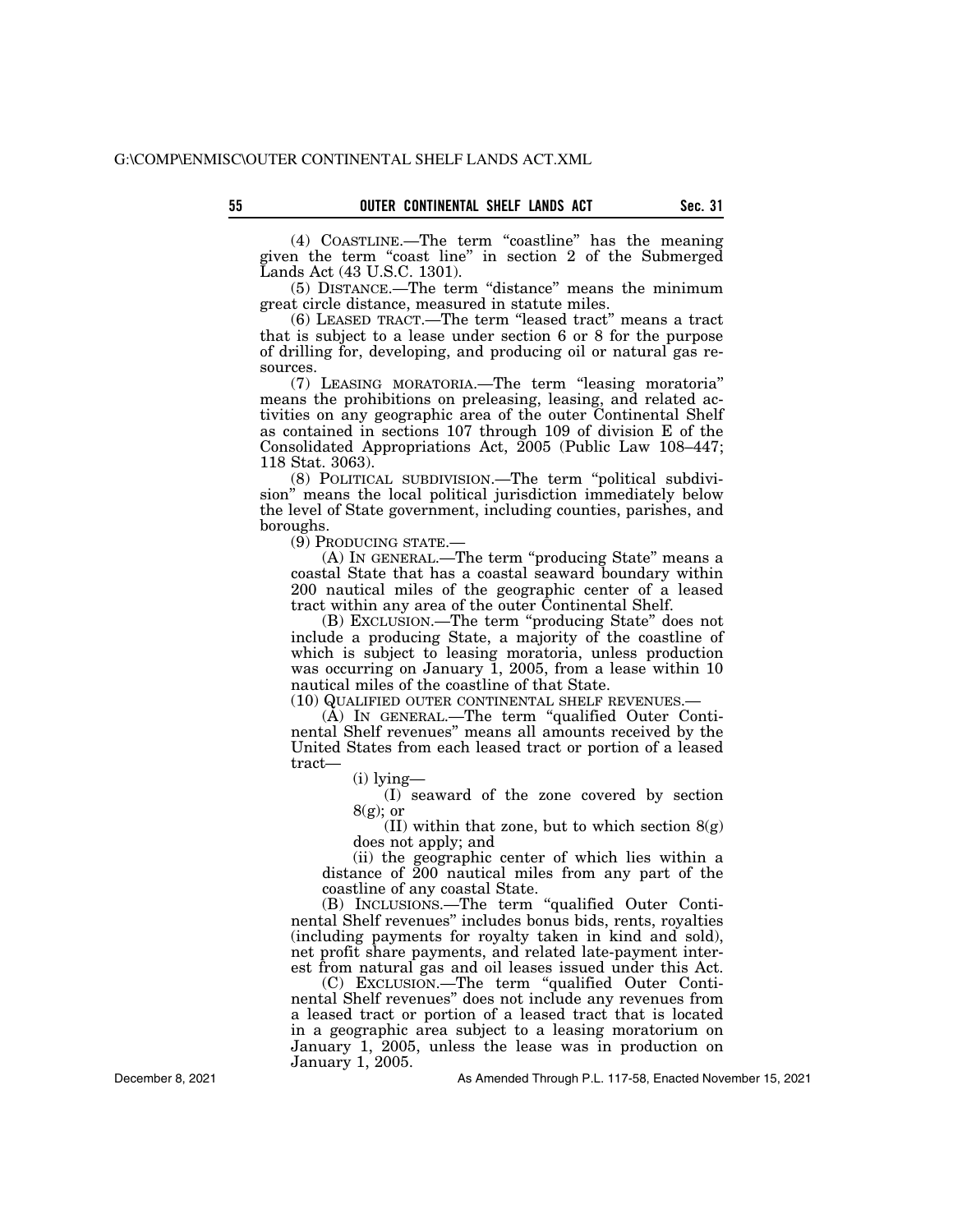(b) PAYMENTS TO PRODUCING STATES AND COASTAL POLITICAL SUBDIVISIONS.—

(1) IN GENERAL.—The Secretary shall, without further appropriation, disburse to producing States and coastal political subdivisions in accordance with this section \$250,000,000 for each of fiscal years 2007 through 2010.

(2) DISBURSEMENT.—In each fiscal year, the Secretary shall disburse to each producing State for which the Secretary has approved a plan under subsection (c), and to coastal political subdivisions under paragraph (4), such funds as are allocated to the producing State or coastal political subdivision, respectively, under this section for the fiscal year.

(3) ALLOCATION AMONG PRODUCING STATES.—

(A) IN GENERAL.—Except as provided in subparagraph (C) and subject to subparagraph (D), the amounts available under paragraph (1) shall be allocated to each producing State based on the ratio that—

(i) the amount of qualified outer Continental Shelf revenues generated off the coastline of the producing State; bears to

(ii) the amount of qualified outer Continental Shelf revenues generated off the coastline of all producing States.

(B) AMOUNT OF OUTER CONTINENTAL SHELF REVE-NUES.—For purposes of subparagraph (A)—

(i) the amount of qualified outer Continental Shelf revenues for each of fiscal years 2007 and 2008 shall be determined using qualified outer Continental Shelf revenues received for fiscal year 2006; and

(ii) the amount of qualified outer Continental Shelf revenues for each of fiscal years 2009 and 2010 shall be determined using qualified outer Continental Shelf revenues received for fiscal year 2008.

(C) MULTIPLE PRODUCING STATES.—In a case in which more than one producing State is located within 200 nautical miles of any portion of a leased tract, the amount allocated to each producing State for the leased tract shall be inversely proportional to the distance between—

(i) the nearest point on the coastline of the producing State; and

(ii) the geographic center of the leased tract.

(D) MINIMUM ALLOCATION.—The amount allocated to a producing State under subparagraph (A) shall be at least 1 percent of the amounts available under paragraph (1). (4) PAYMENTS TO COASTAL POLITICAL SUBDIVISIONS.—

(A) IN GENERAL.—The Secretary shall pay 35 percent

of the allocable share of each producing State, as determined under paragraph (3) to the coastal political subdivisions in the producing State.

(B) FORMULA.—Of the amount paid by the Secretary to coastal political subdivisions under subparagraph (A)—

(i) 25 percent shall be allocated to each coastal political subdivision in the proportion that—

As Amended Through P.L. 117-58, Enacted November 15, 2021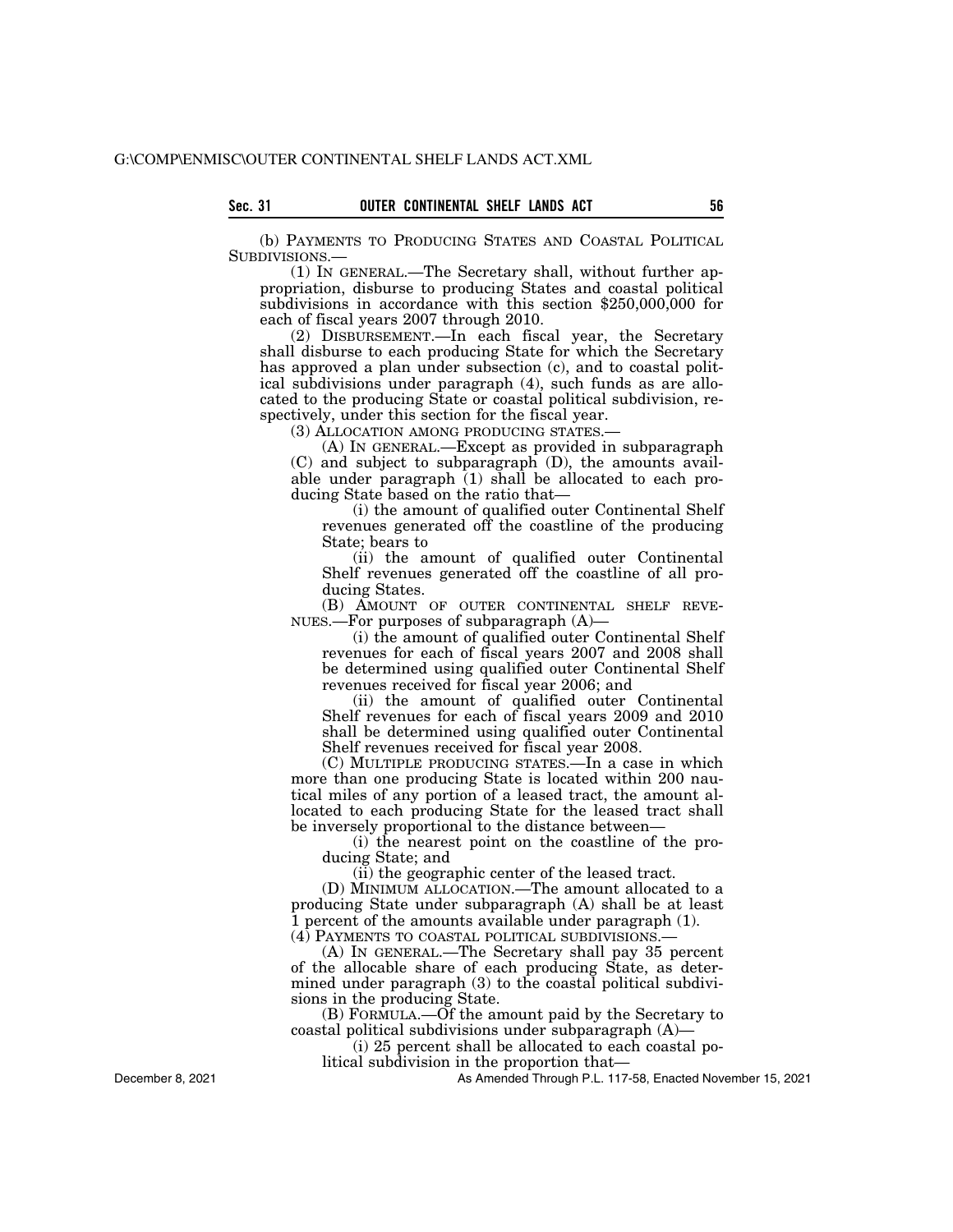(I) the coastal population of the coastal political subdivision; bears to

(II) the coastal population of all coastal political subdivisions in the producing State;

(ii) 25 percent shall be allocated to each coastal political subdivision in the proportion that—

(I) the number of miles of coastline of the coastal political subdivision; bears to

(II) the number of miles of coastline of all coastal political subdivisions in the producing State; and

(iii) 50 percent shall be allocated in amounts that are inversely proportional to the respective distances between the points in each coastal political subdivision that are closest to the geographic center of each leased tract, as determined by the Secretary.

(C) EXCEPTION FOR THE STATE OF LOUISIANA.—For the purposes of subparagraph (B)(ii), the coastline for coastal political subdivisions in the State of Louisiana without a coastline shall be considered to be  $\frac{1}{3}$  the average length of the coastline of all coastal political subdivisions with a coastline in the State of Louisiana.

(D) EXCEPTION FOR THE STATE OF ALASKA.—For the purposes of carrying out subparagraph (B)(iii) in the State of Alaska, the amounts allocated shall be divided equally among the two coastal political subdivisions that are closest to the geographic center of a leased tract.

(E) EXCLUSION OF CERTAIN LEASED TRACTS.—For purposes of subparagraph (B)(iii), a leased tract or portion of a leased tract shall be excluded if the tract or portion of a leased tract is located in a geographic area subject to a leasing moratorium on January  $\overline{1}$ ,  $\overline{2005}$ , unless the lease was in production on that date.

(5) NO APPROVED PLAN.—

(A) IN GENERAL.—Subject to subparagraph (B) and except as provided in subparagraph (C), in a case in which any amount allocated to a producing State or coastal political subdivision under paragraph  $(4)$  or  $(5)$  is not disbursed because the producing State does not have in effect a plan that has been approved by the Secretary under subsection (c), the Secretary shall allocate the undisbursed amount equally among all other producing States.

(B) RETENTION OF ALLOCATION.—The Secretary shall hold in escrow an undisbursed amount described in subparagraph (A) until such date as the final appeal regarding the disapproval of a plan submitted under subsection (c) is decided.

(C) WAIVER.—The Secretary may waive subparagraph (A) with respect to an allocated share of a producing State and hold the allocable share in escrow if the Secretary determines that the producing State is making a good faith effort to develop and submit, or update, a plan in accordance with subsection (c).

(c) COASTAL IMPACT ASSISTANCE PLAN.—

As Amended Through P.L. 117-58, Enacted November 15, 2021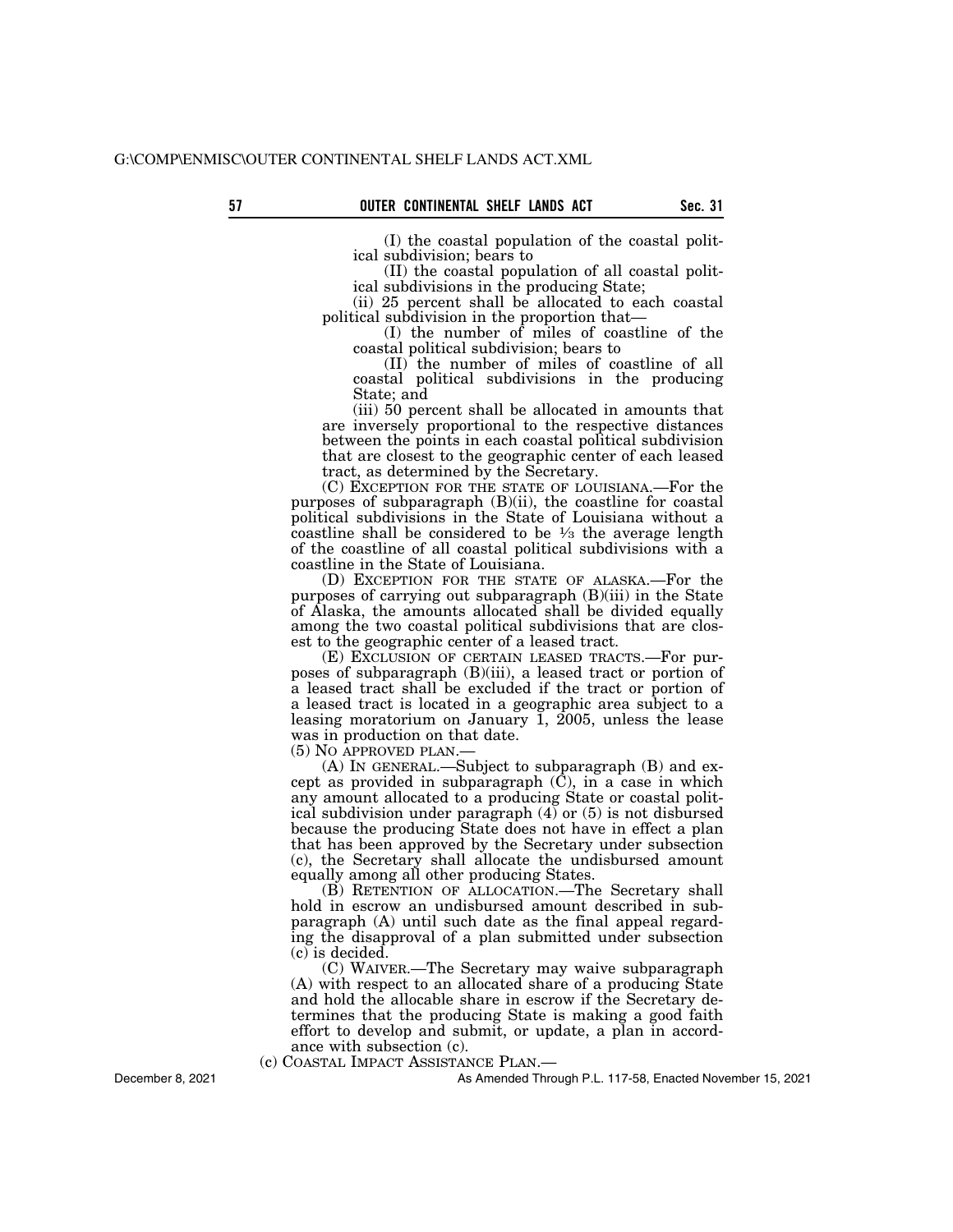(1) SUBMISSION OF STATE PLANS.— (A) IN GENERAL.—Not later than July 1, 2008, the Governor of a producing State shall submit to the Secretary a coastal impact assistance plan.

 $(B)$  PUBLIC PARTICIPATION.—In carrying out subparagraph (A), the Governor shall solicit local input and provide for public participation in the development of the plan.<br>(2) APPROVAL.—

 $(A)$  In GENERAL.—The Secretary shall approve a plan of a producing State submitted under paragraph (1) before disbursing any amount to the producing State, or to a coastal political subdivision located in the producing State, under this section.

(B) COMPONENTS.—The Secretary shall approve a plan submitted under paragraph (1) if—

(i) the Secretary determines that the plan is consistent with the uses described in subsection (d); and (ii) the plan contains—

(I) the name of the State agency that will have the authority to represent and act on behalf of the producing State in dealing with the Secretary for purposes of this section;

(II) a program for the implementation of the plan that describes how the amounts provided under this section to the producing State will be used;

(III) for each coastal political subdivision that receives an amount under this section—

(aa) the name of a contact person; and

(bb) a description of how the coastal political subdivision will use amounts provided under this section;

(IV) a certification by the Governor that ample opportunity has been provided for public participation in the development and revision of the plan; and

(V) a description of measures that will be taken to determine the availability of assistance from other relevant Federal resources and programs.

(3) AMENDMENT.—Any amendment to a plan submitted under paragraph (1) shall be—

(A) developed in accordance with this subsection; and (B) submitted to the Secretary for approval or disapproval under paragraph (4).

 $(\overline{4})$  PROCEDURE.—Not later than 90 days after the date on which a plan or amendment to a plan is submitted under paragraph  $(1)$  or  $(3)$ , the Secretary shall approve or disapprove the plan or amendment.

(d) AUTHORIZED USES.—

(1) IN GENERAL.—A producing State or coastal political subdivision shall use all amounts received under this section, including any amount deposited in a trust fund that is admin-

As Amended Through P.L. 117-58, Enacted November 15, 2021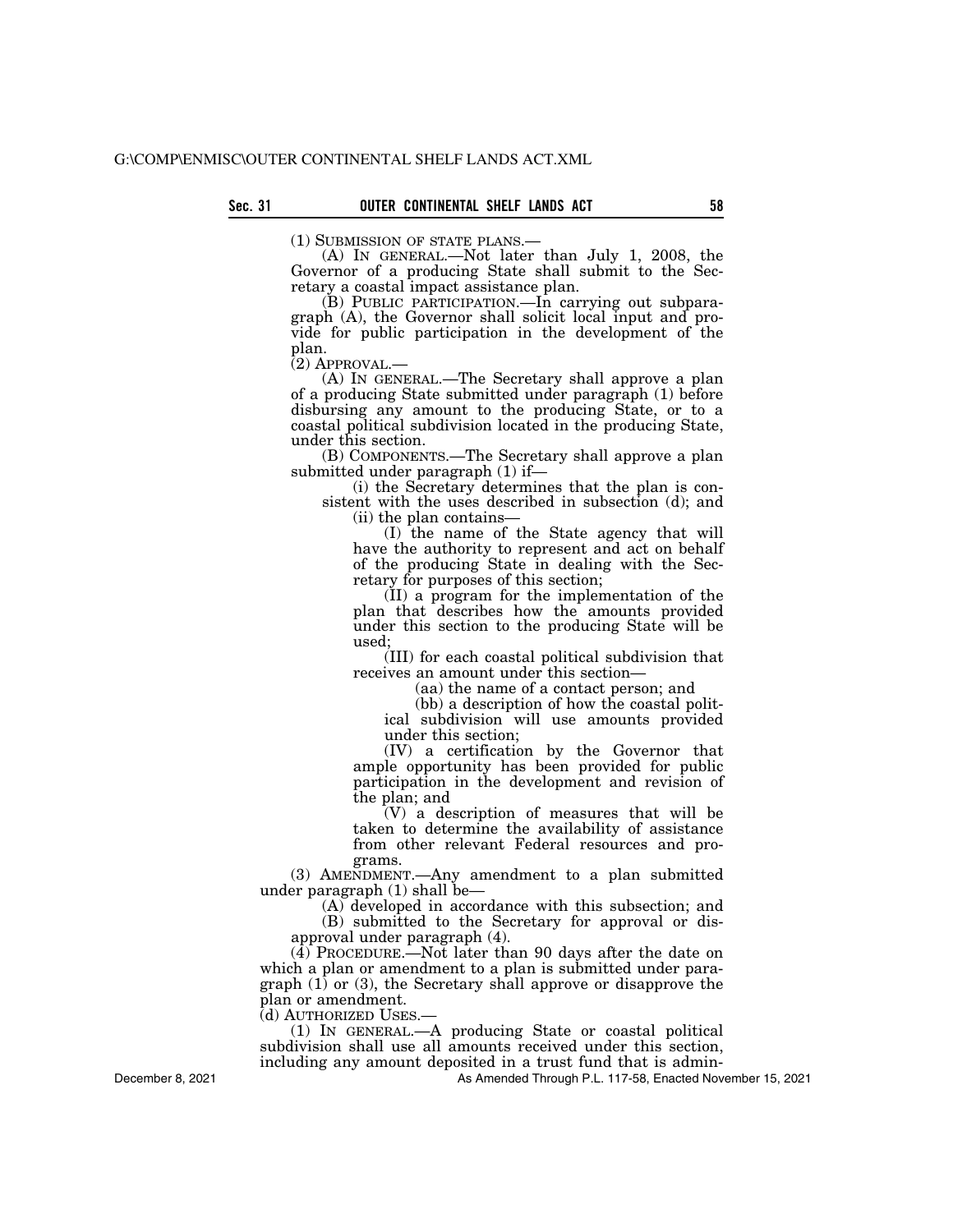istered by the State or coastal political subdivision and dedicated to uses consistent with this section, in accordance with all applicable Federal and State laws, only for one or more of the following purposes:

(A) Projects and activities for the conservation, protection, or restoration of coastal areas, including wetland.

(B) Mitigation of damage to fish, wildlife, or natural resources.

(C) Planning assistance and the administrative costs of complying with this section.

(D) Implementation of a federally-approved marine, coastal, or comprehensive conservation management plan.

(E) Mitigation of the impact of outer Continental Shelf activities through funding of onshore infrastructure projects and public service needs.

(2) COMPLIANCE WITH AUTHORIZED USES.—If the Secretary determines that any expenditure made by a producing State or coastal political subdivision is not consistent with this subsection, the Secretary shall not disburse any additional amount under this section to the producing State or the coastal political subdivision until such time as all amounts obligated for unauthorized uses have been repaid or reobligated for authorized uses.

(3) LIMITATION.—Not more than 23 percent of amounts received by a producing State or coastal political subdivision for any 1 fiscal year shall be used for the purposes described in subparagraphs  $(C)$  and  $(E)$  of paragraph  $(1)$ .<br>(e) EMERGENCY FUNDING.—

 $(1)$  In GENERAL.—In response to a spill of national significance under the Oil Pollution Act of 1990 (33 U.S.C. 2701 et seq.), at the request of a producing State or coastal political subdivision and notwithstanding the requirements of part 12 of title 43, Code of Federal Regulations (or a successor regulation), the Secretary may immediately disburse funds allocated under this section for 1 or more individual projects that are—

(A) consistent with subsection (d); and

(B) specifically designed to respond to the spill of national significance.

(2) APPROVAL BY SECRETARY.—The Secretary may, in the sole discretion of the Secretary, approve, on a project by project basis, the immediate disbursal of the funds under paragraph (1).

(3) STATE REQUIREMENTS.—

(A) ADDITIONAL INFORMATION.—If the Secretary approves a project for funding under this subsection that is included in a plan previously approved under subsection (c), not later than 90 days after the date of the funding approval, the producing State or coastal political subdivision shall submit to the Secretary any additional information that the Secretary determines to be necessary to ensure that the project is in compliance with subsection (d).

(B) AMENDMENT TO PLAN.—If the Secretary approves a project for funding under this subsection that is not included in a plan previously approved under subsection (c),

As Amended Through P.L. 117-58, Enacted November 15, 2021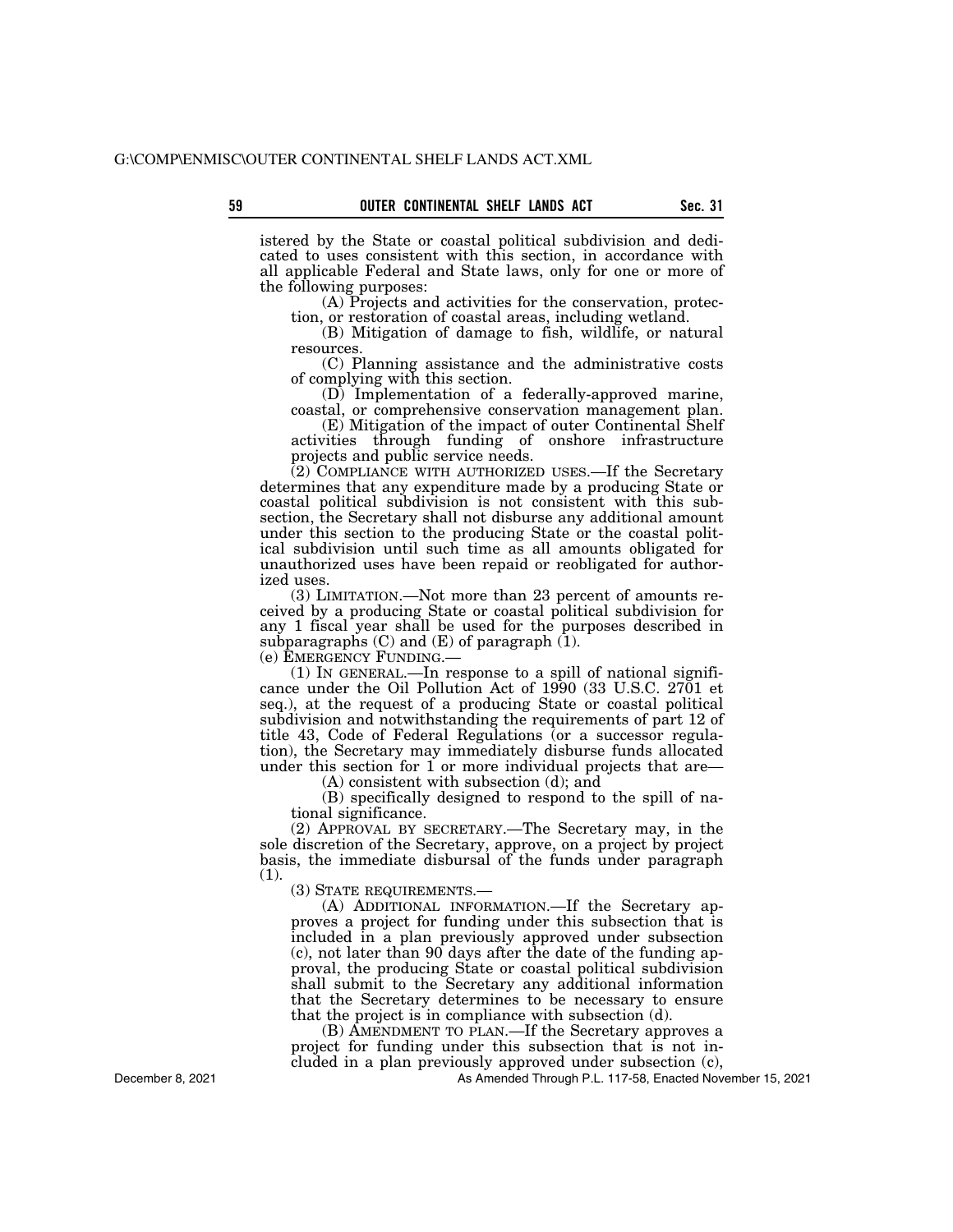not later than 90 days after the date of the funding approval, the producing State or coastal political subdivision shall submit to the Secretary for approval an amendment to the plan that includes any projects funded under paragraph  $(1)$ , as well as any information about such projects that the Secretary determines to be necessary to ensure that the project is in compliance with subsection (d).

(C) LIMITATION.—If a producing State or coastal political subdivision does not submit the additional information or amendments to the plan required by this paragraph, or if, based on the information submitted by the Secretary determines that the project is not in compliance with subsection (d), by the deadlines specified in this paragraph, the Secretary shall not disburse any additional funds to the producing State or the coastal political subdivisions until the date on which the additional information or amendment to the plan has been approved by the Secretary.

[43 U.S.C. 1356a]

## **SEC. 32. TRANSBOUNDARY HYDROCARBON AGREEMENTS.**

(a) AUTHORIZATION.—After the date of enactment of the Bipartisan Budget Act of 2013, the Secretary may implement the terms of any transboundary hydrocarbon agreement for the management of transboundary hydrocarbon reservoirs entered into by the President and approved by Congress. In implementing such an agreement, the Secretary shall protect the interests of the United States to promote domestic job creation and ensure the expeditious and orderly development and conservation of domestic mineral resources in accordance with all applicable United States laws governing the exploration, development, and production of hydrocarbon resources on the Outer Continental Shelf.

(b) SUBMISSION TO CONGRESS.—

(1) IN GENERAL.—No later than 180 days after all parties to a transboundary hydrocarbon agreement have agreed to its terms, a transboundary hydrocarbon agreement that does not constitute a treaty in the judgment of the President shall be submitted by the Secretary to—

(A) the Speaker of the House of Representatives;

(B) the Majority Leader of the Senate;

(C) the Chair of the Committee on Natural Resources of the House of Representatives; and

(D) the Chair of the Committee on Energy and Natural Resources of the Senate.

(2) CONTENTS OF SUBMISSION.—The submission shall include—

(A) any amendments to this Act or other Federal law necessary to implement the agreement;

(B) an analysis of the economic impacts such agreement and any amendments necessitated by the agreement will have on domestic exploration, development, and production of hydrocarbon resources on the Outer Continental Shelf; and

December 8, 2021